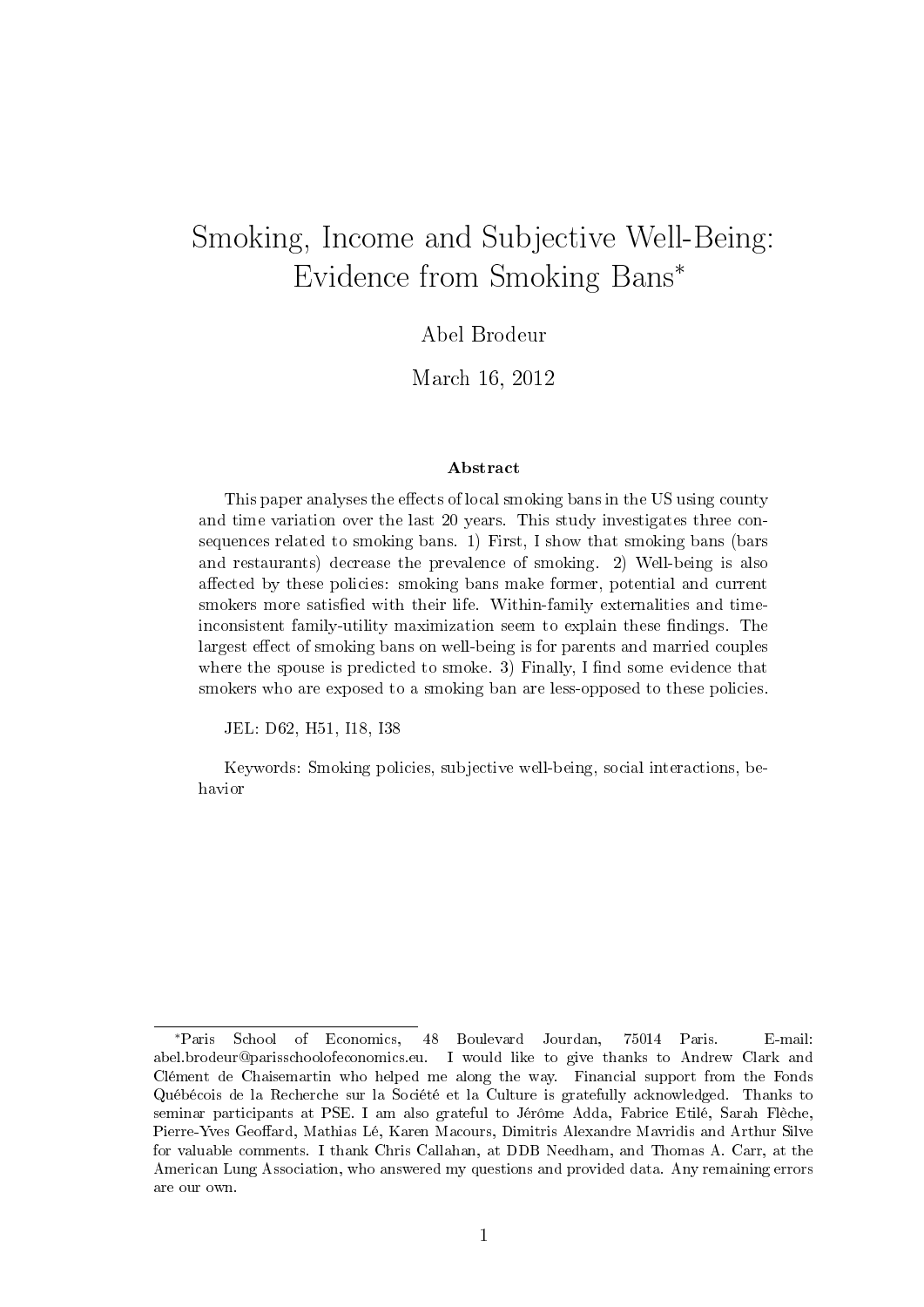Cigarette consumption and quality of life are to a large extent endogenous. Some smoke because they suffer from too much stress while others like sex for the cigarette afterward. It is therefore difficult to measure the impact of cigarettes on well-being. The timing and geographical variation of smoking bans provide useful tools to analyze this relationship. In order to understand the mechanisms and the consequences of bans, this paper investigates three different issues. It first deals with the literature on smoking policies and smoking behavior by verifying if smoking bans decrease the prevalence of smoking. Secondly, it seeks to illustrate certain links between smokers' well-being and smoking bans. Lastly, this study tests some theories of addiction and looks at whether smoking bans affect the preferences of smokers for those policies.

Our first finding is that smokers who are affected by smoking bans (bars and restaurants) are more likely to quit smoking. The estimates are statistically signicant and suggest that the probability smokers quit increases by 1.3 percentage points when exposed to a smoking ban. The sizes of the estimates are larger when the sample is restricted to some demographic groups such as parents (2 percentage points). Unfortunately, these estimates do not capture the effect on some smokers who could decrease their cigarette consumption but still continue to smoke. On the other hand, there is no evidence that workplace smoking bans decrease the prevalence of smoking.

This paper then looks at the impact of the bans on utility. Due to the absence of information on the specific date when smokers stopped smoking<sup>1</sup>, it is not possible to check that the strongest impact is on smokers who stopped smoking as a result of the policies. Using a measure of propensity to smoke allows us to estimate how smoking bans affect the well-being of smokers who stopped smoking because of the ban, smokers who didn't stop smoking, and finally potential smokers. The self-reported well-being of people likely to smoke to people unlikely to smoke is compared after the implementation of smoking bans. The central finding of this paper is that those who are predicted to be smokers report higher levels of well-being when a smoking ban is implemented. The estimates are large and robust to many specification checks.

<sup>&</sup>lt;sup>1</sup>Cross-section data does not allow us to establish the evolution of well-being from current to ex-smokers. Unfortunately, virtually no progress can be made without consistent repeated crosssection or panel data in which there are repeated observations on individuals who quit smoking.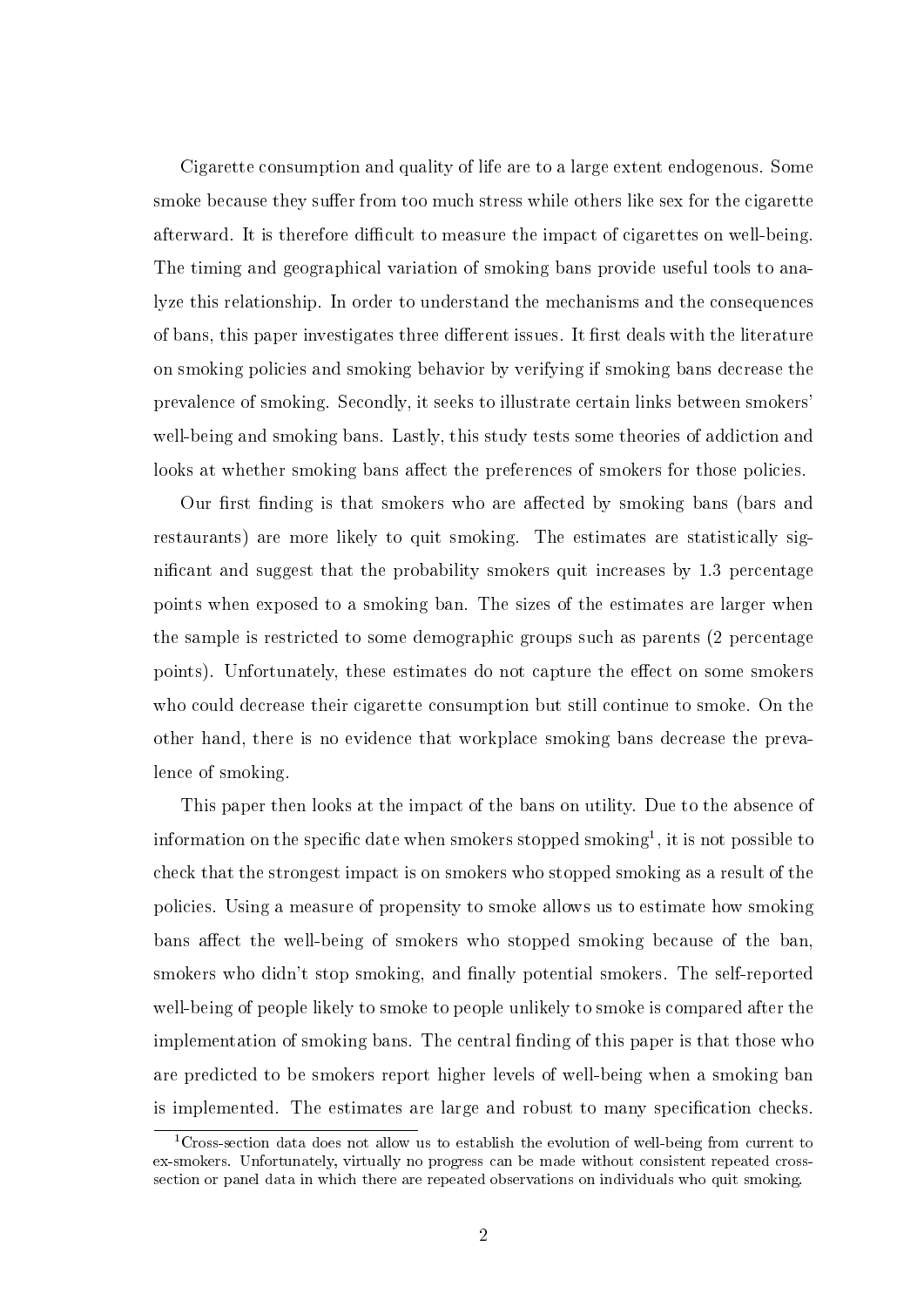Predicted smokers who are parents and married benefit the most from smoking bans. I also show that the results are driven by within-family externalities, since smoking bans have a large effect when the respondents' spouse is predicted to smoke.

A number of theories are proposed to explain these results. The paper's preferred explanation is time-inconsistent family-utility maximization. A question on whether smoking should not be allowed in public places allows us to verify time-inconsistency. Ex ante, smokers do not favor the implementation of smoke-free provision of smoking in restaurants or bars. However, these smoking policies make their family better o ex post which might explain why they are more likely to agree that smoking should not be allowed in public places once they are affected by these  $bans<sup>2</sup>$ .

The questions of whether tax changes, smoke-free workplaces and public bans may cause a change in smokers' utility are basic concerns for policy makers. Following the implication of a basic rational addiction model, smoking bans should decrease smokers' well-being which explains why they are relatively more resistant to these policies. Becker and Murphy (1988) explained that smoking policies create a dead-weight loss by changing consumers' consumption choices. Even with addictive goods like cigarettes, taxes and smoking bans would cause a decrease in well-being for smokers. Individuals decide to smoke based on the long-run cost and immediate benefit of such a decision. A ban would thus decrease their direct pleasure by decreasing the number of places in which they are allowed to smoke<sup>3</sup>.

This research follows the proposition of Frey and Stutzer (2007) in using the economics of happiness as a methodological approach to evaluate whether a particular behavior (e.g. smoking) is sub-optimal and hence could reduce individuals' wellbeing. It was emphasized by Gruber and Mullainathan (2005) that higher cigarette taxes could make predicted smokers less unhappy. People who stop smoking are obviously better off because of the health effects and the economic costs of smoking

<sup>&</sup>lt;sup>2</sup>A 2007 survey by Gallup indicates that about 40 percent of respondents (smoker or not) agree that smoking in all public places should be made 'totally illegal'.

<sup>3</sup>Boyes and Marlow (1996) pointed out another issue related to the Coase Theorem. Owners of restaurants/bars allocate airspace to the demanders (smokers and nonsmokers) in order to maximize expected profits. They argue that smoking bans, by reallocating the ownership of scarce resources (from the owners to the government), transfer income from smokers to nonsmokers. Nonsmokers receive an income transfer since they are not required to compensate smokers nor breathe smoke-filled air.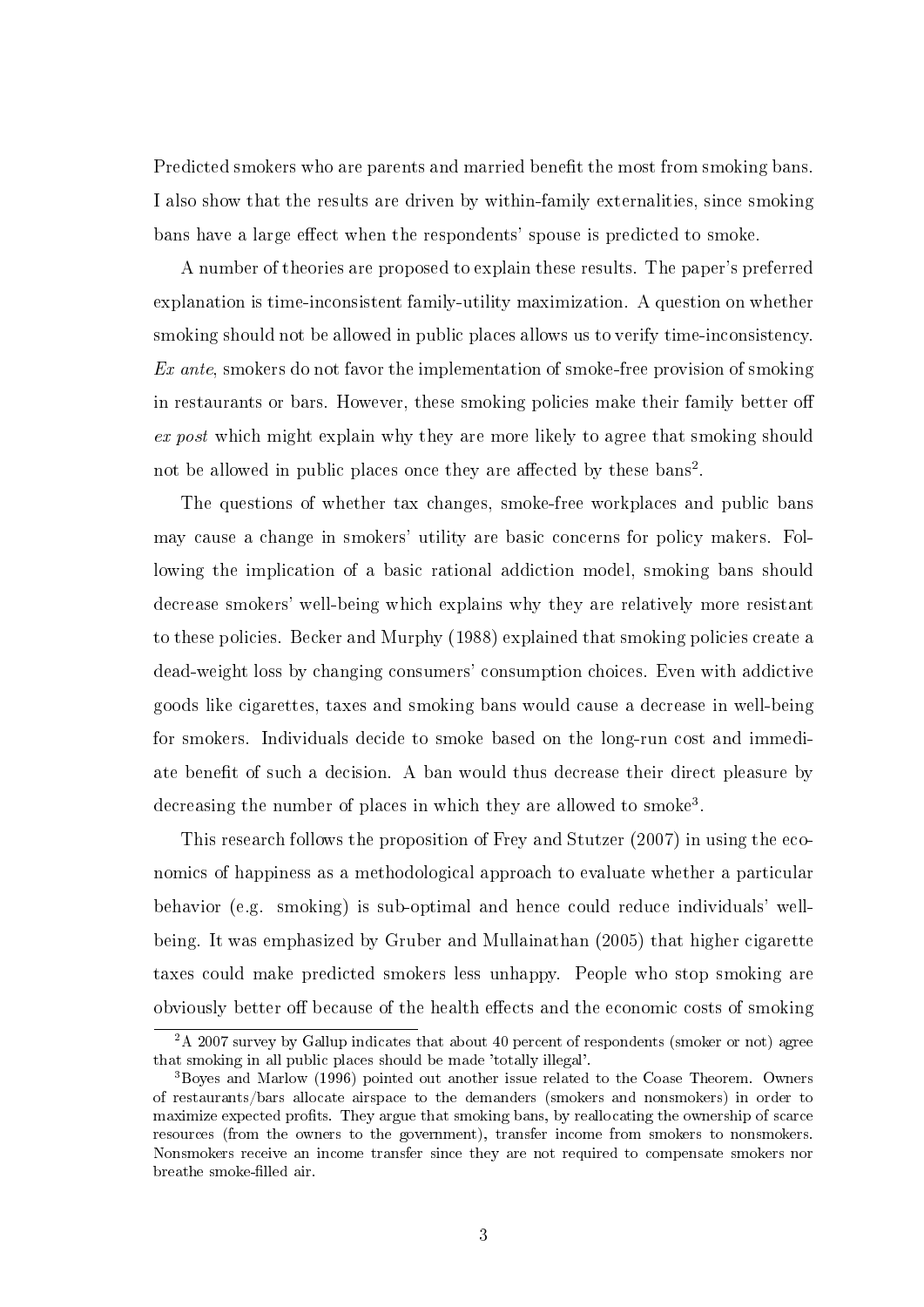but these results go further in saying that smoking is an unwanted habit. Taxes provide a self-control device and allow smokers to do something they were not able to do, stop smoking.

They explain their findings with time-inconsistency. In the model of Gruber and Koszegi  $(2001)$ , smokers would be better off with excise taxes since this provides a self-control device. Individuals would like to stop smoking but they cannot because cigarettes are addictive. The same can be said with smoking ban since, in America, a majority of smokers want to quit. Gruber and Koszegi (2001) reported evidence that approximately eight out of ten smokers express a desire to quit. In this formulation, agents are patient about the future but impatient about the present. Smoking more in the short term increases pleasure, which explains why smoking policies would have positive effects on welfare.

Hinks and Katsaros (2010) and Odermatt and Stutzer (2011) also examined the relationship between well-being and smoking policies using respectively the BHPS and the Eurobarometer. Hinks and Katsaros (2010) analyzed the effect of the 2007 smoking ban in England, Wales and Northern Ireland and found a negative effect on the well-being of smokers who reduced their daily consumption of cigarettes. Odermatt and Stutzer  $(2011)$  presented evidence that smoking bans have no effect on life satisfaction of predicted smokers<sup>4</sup>. Additionally, they reported that cigarette taxes affect positively nonsmokers which casts doubts on the validity of the findings of Gruber and Mullainathan (2005). The small number of variations and the use of different methodologies are proposed as explanations for these contradicting findings.

Our main objective is the examination of the impact of smoking bans using a different identification strategy. Counties have implemented smoking bans (workplace, bars or restaurants) at different times over the last 20 years in the US which gives us more time and geographic variation to evaluate their effects. This paper exploits these changes in policies to evaluate the effect of smoking bans on smoking behavior, smokers' subjective well-being and voting behavior. The chronological table of the American Nonsmokers' Rights Foundation gives the effective date of the

<sup>&</sup>lt;sup>4</sup>Hinks and Katsaros (2010) analyzed the effect of the 2007 smoking ban in England, Wales and Northern Ireland. The lack of more time variations is proposed as an explanation for the different findings.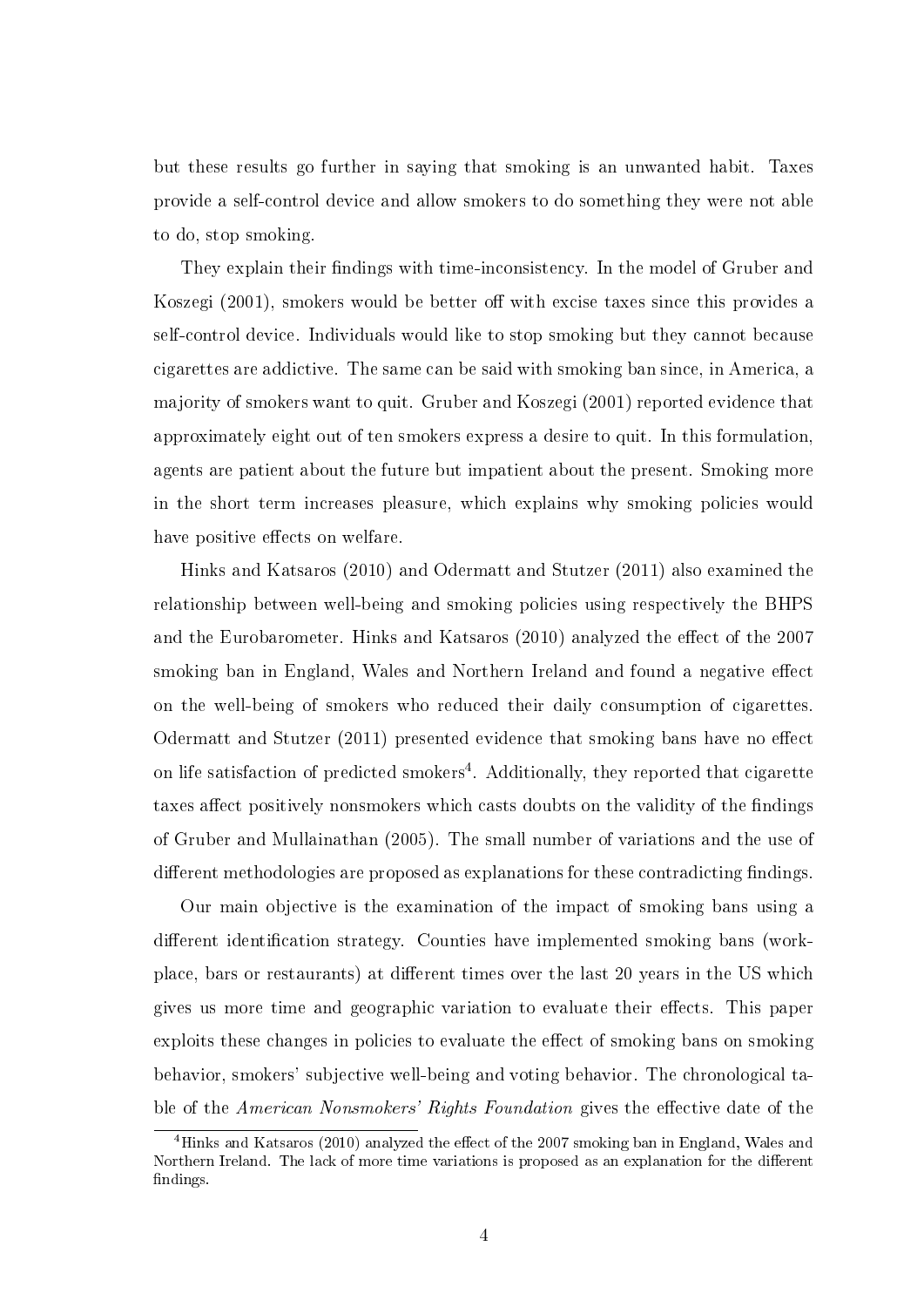first smoking ban at the county-level. In addition, I use data from the DDB Needham Life Style Survey (LSS) and the Behavioral Risk Factor Surveillance System (BRFSS). These surveys are cross-sectional and include a broad set of variables such as household income, life satisfaction and smoking behavior.

The remainder of this article is structured as follows. The next section is devoted to the description of the data with detailed information on the questions used. Section 2 presents estimates of the impact of smoking policies on smoking behavior. The third introduces the methodology used to assess the impacts of bans on utility. Section 4 presents estimates of the effect of smoking bans on subjective well-being. Section 5 explores the socioeconomic determinants of voting behavior in the context of smoking bans. The last section discusses the validity of the results and their interpretations.

### I. Data

## A. The Life Style Survey and the Behavioral Risk Factor Surveillance System

Our first data set is the Behavioral Risk Factor Surveillance System. The time period covered with the BRFSS is 1988-2010/10/01 since county-level data are not available for 1984-1987. County of residence is a key variable in this study since it is possible to assess the impact of county-level smoking policies on the residents of these counties. The timing and geographical variation provide an exogenous variation to estimate the effects of smoking bans. The BRFSS is repeated cross section and covers more than two thirds of the counties in the US. It has a total sample of 3,751,651 and contains information on county of residence, smoking behavior and life satisfaction<sup>5</sup>.

Another data set is also used to investigate the impact of smoking bans<sup>6</sup>. This

<sup>5</sup>Over the period covered in this analysis, data on smoking is collected in 1988-2010 for the BRFSS. Unfortunately, the BRFSS did not include a life satisfaction question before 2005. County codes are suppressed for counties with fewer than 10,000 residents for condentiality reasons.

<sup>6</sup>A third data set that could have been used here is the General Social Survey, but this was excluded for three reasons. The first reason is simply space consideration. Second, the public use version does not identify the state and the county of residence. I therefore purchased a restricted use version of the data (over the period 1993-2010). Lastly, data on smoking behavior is not available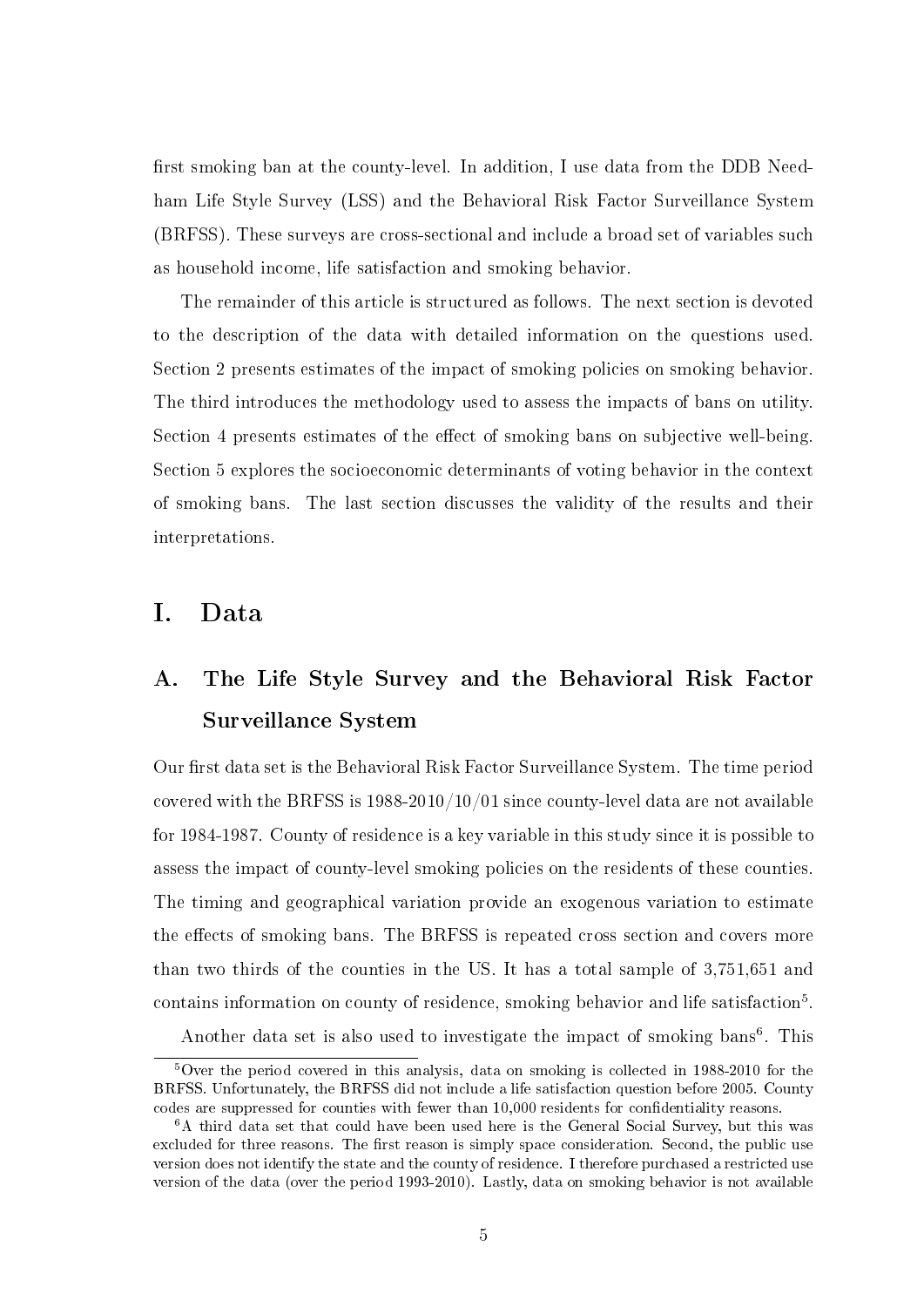allows us to check the robustness of our findings. The DDB Needham Life Style Survey (LSS) is a proprietary data archive that is freely available for the period 1975-1998 on Robert Putnam's *Bowling Alone* website<sup>7</sup>. The Life Style Survey started when the advertising agency DDB Needham commissioned the polling firm Market Facts to conduct an annual survey of Americans' behaviors. This data set is repeated cross-section and includes questions about well-being and whether smoking should not be allowed in public places. The time period covered with this survey is 1985-1998 (except 1990) since county-level data are not available for 1990 and only married people were interviewed over the period 1975-1984. The LSS is nationally representative in the United States and contains information on smoking behavior (except for the year 1998) and socioeconomic characteristics of the respondents. The LSS is an annual questionnaire which has a sample of around 3,500 American per annum. Our analysis is based on a total sample of 49,548 respondents.

The following question is asked over the period 2005-2010 in the BRFSS: "In general, how satisfied are you with your life?" where respondents have 4 choices  $(4=very satisfied, 3=satisfied, 2=dissatisfied and 1=very dissatisfied)<sup>8</sup>. Similarly,$ the LSS includes a question on life satisfaction each year: "I am very satised with the way things are going in my life these days" where respondents have 6 possible choices (6=definitely agree, 5=generally agree, 4=moderately agree, 3=moderately disagree,  $2$ =generally disagree and  $1$ =definitely disagree). Over the period covered, 45,27% (16,24% for the LSS) of the respondents reported that they were very satised with their life. On the other hand, 1,03% (8,19% for the LSS) answered that they very dissatisfied (see Appendix, Tables 2 and 3).

These surveys also include questions on smoking behavior: "Do you now smoke cigarettes every day, some days, or not at all?" in the BRFSS and "How often you, yourself, use cigarettes at home or elsewhere?" in the LSS. Respondents who

after 1994. Nonetheless, most of the findings are confirmed when turning to this data set (available upon request). Smoking bans have a positive effect on self-reported happiness of predicted smokers. For instance, the effect is very large and statistically significant when the sample is restricted to parents.

<sup>7</sup>http://bowlingalone.com/

<sup>8</sup>One should note that studies pointed out that life satisfaction questions tend to elicit answers that are more reflective of life circumstances, and less reflective of ephemeral events, than do happiness questions (e.g. Deaton and Kahneman, 2010).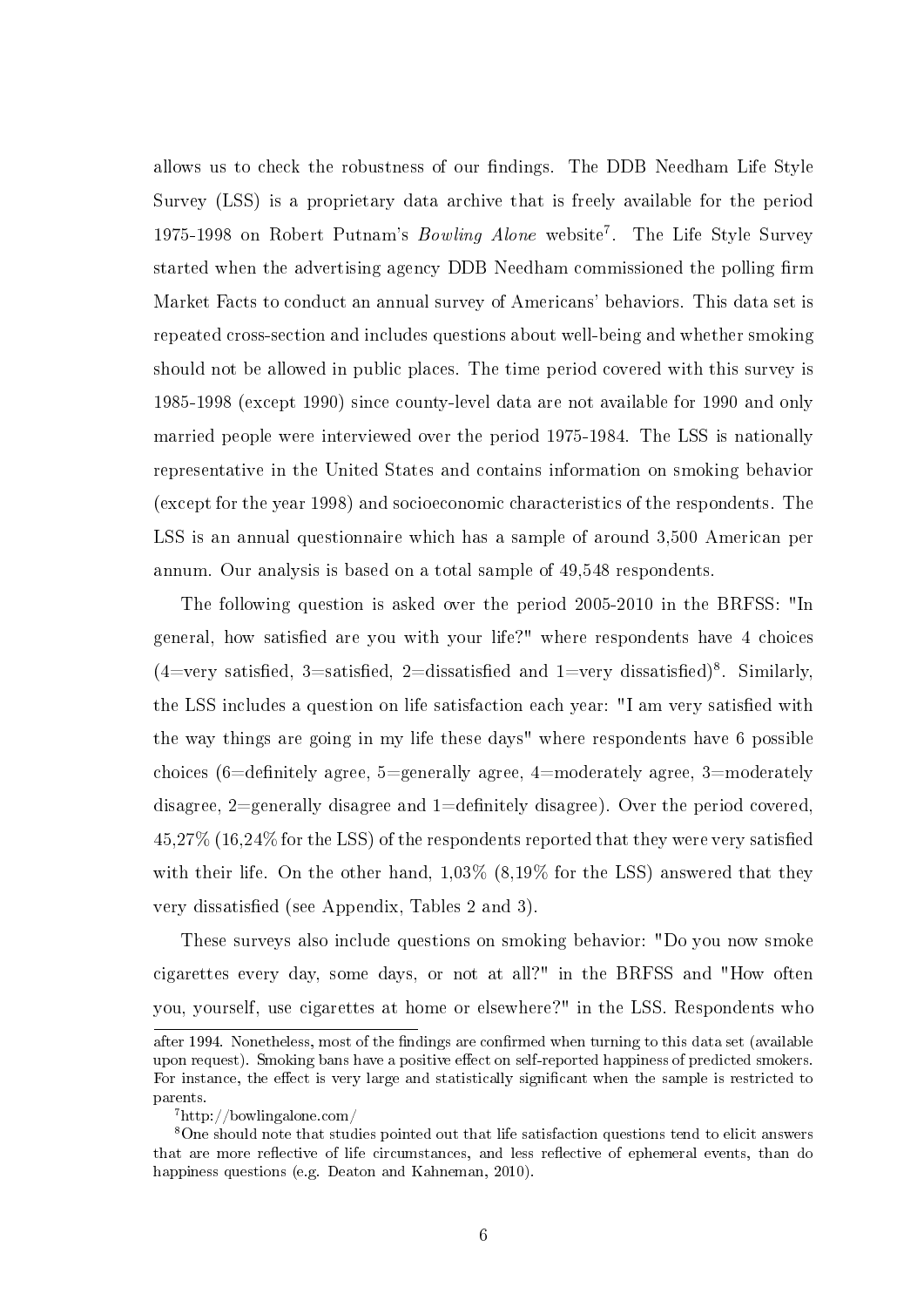answer 52 or more times a year to the previous question are considered as daily smokers. In both surveys, 22% of the respondents (weighted) report themselves as daily smokers (see Appendix, Tables 2 and 3). This rate is going down over the waves which is consistent with prevalence rates of other surveys. Table 1 shows the mean and standard deviation of the variables in the BRFSS over the period 2005-  $2010$  (see Appendix, Table 1 for the LSS). Column 1 first presents these statistics for all the respondents, and then columns 2 and 3 do the same for respectively daily and non-daily smokers (occasional and nonsmokers).

### B. Smoking Bans

Data on smoking policies come from the American Nonsmokers' Rights Foundation. The chronological table of the American Nonsmokers' Rights Foundation indicates the effective date of smoke-free provision at the municipality and county-level for workplaces, bars and restaurants. It is then possible to know exactly which county has at least one municipality who implemented a smoking ban. In many counties, however, smoking in public places was prohibited by county-level laws. The first 100 percent smoke-free provision<sup>9</sup> of smoking in a restaurant or a bar was the municipality of San Luis Obispo in 1990. Since the municipality of San Luis Obispo is located in the county of San Luis Obispo, all residents of this county are considered to be affected by the smoking ban. Using this methodology, respondents of 363 counties have been affected by smoking bans over the period  $1990-2010/10$ . In addition, more than 30 states (Utah was the first in 1995) have implemented smoking bans. All the respondents in these states are thus affected by these smoking policies. Nowadays 75 percent of the U.S. population is covered by a smoking ban either for bars or restaurants.

Since our goal is to capture the impact of these smoking bans on smokers, presmoking ban periods are defined as the years/months/days before the law was effective. A variable for whether the county of residence<sup>10</sup> was affected by a complete

<sup>&</sup>lt;sup>9</sup>Only counties with ordinances or laws that do not allow smoking in attached bars or separately ventilated rooms are considered as being 100 percent smoke-free.

 $10$ In the United States, a county is a subdivision of a state. The average number of counties per state is 62 (3 for Delaware and 254 for Texas).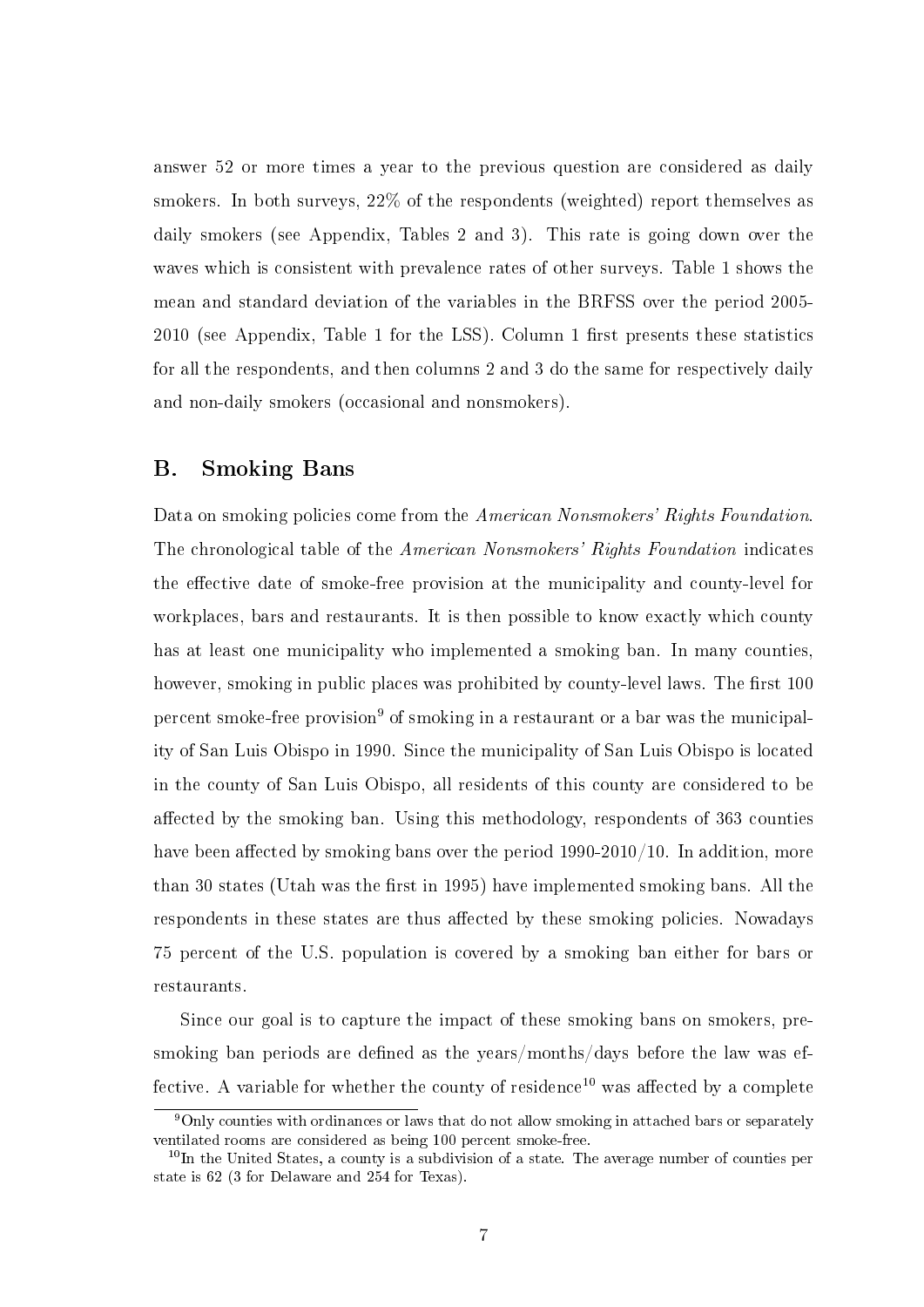interdiction of smoking is constructed. This indicator called "Smoking Ban" is then equal to one for all respondents living in the county that is affected by the smoking ban in each subsequent years/months/days, since the law is still valid (see the Appendix on data construction for more information on the construction of "Smoking Ban"). Date of interview is available in the BRFSS but not in the LSS. For the latter, post-smoking ban periods are defined as the years during and after the implementation of the bans.

## II. Smoking Behavior and Smoking Bans

A considerable literature exists on the effect of smoking bans on smoking behavior. A meta-analysis of more than 20 studies in Australia, Canada, Germany and US found that workplace smoking bans reduce active smoking by 3.8 percentage points (Fichtenberg and Glantz (2002)). Callinan et al. (2010) reviewed 50 studies in 13 countries and concluded that there is some evidence that smoking bans reduce smoking prevalence. Origo and Lucifora (2010) estimated that European countries who introduced comprehensive smoking bans have been able to reduce the probability of exposure to smoke and the presence of respiratory problems for workers by 1.6 percent. In the US, Adda and Cornaglia (2010) used state and time variation in smoking policies to look at the effects of smoking bans in workplace, bars and restaurants. They do find a decrease in prevalence only for bars and restaurants, but it vanishes when controlling for state specific trends.

This section investigates the impact of anti-smoking policies (workplace smoking bans, public smoking bans, cigarette taxes and tobacco control programs) on smoking behavior using county and time variation over the period 1988-2010. The BRFSS includes the following measures of smoking behavior: smoking prevalence, the percentage of former smokers and the number of attempted quits over the last year. I follow the literature and include in the model state-level changes in taxes but also state-level changes in tobacco control programs/funding (from the American Lung Association: State of Tobacco Control). The latter measure is available only over the period 2000-2010 and is included in some specifications. Each state's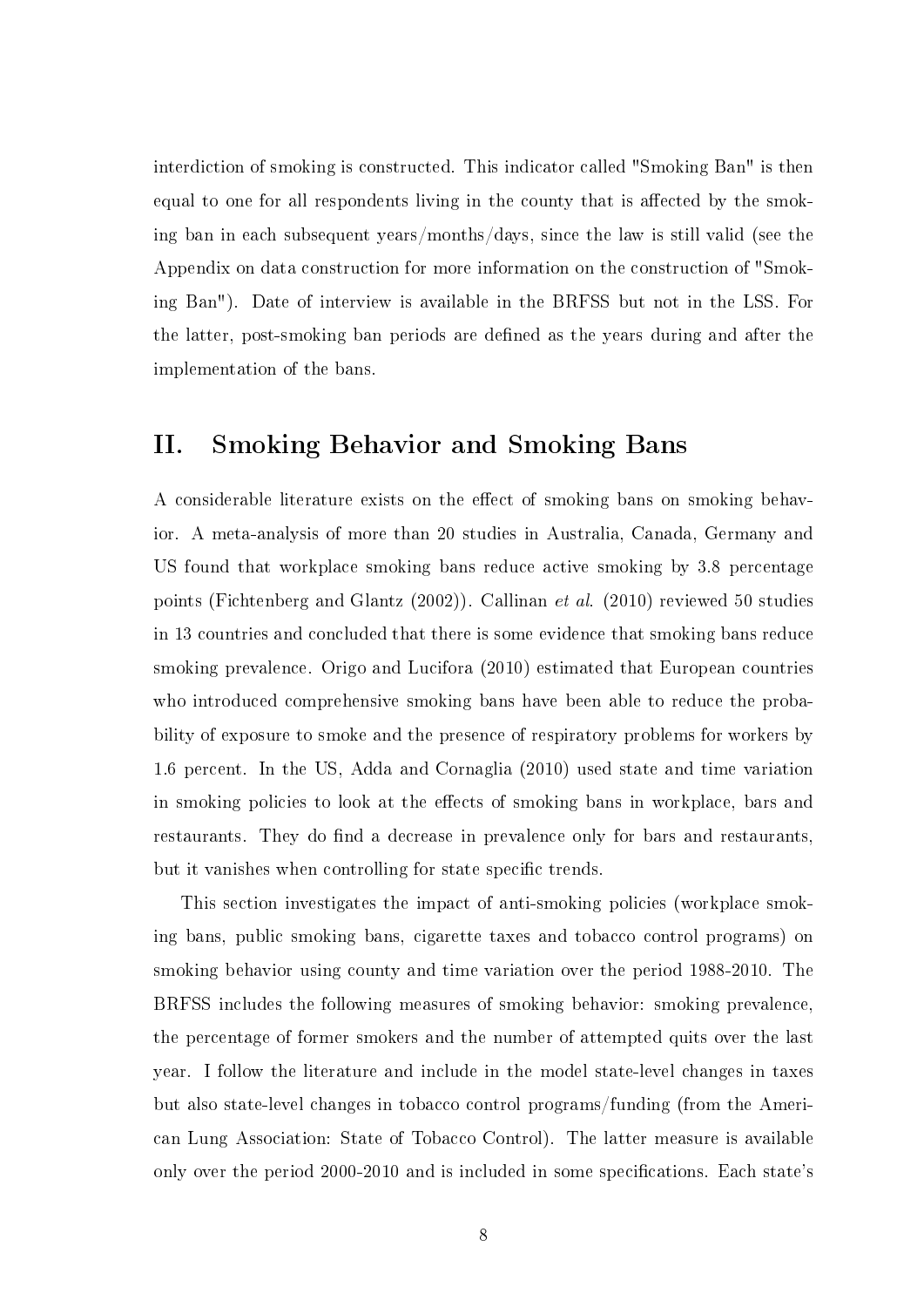total funding for these programs (including federal funding provided by the CDC) is calculated on a variety of specific factors such as state and community interventions, health communication interventions, cessation interventions, surveillance and evaluation and administration and management.

State and year fixed effects are included in our model. These fixed effects completely control for any fixed differences between states and between years, which means that only within-state variation is used in the estimation. For all our equations in this paper, the personal sampling weights (the variables finalwt in the BRFSS) from each cycle are re-scaled to sum up to one for each year<sup>11</sup>. Moreover, the standard errors are corrected for autocorrelation by clustering at the county-level (Bertrand, Duflo and Mullainathan  $(2004)$ ).

Table 2 reports the coefficients of the variables "Smoking Ban (restaurants and bars)", "Smoking Ban (workplaces)" and state-level changes in taxes from linear probability models of smoking cessation. The first four columns display the effects of anti-smoking policies on the prevalence of smoking. Socioeconomic characteristics and county-level variables (only for columns 2, 5 and 6) are included. Negative results suggest that smoking bans reduce the prevalence of smoking. Unsurprisingly, the coefficient is negative and statistically significant for the variable "Smoking Ban (restaurants and bars)". A total ban in bars or restaurants leads to a decrease in prevalence of 1.3 percentage points. Unfortunately, these estimates do not capture the fact that some smokers could also decrease their cigarette consumption but still continue to smoke. Moreover, our indicator "Smoking Ban" might underestimate the real effect of the bans (see the Appendix on data construction for more details). Smoking laws sometimes cover only one city within a county. Controlling for statelevel changes in tobacco control programs/funding and state-level changes in taxes does not affect the significance of this finding. Surprisingly, these variables do not affect the prevalence of smoking. This is also true for workplace smoking bans.

Column 5 looks at a different variable of interest, the percentage of former

 $11$ See Pfeffermann (1993) and Angrist and Pischke (2008) for a discussion on the role of sampling weights. Sampling weights are used in this study to have nationally representatives sample. The number of observations varies from wave to wave which explains our choice to re-scale equally each year. Also, our choice to include sampling weights has no impact on our analysis. Similar findings are obtained when sampling weights are not included.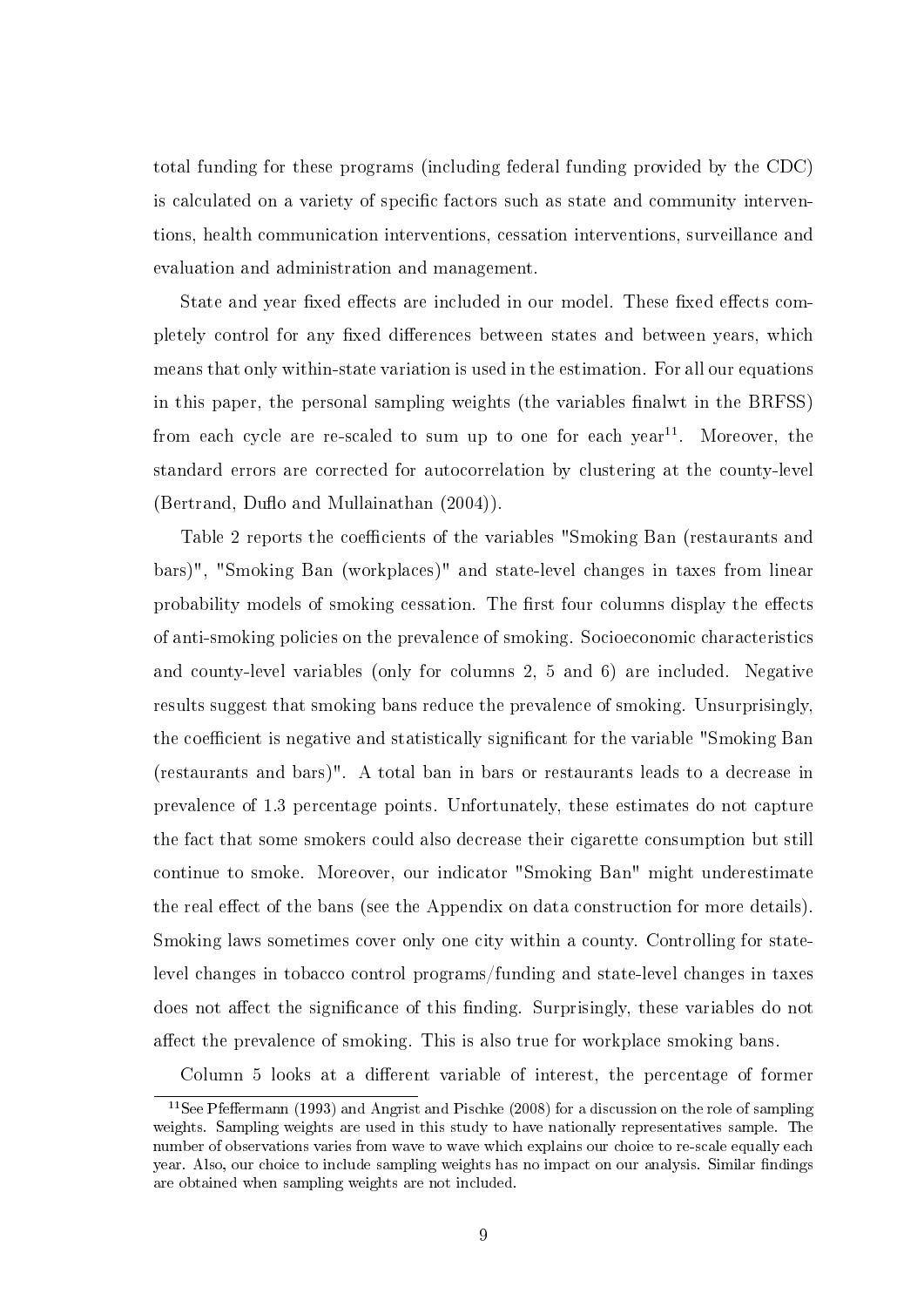smoker. The coefficient is positive for smoking bans in bars or restaurants but not significant. The following question from the BRFSS is the dependent variable for columns 6 and 8: "During the past 12 months, have you stopped smoking for one day or longer because you were trying to quit smoking?". The estimated coefficient is not signicant for public smoking bans. There is evidence of a relationship between the number of attempted quits over the last 12 months and cigarette taxes.

Columns 7 and 8 restrict the period to 2005-2010. I focus on this period since next sections will analyze the effects of the bans on smokers' life satisfaction over this period of time. This does not alter the result that public smoking bans decrease the prevalence of smoking. Interestingly, the effect of smoking bans is much larger when the sample is restricted to some demographic groups. Appendix Table 4 shows the estimated coefficients of the same variables as before but restrict respectively the sample to parents, non-parents, unmarried (divorced, single, separated and widowed), married, young (less than 50 years old), and old (more than 50 years old) respondents. There is evidence that smoking bans in bars and restaurants decrease the prevalence of smoking for all these groups, but especially for parents, unmarried and young individuals.

# III. Smoking Bans and Well-Being: Empirical Strategy

Section III and IV test empirically the hypothesis that smoking bans are important tools for increasing the utility of predicted smokers: for former smokers, smoking bans helped them to realize their intentions to quit which are often not achieved; for current smokers, since cigarettes are addictive substances, any policies that reduce the frequencies of smoking might make them better off; and even for potential smokers, who could be discouraged to start to smoke. The finding of Gruber and Mullainathan (2005) that tax hikes provide a self-control device and thus increase the utility of predicted smokers has been challenged by Adda and Cornaglia (2006). In their paper, they pointed out that smokers compensate for taxes by extracting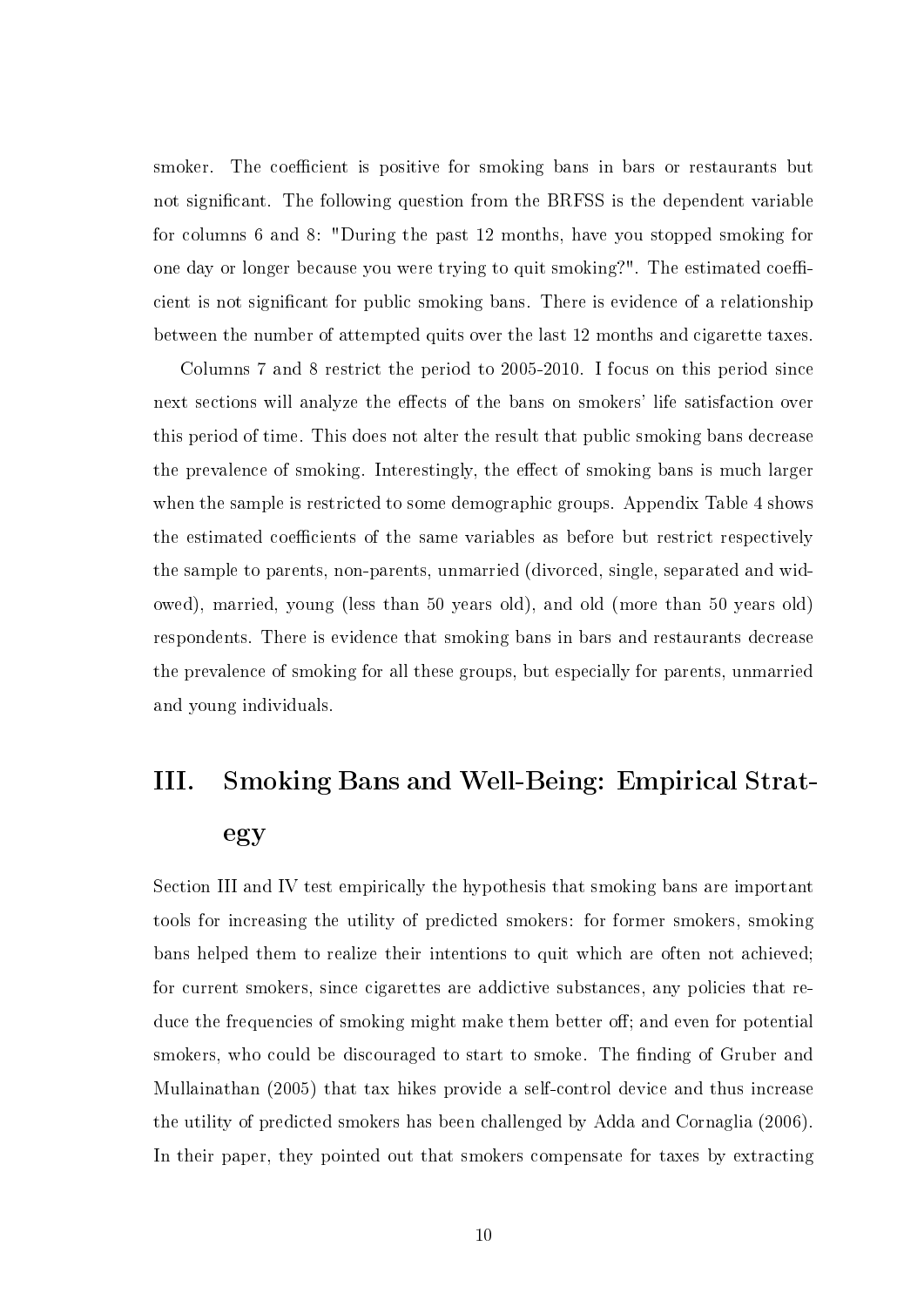more nicotine per cigarette.

Moreover, there is no consensus among researchers whether unhappiness may or not have an impact on smoking behavior. Veenhoven (2008) explains that happiness does not cure illness but could prevent it. Happy people tend to do more activities, and tend to be more reasonable with drinking and smoking. On the other hand, many people enjoy smoking and there is no clear evidence that happiness predicts starting or stopping smoking (Graham et al., 2004). Much research has shown that daily smokers report lower levels of well-being (Jurges, 2004; Shahab and West, 2009; Veenhoven,  $2008$ <sup>12</sup>. Unfortunately, these studies do not tackle the causality issue which is one of the weaknesses of this literature<sup>13</sup>. Using longitudinal data (British Household Panel Survey), Moore (2009) showed that there is a robust relationship between change in daily cigarette consumption and well-being: a reduction of cigarette consumption improves self-reported happiness. Once again, this could mask reverse causality since smokers could feel better and then smoke less.

Our methodology is the following: compare the subjective well-being of people likely to smoke to people unlikely to smoke after the implementation of smoking bans. Since much of the second-hand tobacco smoke effect on health occurs in the long-run, predicted non-daily smokers are our control group. Many of the socioeconomic determinants in our data sets differ between daily and non-daily smokers (see Table 1 and Appendix Table 1). Daily smokers are, on average, less educated, younger, less likely to attend churches or place of worship, more likely to be unemployed, divorced, and to have children. These characteristics help us to predict if the respondent is a daily smoker. Regressions that relate smoking behavior to the following list of variables are estimated: age, age-squared, sex, interaction between age and sex, household income categories<sup>14</sup>, education categories, marital status,

 $12A$  study by psychologists (Acaster *et al.* 2007) revealed that abstinent smokers reported relatively lower levels of happiness than satiated smokers (recent smoked) when viewing pleasurable film clips. By contrast, sadness ratings weren't affected by having smoked recently.

<sup>&</sup>lt;sup>13</sup>The literature on subjective well-being in economics has grown rapidly over the last decades (Kahneman and Krueger, 2006). See Clark et al. (2008), Di Tella and MacCulloch (2006) and Frey and Stutzer (2002) for literature reviews.

<sup>&</sup>lt;sup>14</sup>Income is available only categorically in the LSS. I created a variable representing the log real family income per equivalent =  $1 + 0.5$  [other adults] + 0.3 kids. Using this measure or the 12 income categories does not affect the results of this paper.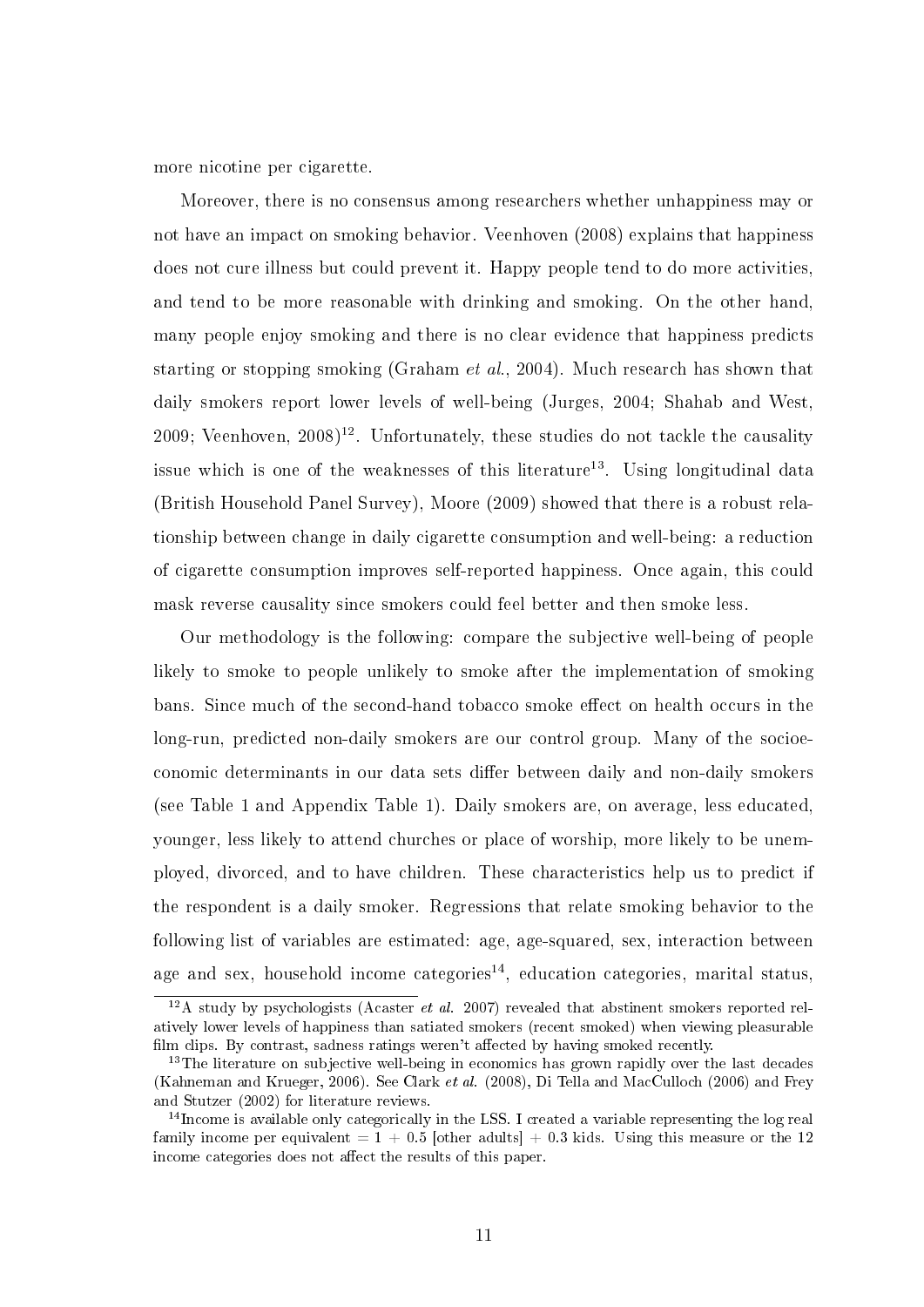number of children, dwelling (only in the LSS), attend place of worship (only in the LSS), working status, and state dummies. Also, the state-level changes in tobacco control programs/funding and the state-level changes in excise taxes were used in some specifications (not shown) to predict smoking.

Regressions are estimated for each year that has smoking behavior information<sup>15</sup> in order to give to each respondent a predicted probability of smoking (PSMOKE). An example of this equation is shown in Appendix Table 3. The pseudo R-squared goes from 0.10 to 0.14 for the BRFSS (0.14 for the LSS). Some variables like age, education, and attend place of worship are clearly important determinants of smoking. The correlation coefficient between PSMOKE and being a daily smoker is 0.42 (0.32) to 0.35 for the LSS). Our basic specification does not include an exclusion restriction in the equation that predicts smoking. Some alternative specifications (see Section V) will include such restrictions.

Our econometrics model is as follows:

$$
SWB_{ijt} = \alpha + \beta_s + \eta_t + \delta SB_{jt} + \theta PSMOKE_{ijt} + \gamma SB_{jt} * PSMOKE_{ijt} + \zeta X_{ijt} \tag{1}
$$

where SWB is the outcome variable (for instance: life satisfaction) for respondent i in county j in year t,  $\beta_s$  and  $\eta_t$  are state and year fixed effects, SB is an indicator for smoking bans (either for workplaces, bars or restaurants) which is set to 0 if the county had not such a policy, PSMOKE is the predicted probability of smoking, and X is a set of covariates that were used to predict smoking. In this setting,  $\gamma$  is the coefficient of interest.

One could worry that other time-varying factors correlated with the implementation of smoking bans would explain our results. This is why state-specific trends and county-level variables Z are added for some specifications:

<sup>&</sup>lt;sup>15</sup>Since there is no question on smoking behavior in 1998 in the LSS, the last year available (1997) is used to predict smoking for respondents of the wave 1998. Also, the methodology that is used to predict smoking does not affect the findings of this paper. Predicting PSMOKE with a regression for each year or with the first year in which there is a smoking ban or with all the years do not change the main estimates.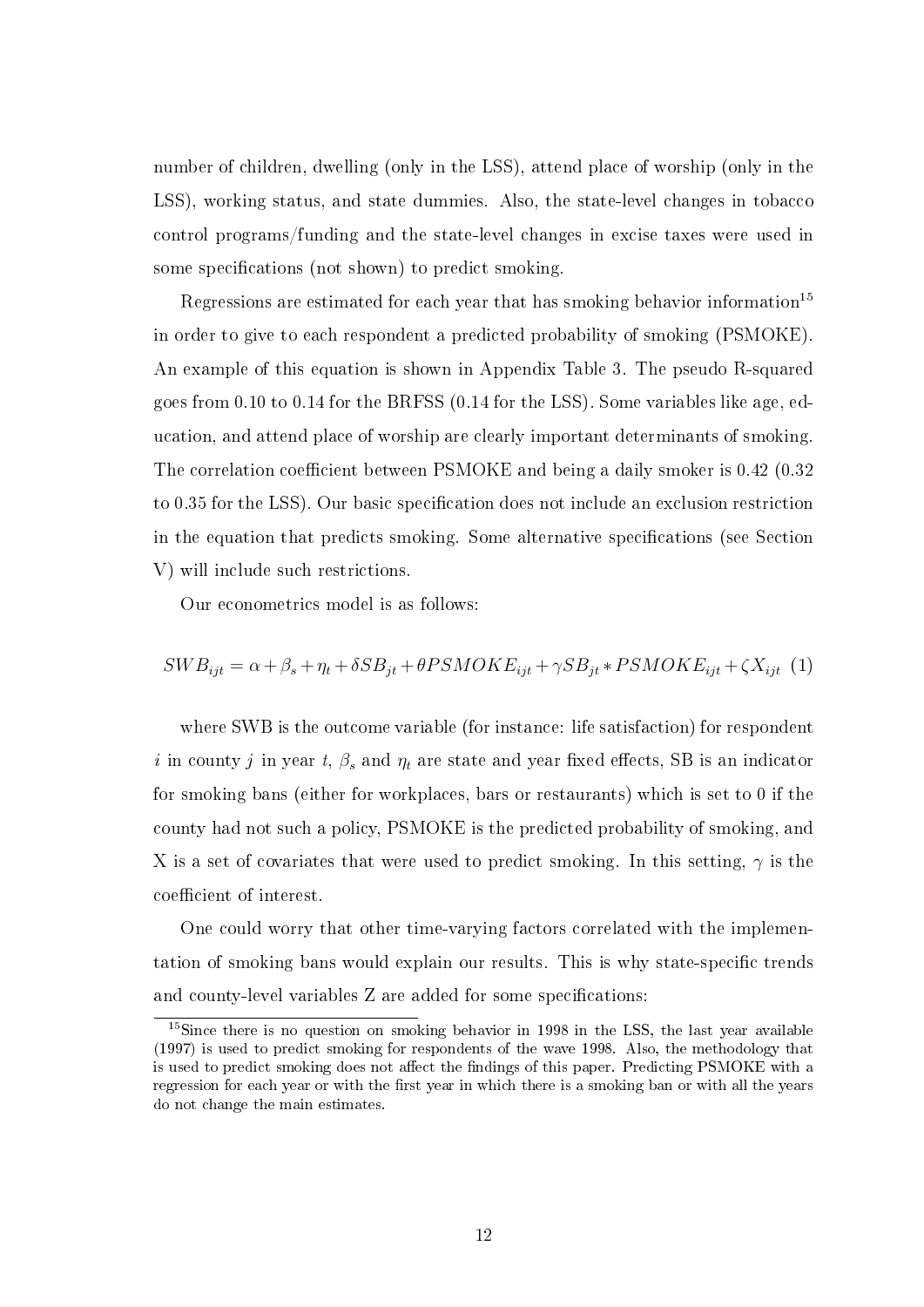$SWB_{ijt} = \alpha + \beta_s + \eta_t + \delta SB_{jt} + \theta PSMOKE_{ijt} + \gamma SBjt * PSMOKE_{ijt} + \zeta X_{ijt} + \lambda Z_{jt} + t_{jt}$ (2)

I estimate OLS on a standardized variable (life satisfaction answers are standardized for all respondents within each wave to have a mean of zero and a standard deviation of one), but also alternative specifications like ordered probit models and linear probability models to explore whether the results are robust. As before, the personal sampling weights (finalwt and WEIGHT) from each wave are re-scaled to sum up to one for each year. Standard errors are clustered at the county-level.

## IV. Smoking Bans and Well-Being: Findings

#### A. Basic Results

Table 3 shows our basic findings of equation (1) using the BRFSS (columns 1, 3 and 6) and the LSS. While columns 2, 4 and 7 look at the life satisfaction question of the LSS described in Section I, the dependent variable of column 5 is: "I wish I could leave my present life and do something entirely different". This is a 6-point scale question which goes from "Definitely Disagree" to "Definitely Agree". This second question is highly correlated with the life satisfaction question (correlation coefficient of  $(0.42)$  and gives similar findings. The first row of Table 3 presents the effect of smoking bans (only bars and restaurants) on the whole sample. Then, the next row shows the effect of being a predicted smoker on self-reported well-being.

In the case of life satisfaction, smoking bans (either for bars or restaurants) have very small effects on life satisfaction. Column 3 introduces two variables (smoking ban in bars and restaurants and the interaction between smoking ban and predicted smoking) which affect negatively the coefficient on smoking ban. Predicted smokers are reporting relatively lower levels of life satisfaction which is consistent with the literature (Jurges, 2004; Shahab and West, 2009; Veenhoven, 2008). Our variable of interest, SB\*PSMOKE, is on the third row. The estimated coefficient is positive and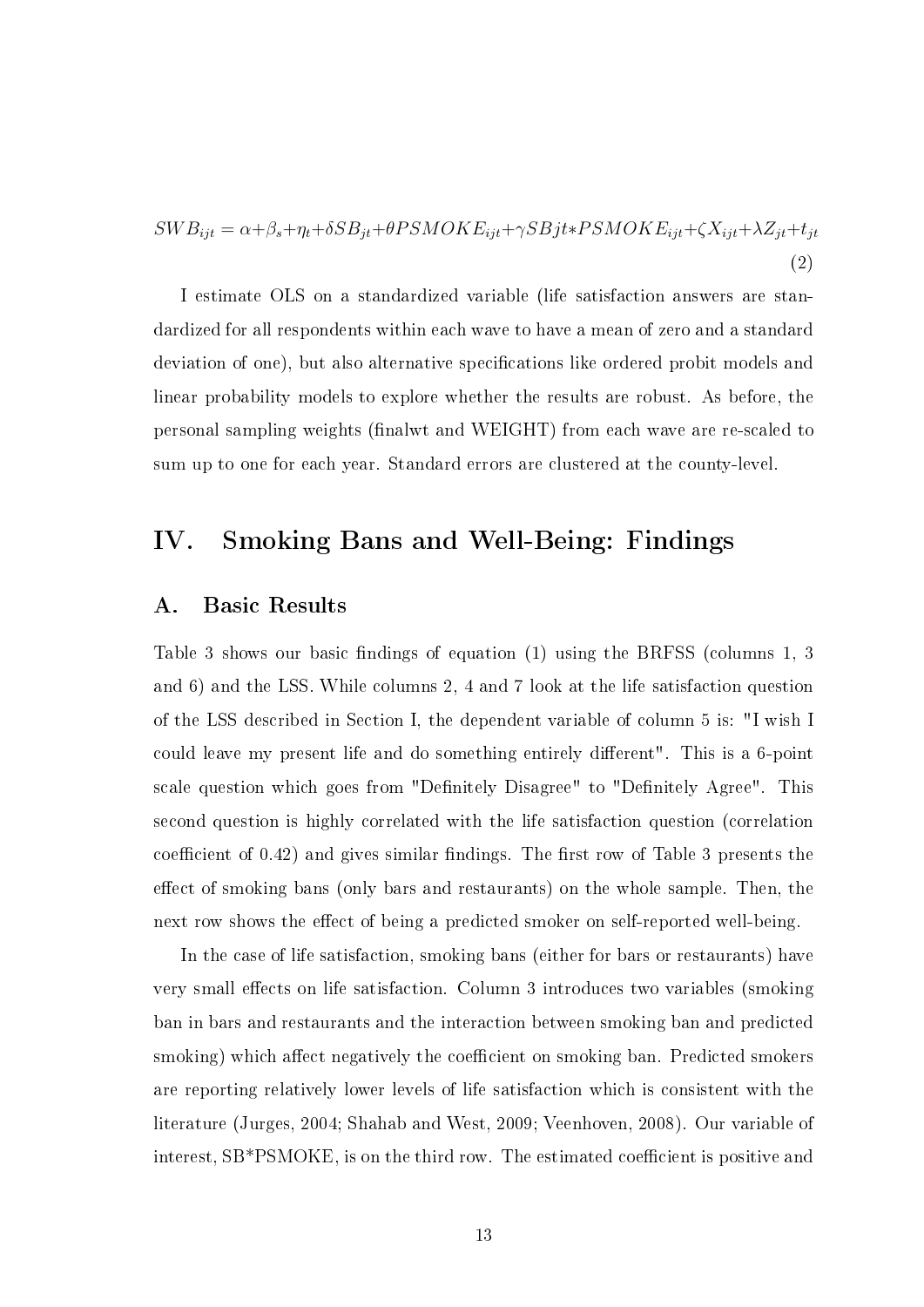statistically signicant. This means that smoking bans in bars and restaurants have a small and insignificant impact for the whole population, but have positive effects on predicted smokers' life satisfaction. Our estimates suggest predicted smokers expose to a smoking ban saw an increase in self-reported well-being which goes from  $0.075$  to  $0.533$  of a standard deviation. The estimated coefficient is positive and statistically significant at the 4 percent level for the BRFSS<sup>16</sup>.

The findings presented in this section are not confirmed when turning to workplace smoking bans. This is not surprising since workplace smoking bans do not seem to decrease the prevalence of smoking. The fourth row of Table 3 presents the effect of workplace smoking bans (SBW) on the whole sample. Then, the next row shows the effect of workplace smoking bans on the life satisfaction of predicted smokers. The interaction between SBW\*PSMOKE is not statistically significant and very small when using the BRFSS. On the other hand, the effect is negative when turning to the LSS which is surprising. The remainder of this paper will focus on public smoking bans (bars or restaurants).

These findings advocate that bans in bars and restaurants result in a welfare improvement for three types of individuals: former smokers, current smokers, and potential smokers<sup>17</sup>. An explanation could be that the positive effect on people who stopped smoking daily is offset by the decrease in well-being for those who are not smoking. If this is accurate, our estimates on smoking bans (first row) could be driven by two opposing forces. It might seem surprising that the effect of smoking

 $16$ In addition to the period covered, many explanations could be proposed to explain the difference in the size of the coefficient of interest between the two data sets. First of all, the variables used to predict smoking are different (see Appendix Table 5). Secondly, more smoking bans have been implemented during the period 2005-2010 which make us believe that the estimates are more precise with the BRFSS. Lastly, the sample size is proposed as an explanation.

<sup>&</sup>lt;sup>17</sup>An alternative specification would be to interact smoking ban with being a smoker. As explained previously, this is inappropriate because smoking bans may have an impact on many types of smokers. Using smokers and not predicted smokers would not capture the effect of the bans on people who stop smoking, potential smokers and smokers who are now smoking occasionally. One way to show this fact is to present estimations of an altered version of equation (1) where the variable "Predicted Smoking" is replaced by "Smoker". Appendix Table 7 shows the results of this estimation. For the LSS, there is a positive (statistically signicant at the 16 percent level) impact of smoking bans on smokers' life satisfaction but the coefficient is much smaller than the one estimated on the interaction between predicted smokers and smoking bans. Column 2 shows similar findings using the BRFSS (relatively smaller and not statistically significant). This means that much of the effect of smoking bans on smokers goes through smokers who decreased their cigarette consumption or stopped smoking.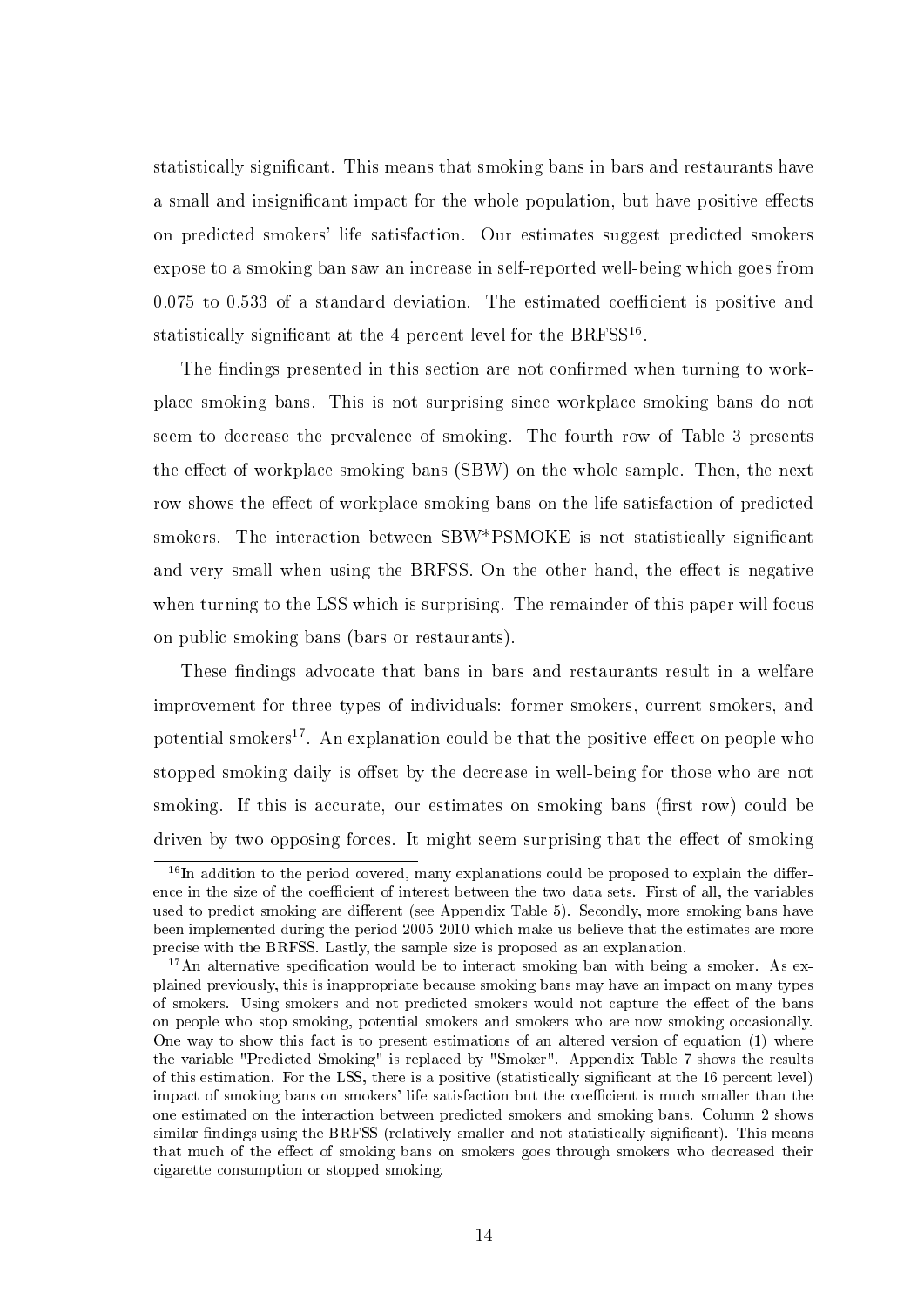bans is insignicant for the whole population. But, as shown by Adda and Cornaglia (2010), smoking bans can intensify the exposure of nonsmokers to tobacco smoke by displacing smokers to private places. Additionally, smoking bans could encourage use of cigarettes among nonsmokers since smoking looks less harmful (Bernheim and Rangel, 2004). In order to verify the effect on nonsmokers, a dummy indicating if the respondent has a low propensity to smoke (below the 25th percentile) is generated. I then regress on the same covariates as before but the variable PSMOKE is replaced by the dummy low propensity to smoke. Estimating the model with low propensity to smoke gives a negative coefficient on the interaction SB\*PSMOKE but it is small and insignificant (not shown for space consideration).

The positive outcome for smokers is quite surprising because this group does not favor the implementation of smoking bans (see section V). On the other hand, the absence of positive effects for nonsmokers is unexpected since the only reason why smoking bans may cause a welfare improvement, in the model of Becker and Murphy (1988), is externalities. A complication in interpreting the consequences of bans on nonsmokers' well-being is the evolution of life satisfaction. It is possible that our measure is under-estimating the long-run benefits of these smoking policies.

Moreover, it is conceivable that people who smoke less than once a day (before or after the smoking bans) are negatively/positively affected by smoking bans. If they were occasional smokers before the ban but weren't able to stop to smoke, then one could possibly imagine that they are better or worse off. To verify this hypothesis, a predicted probability of smoking (PSMOKE) is re-estimated for each respondent by considering people who smoked at least once over the last year as smokers (in the previous analysis, only daily smokers were considered as smokers). Occasional smokers might be affected as well by smoking bans. If it is the case, including this group should give a positive effect of smoking bans on predicted smokers. Once again, smoking bans have large, positive, and statistically significant effects on predicted smokers (Appendix 6, column 1). This means that both daily and occasional smokers benefit from smoking bans. Given that the smoking bans affect both types of smokers, our analysis focuses on these individuals for the remainder of this research.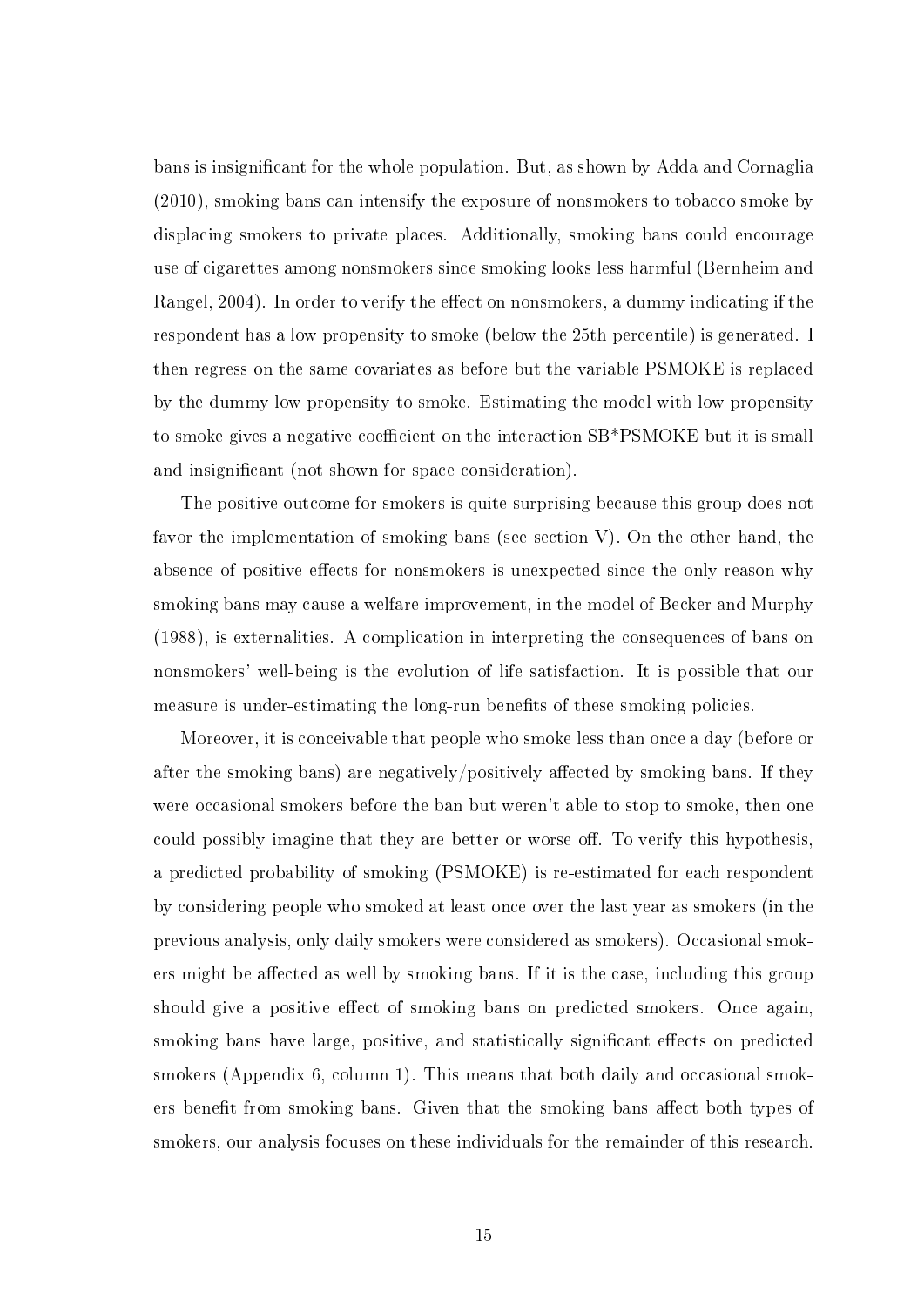### B. Specification Checks

A further set of robustness checks (Appendix Table  $6$ ) explore whether the findings are sensitive to the structure imposed by the OLS. Our choice to present OLS estimates is based upon the findings of Ai and Norton (2003) who pointed out that interpreting interaction terms in a nonlinear model is not straightforward. Nonetheless, using an ordered probit yields similar outcomes on predicted smokers. I also verify issues of political economy and omitted factors that could explain the findings. Counties who implemented smoking bans might have different characteristics which could explain the positive effects of the ban on life satisfaction. A way to verify this concern is to include a dummy that equals to one the year before the effectiveness of the law. Appendix Table 6 includes this variable "1B-SB" and an interaction between this variable and "Predicted Smoking". The interaction is insignificant and very small.

An alternative way to address this concern is to include county-level variables in the specification. Table 4 presents results of altered versions of equation  $(1)$  for the BRFSS (see Appendix Table 8 for the LSS). Column 1 interacts the county unemployment rate with "Predicted Smoking" to capture any business cycle effects that would affect differently smokers and nonsmokers. Column two includes interaction between state dummies and state-specific linear time trends to take into account any movement in smoking bans and well-being. The third column does include an interaction between time trends and the variable "Predicted Smoking" to allow for different trends in self-reported life satisfaction. Column 4 includes an interaction of each state dummies with "Predicted Smoking" which allows the impact to vary across states.

All these interactions do not affect the finding that smoking bans increase the life satisfaction of predicted smokers. The inclusion of the interactions of state dummies and a time trend does not change the magnitude of the coefficient of interest. Besides, adding an interaction between the time trend and the variable predicted smoking (occasional and daily smokers) lowers slightly the effects of smoking bans on predicted smokers. On the whole, the introduction of these controls does not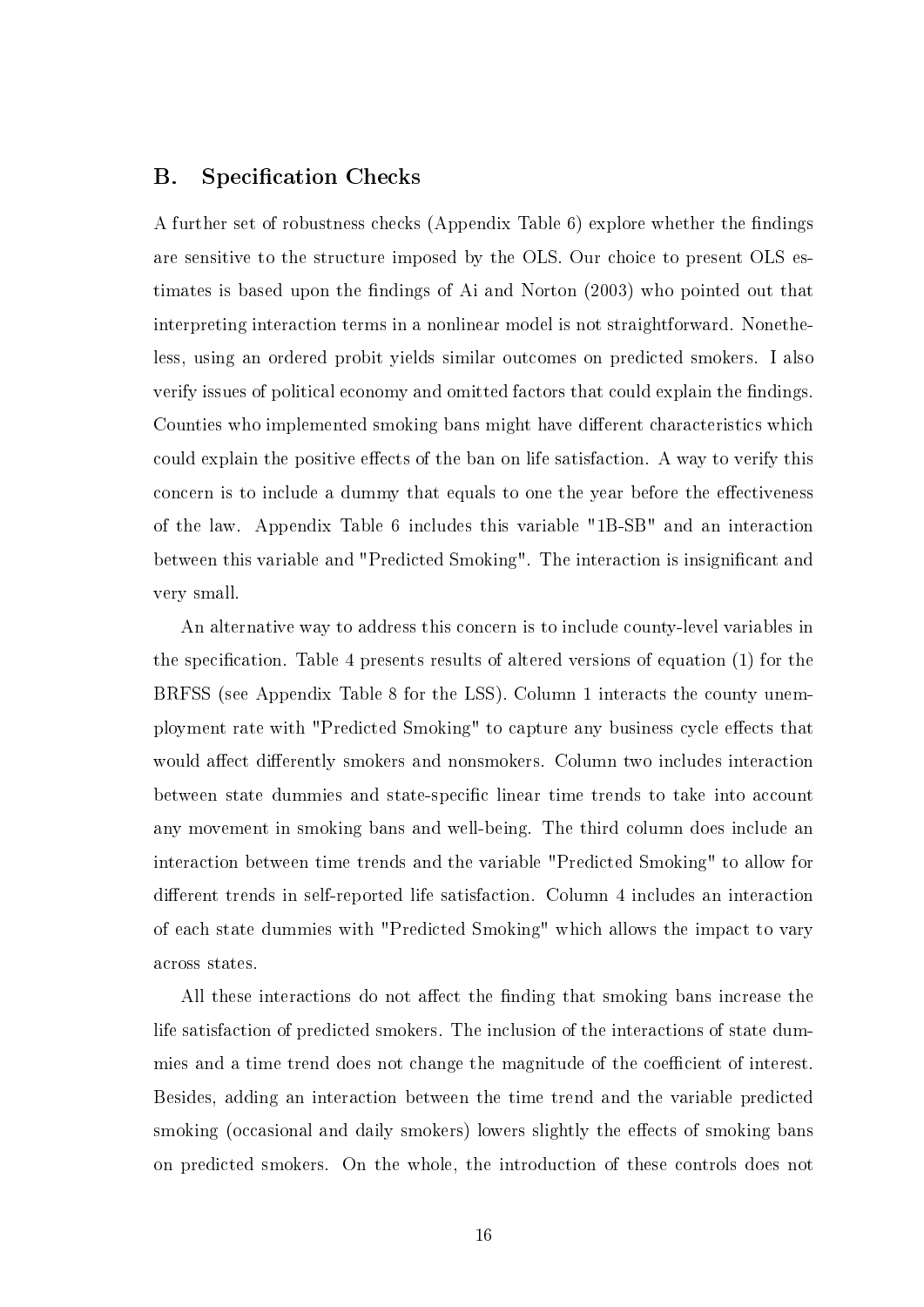affect the robustness of our findings.

Column 5 includes the following list of county-level variables: the median household income, smoking prevalence rates (only the  $BRFSS$ )<sup>18</sup>, an interaction between smoking prevalence rates and "Predicted Smoking", unemployment rate, the percentage of high school graduates, the percentage of owner-occupied housing, urbanization and population density. These county-level characteristics were included in the equation that predicts if the respondent is a smoker. Including or not the county-level variables to predict smoking does not affect the findings of column 5. The coefficient of interest slightly decreases/increases in the LSS/BRFSS. Lastly, column 6 of Appendix Table 8 presents a specification where county dummies are included.

There is also a positive relationship between smoking prevalence rate and life satisfaction (not shown). The coefficient of the interaction smoking prevalence rates and "Predicted Smoking" is very large (0.703 (std.: 0.123)) which means that smokers' disutility of smoking decreases with the prevalence of smoking. Smoking bans decrease smoking prevalence and increase the disutility of smoking. Recent researches by economists have shown that the behavior of peer groups affects decisions of individuals. This means that well-being is influenced by decisions of peers. In the case of cigarettes, the decision to stop smoking is going to affect the behavior and the well-being of relatives. If my own disutility of smoking decreases with the prevalence of smoking of my peer groups, then spillover effects will occur. With the implementation of smoking bans, the prevalence among my relatives drops and my own disutility increases.

<sup>&</sup>lt;sup>18</sup>The BRFSS was used to estimate county adult smoking prevalence. Smokers were defined as adults who reported having smoked more than 100 cigarettes in their lifetime and now smoke every day or some days. Using this information, I test whether the effect of the bans is larger when the smoking prevalence is lower/higher at the county-level. Interestingly, the effect on life satisfaction is larger when the smoking prevalence is lower which is consistent with models of social interactions.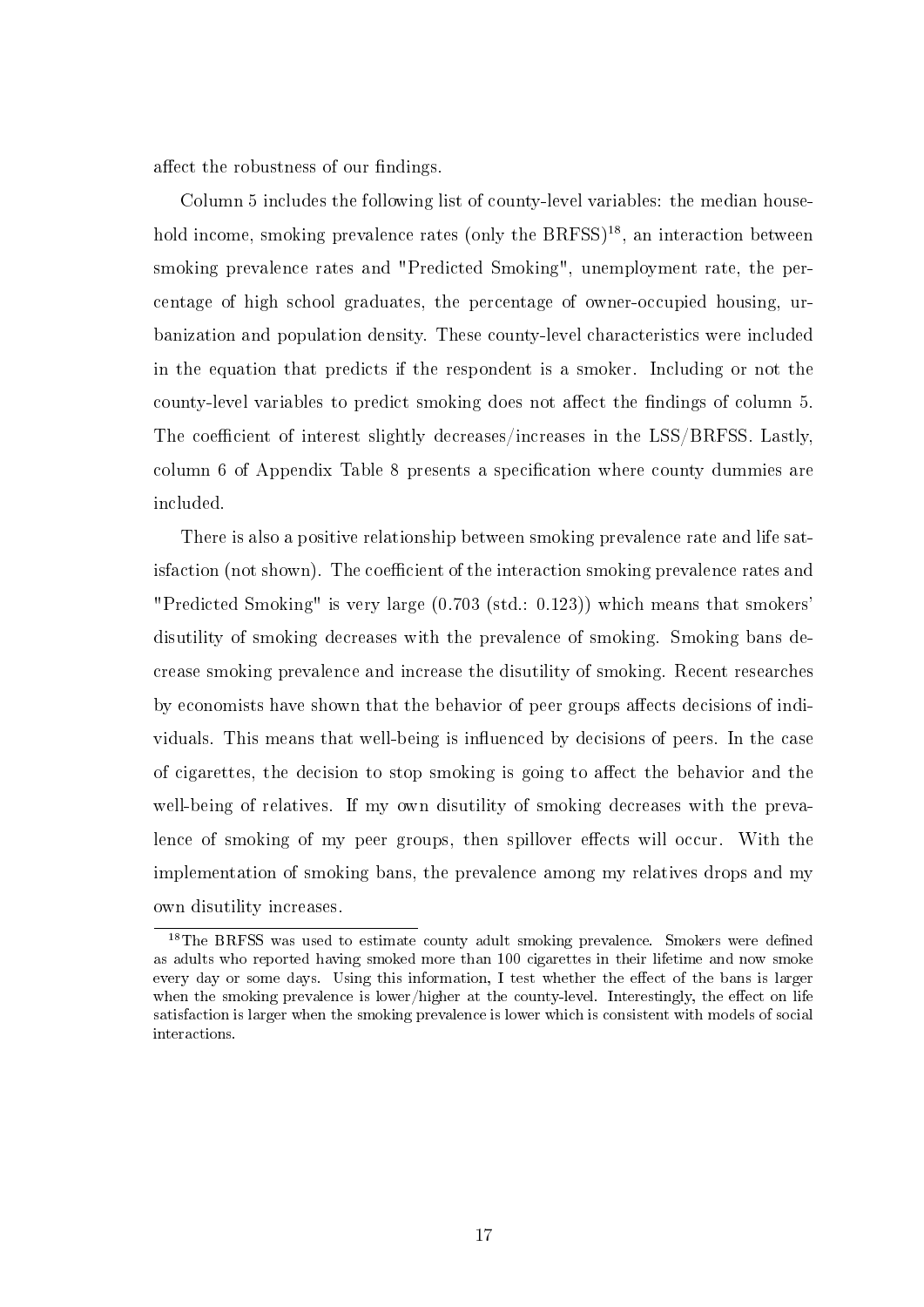# V. Theories of Addiction and Preferences of Smokers

### A. Theories of Addiction

One way to understand the mechanisms that explain why predicted smokers are more satisfied with their lives when they are exposed to smoking bans is to evaluate the impact of smoking policies on different demographic groups. Jehiel and Lilico (2010) proposed a model in which the agent has limited foresight. They argued that young people have a limited foresight (short horizon) and stop smoking when they get older as a result of having better foresight. Smoking bans would thus affect differently young and old smokers. Since smoking bans have a bigger effect on the prevalence of smoking of young individuals, a priori, one could expect that the positive effect of smoking bans is larger for this demographic group. Estimating separately for young (less than 50 years old) and old respondents (more than 50 years old) the impact of smoking bans on life satisfaction confirms this intuition. There is a positive effect for both groups but it is significantly larger for young in both the BRFSS and the LSS (not shown).

In the framework of a rational addiction model, smoking bans could increase smokers' well-being if there are externalities within the family. The implementation of smoke-free public places may also change smokers' behavior. Anderson et al. (2006) showed that smoke-free laws seem to stimulate adoption of smoke-free homes which is a strategy associated with the success of these attempts. Recall that our previous finding did not confirm this hypothesis. Smoking bans seem to decrease the prevalence of smoking relatively more for unmarried than married respondents<sup>19</sup>.

The question of whether within-interpersonal externalities may explain our findings can be answered by looking separately at married and single respondents. If

<sup>19</sup>Using British data (BHPS), Clark and Etile (2006) found that there are intra-spousal correlations in smoking status in the raw data. They test whether these correlations come from the similarity of partners' fixed traits (matching) or from decision-making over health investment. There is little evidence for spillovers in cigarette consumption between partners during marriage, but their estimates support the matching of partners' preferences for smoking.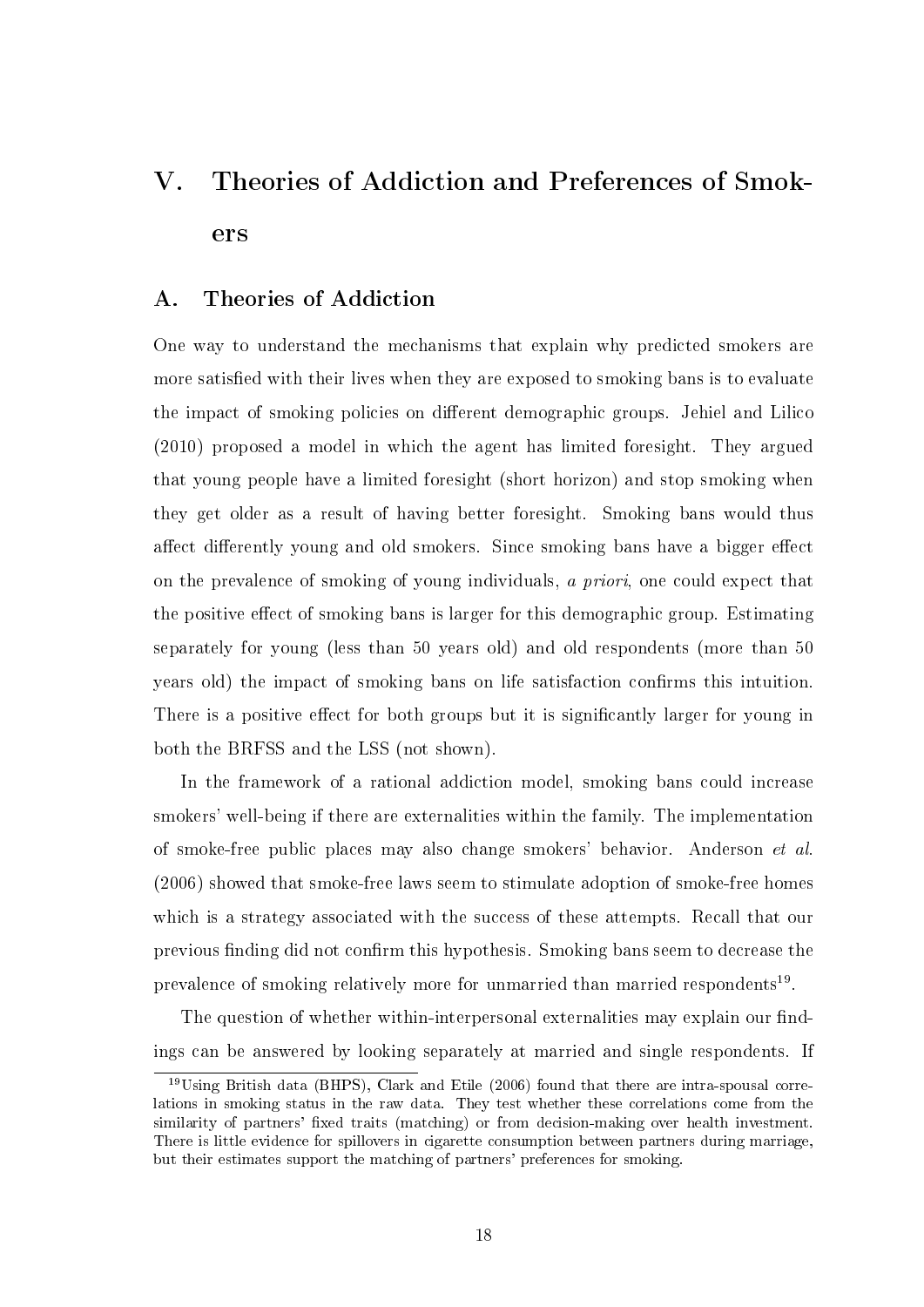smoking bans make smokers' family members more satisfied with their lives, then the impact could be larger on married people. I use two methodologies for investigating this issue. First, Table 5 separately estimates our baseline model for married and unmarried using the LSS (see Appendix Table 9 for the BRFSS). Columns 1 and 2 present the estimates of an OLS for unmarried and married people. There is some evidence that the impact of smoking bans is bigger, among predicted smokers, for married relatively to unmarried individuals. The coefficient is larger and only statistically significant for the interaction between predicted smoking and smoking ban when the sample is restricted to married people. When the sample is limited to unmarried people, the impact of smoking bans do seem to be positive but the standard deviation is quite large. This is a first piece of evidence that within-family externalities might be driven our findings.

Columns 3 and 4 separately estimate our model for parents and non-parents. If our effects are due to intra-family externalities, there are reasons to believe that the impact of smoking bans is greater for parents than for non-parents. If relatives are better off with less smoking, then smokers are more likely to report higher levels of utility. This responsibility effect is found since the estimated coefficients on the interaction between smoking bans and predicted smoking are only statistically significant when the sample is restricted to parents. The estimated coefficients are both positive but the effect is much larger for parents.

Our second methodology in order to verify if there are externalities within the couple is to estimate spousal predicting smoking. The LSS is well suited to do so since age, working status and education level of the spouse are available. I estimate spousal predicted smoking as a function of the covariates used previously for the respondent, but using the spouse's age, working status and education level<sup>20</sup>. These variables are considered to determine the probability of smoking but are not determinants of well-being: these variables are exclusion restrictions and identify

 $20$ Age, working status and education level of the respondent are not included in the spousal predicted smoking, but they are in the well-being equation. On the other hand, spousal characteristics help us to predict if the spouse is smoking but they are not included in the well-being equation. The period is restricted to 1986-1998 (except 1990) for the LSS because the age of the respondent's spouse is not available in 1985. The F-Stat for the first-stage varies from 45 to 90 depending of the year.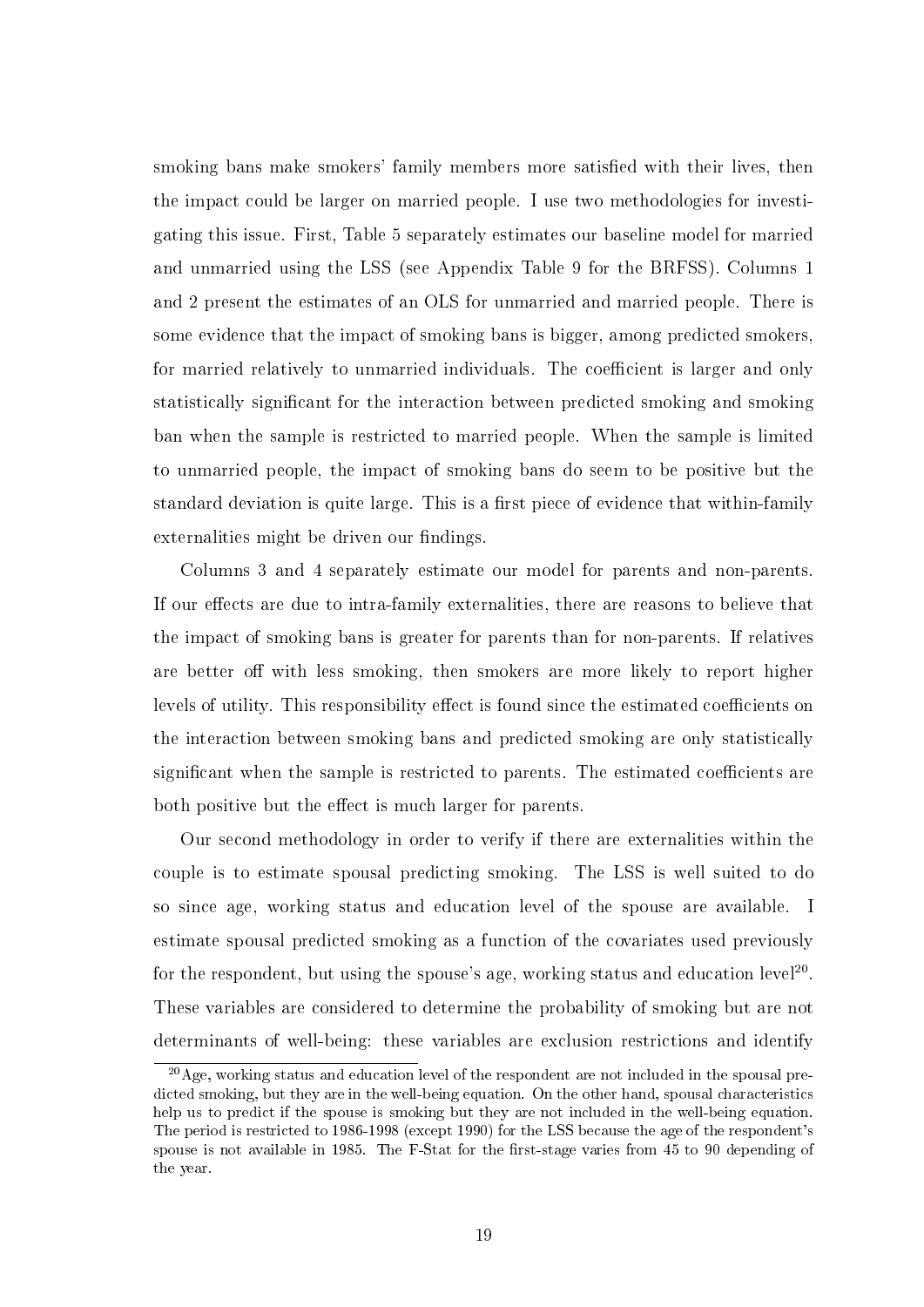the model.

Our specification also follows Wooldridge  $(2002)$  who proposes to use the nonlinear fitted values as the instrument in the well-being equation (1). First, the spousal predicted smoking equation is estimated with the exclusion restrictions described above. Then, the predicted variable "Spousal Predicted Smoking" is introduced as the only independent variable in a regression where the dependent variable is once again being a smoker. This gives us a second prediction of the spousal predicted smoking variable. Lastly, this second "Spousal Predicted Smoking" variable is used as previously in equation (1). Using this strategy or simply plugging in equation (1) the "Spousal Predicted Smoking" variable yields similar results.

Columns 5 and 6 show the estimated effect of equation  $(1)$  where the sample is restricted to married people. The first row presents, as before, the effect of the smoking bans on respondents' life satisfaction. The fourth and the fth rows show the predicted smoking of the spouse and the interaction between smoking bans in bars and restaurants and the latter variable. Column 5 does not include the variable PSMOKE and the interaction SB\*PSMOKE. The effect of the smoking bans is identified through spouse's predicted smoking. The interaction between spouse's predicted smoking and smoking bans on the fth row clearly shows large and positive effects on life satisfaction of married persons. The impact is statistically significant which suggests that smoking bans affect positively respondent's life satisfaction when the spouse is a predicted smoker. Column 6 simply adds the variable PSMOKE and the interaction SB\*PSMOKE. Once again, married couples where the spouse is predicted to smoke are made better off by the smoking bans. But the inclusion of these two terms affect considerably the interaction "Smoking Ban\*Predicted Smoking". The coefficient becomes negative, very small and insignificant. This means that within-family externalities are present and appear to explain our main results.

#### B. Preferences for Smoking Bans

Previous findings would suggest, a priori, that the time-inconsistent model is well suited to explain why predicted smokers are better off with smoking bans. As pointed out by Gruber and Koszegi (2001), most smokers want to quit but are not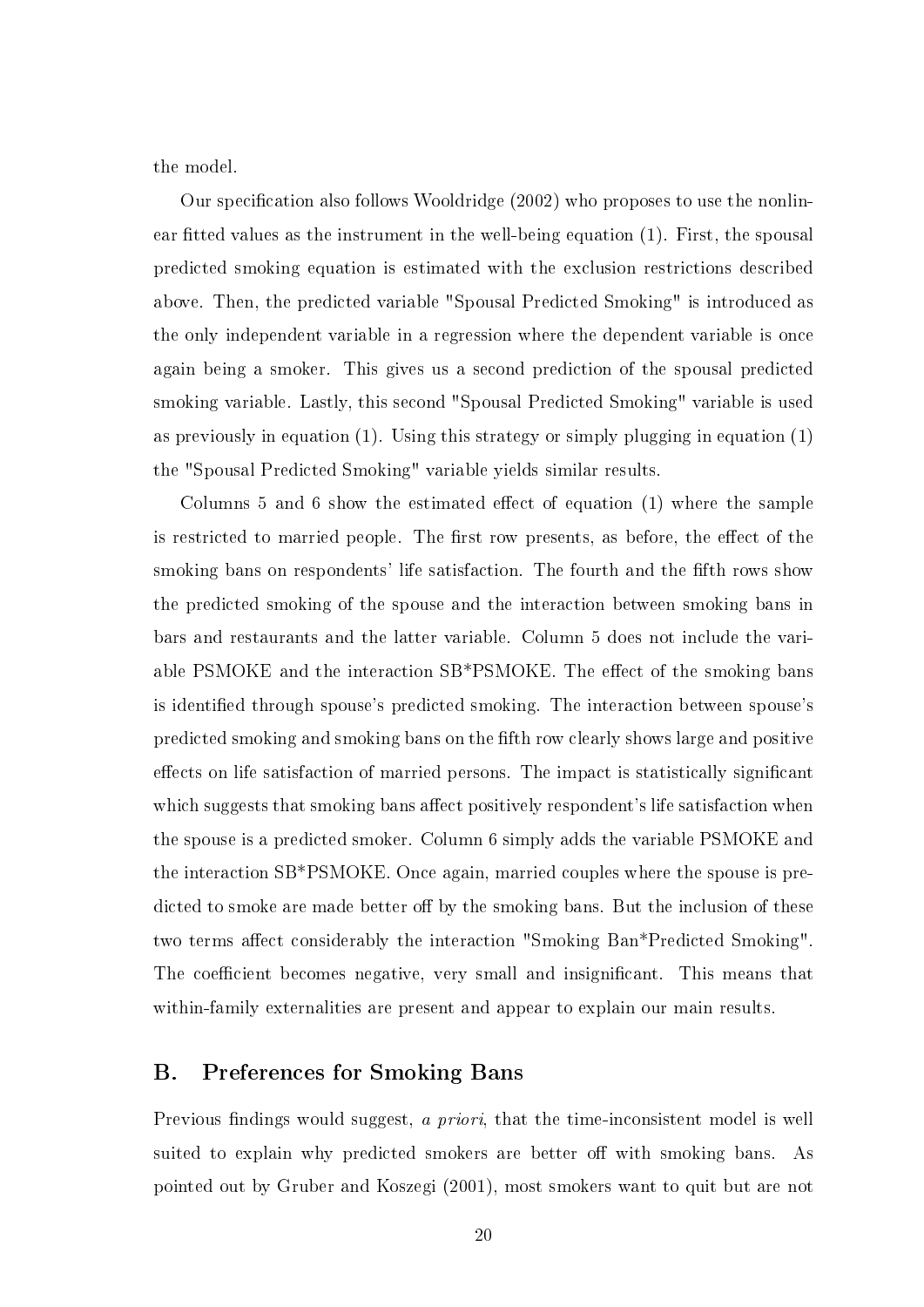able. This self-control problem is problematic because smokers are impatient about the present. They desire to smoke less in the future but are incapable of doing so in the short term. Because of this time-inconsistency, any smoking policies that would help smokers to quit would increase their well-being.

This section tests whether smokers who are exposed to a smoking ban are lessopposed to these policies. In 2002, a large telephone survey, conducted only on smokers (in Australia, Canada, United States and United Kingdom), reported that support for smoke-free environments is stronger when individuals have experienced bans (restaurants or bars). Gender and age are also good predicators of support: men and older smokers were in a greater proportion in favor of public smoking bans (Borland et al., 2006). Using data from a 1992 survey of 764 individuals in San Luis Obispo (CA), Boyes and Marlow (1996) found that the probability of supporting a ban in bars and restaurants is lower for smokers than for nonsmokers. Being an ex-smoker only influences negatively support for a ban in bars.

A question on smoking in public places in the LSS allows us to verify the findings of Boyes and Marlow (1996). Respondents are asked over the period 1985-1995 if: "Smoking should not be allowed in public places". This is a 6-point scale question which goes from "Definitely Disagree" to "Definitely Agree". The results of estimating regressions that relate being in favor of smoking bans in public places to a variety of socioeconomic determinants like being a smoker are presented in Table 6. State and year fixed effects completely control for any fixed differences between states and between years. Determinants of supporting or not smoking in public places include sex, age, marital status, household income, education, dwelling, attending church or other place of worship, children, working status and being a smoker.

Column 1 first corroborates the finding of Boyes and Marlow  $(1996)$  that daily smokers are more resistant to the implementation of smoking bans. Being educated, living in a trailer, being a man, being married, attending church or other place of worship and working full-time increase signicantly the probability to agree that smoking should not be allowed in public places (not shown). The latter determinant could be explained by the fact that smoke-free workplaces are not included in the question. The coefficients on age-squared show a clear U-shaped relationship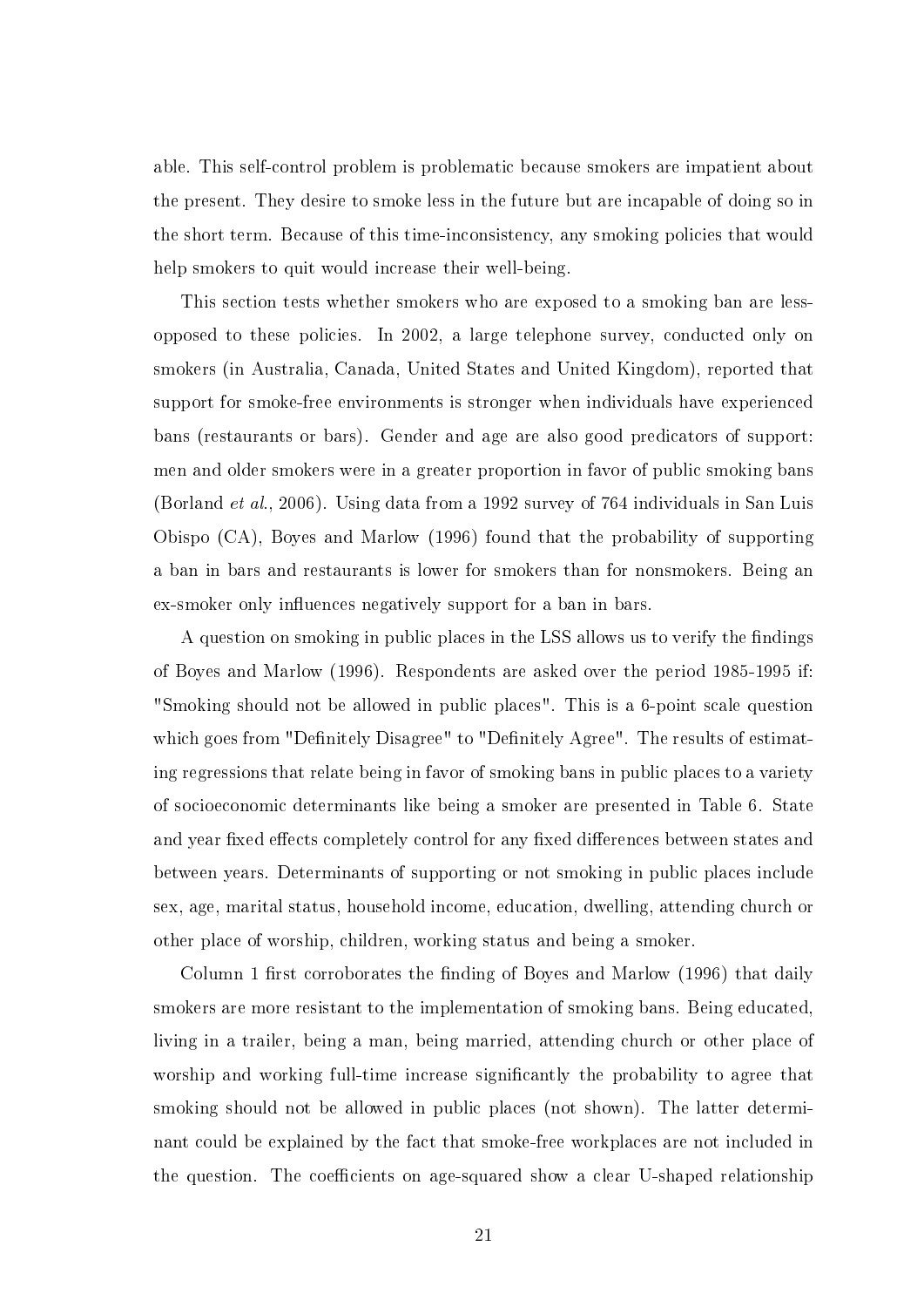between age and being in favor of smoking bans in public places. Additionally, it seems that there is not a monotonic relationship between the dependent variable and household income or having children.

The first column pointed out that smokers are not in favor of smoking bans. Column 2 looks at a different issue by investigating whether smokers who have been exposed to a smoking ban are in favor of these policies ex post. A dummy ("Smoking Ban") indicating if the respondent's county of residence has a smoking ban either in bars or in restaurants is included. Then, an interaction between "Smoking Ban" and "Smoker" is added to capture the effect for smokers of being in a county with a smoking ban. The OLS shows a positive and large coefficient for the interaction, suggesting that daily smokers who are exposed to a smoking ban are less-opposed to these smoking policies (using an ordered probit yields the same findings). Column 3 does the same exercise but replaces the variable "Smoker" by "Predicted Smoking". The interaction between "Predicted Smoking" and "Smoking Ban" is once again positive but this time insignicant. Remember that smoking bans implemented after 1995 are not taken into account in this specification since the dependent variable is asked over the period 1985-1995.

These results are somewhat consistent with the model of Gruber and Koszegi (2001). Many surveys pointed out that smokers want to quit. However, smokers do not want to cease smoking in the present because they are impatient. Their long term objective is unreachable unless they are pushed to stop. Our results show that smokers do not recognize, ex ante, that smoking bans could help them to improve their utility<sup>21</sup>. The positive impact of quitting on life satisfaction and the change in perception regarding smoking bans ex post could be interpreted as evidence that agents are not rational when it comes to addictive goods.

 $^{21}$ O'Donoghue and Rabin (1999) propose an alternative model in which individuals do not recognize their self-control problems. Our findings do not corroborate their model since smokers want to quit but want to do it in a painless way.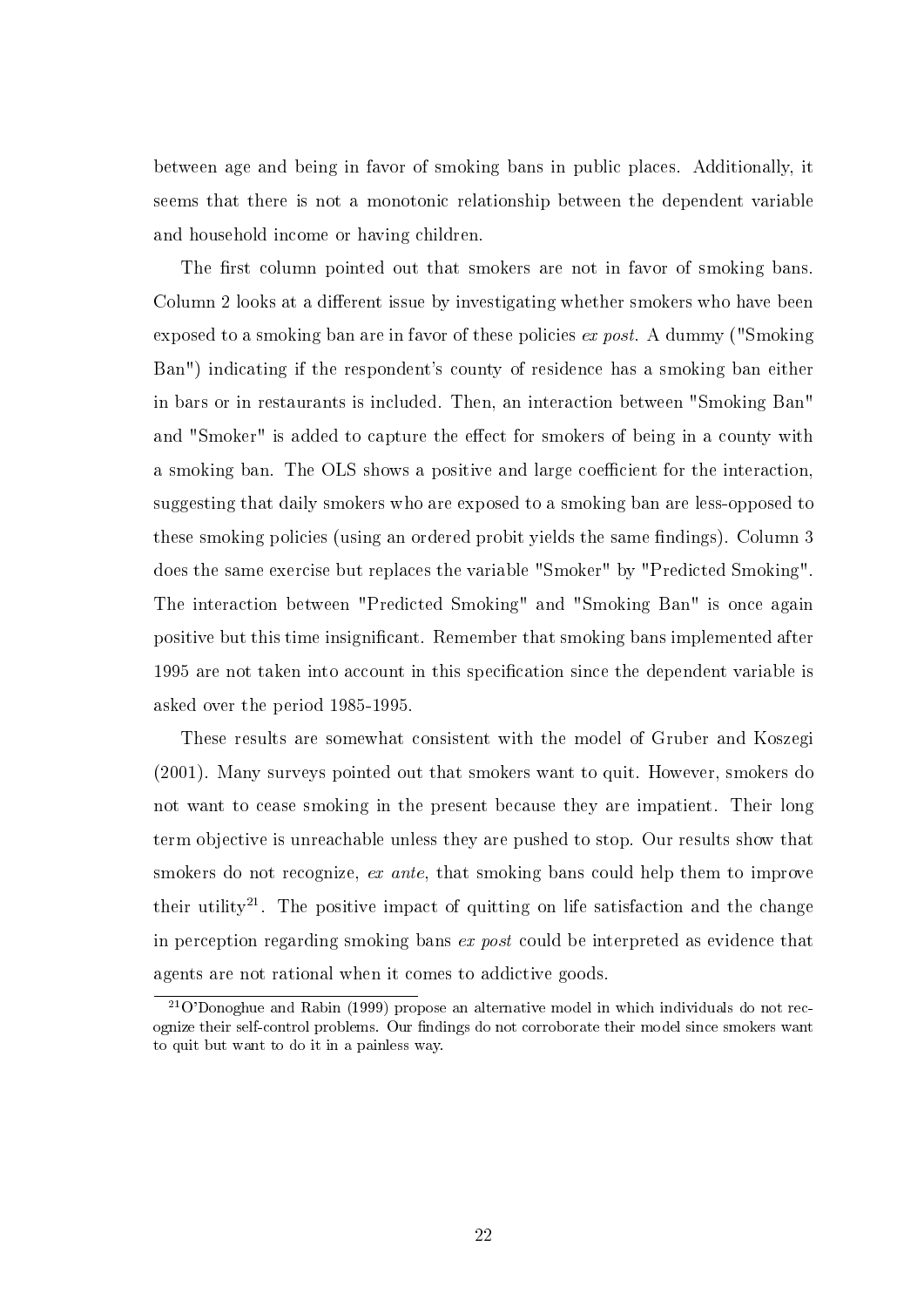### VI. Conclusion

This paper has attempted to provide an analysis of the consequences of smoking bans on the well-being of smokers. Our analysis of the LSS and the BRFSS data allows us to evaluate empirically the implications of different addiction models. Under the rational addiction model of Becker and Murphy (1988), smoking policies make time-consistent smokers worse off. On the other hand, Gruber and Koszegi (2001) explain that smoking policies provide a self-control device for smokers. Since most of the smokers wish to quit, smoking bans do increase their well-being.

The empirical results show that life satisfaction increases for predicted smokers once a smoking ban, either for bars or restaurants, is implemented in their county. These findings are consistent with the model of Gruber and Koszegi (2001) in which smokers are time-inconsistent. By forcing 100 percent smoke-free provision of smoking in restaurants or bars, the government allows individuals to do what they were unable to do, stop smoking. Another finding of this research is that smokers do not,  $ex$  ante, favor the implementation of smoking bans. It is only when they are affected by these policies that they do start to agree that smoking should not be allowed in public places.

The effects of smoking bans are not confined to daily smokers. Occasional smokers benefit as well from these bans. Due to a lack of information on the exact moment where respondents stopped smoking, it was not possible to address the short and long term consequences of stopping to smoke. Even though empirical evidence suggests that smoking bans increase life satisfaction of predicted smokers, it is of general interest to know the evolution of their well-being. Unfortunately, finding a US panel that includes self-reported well-being and smoking behavior over a long period may not be the easiest task.

Finally, the impacts of smoking bans are explained by within-family externalities. Positive effects of smoking bans are found for parents and married couples where the spouse is predicted to smoke. Time-inconsistent family-utility maximization gives a plausible explanation of these findings. If relatives are better off with less smoking, then smokers should stop smoking. Once again, a time-inconsistency model explains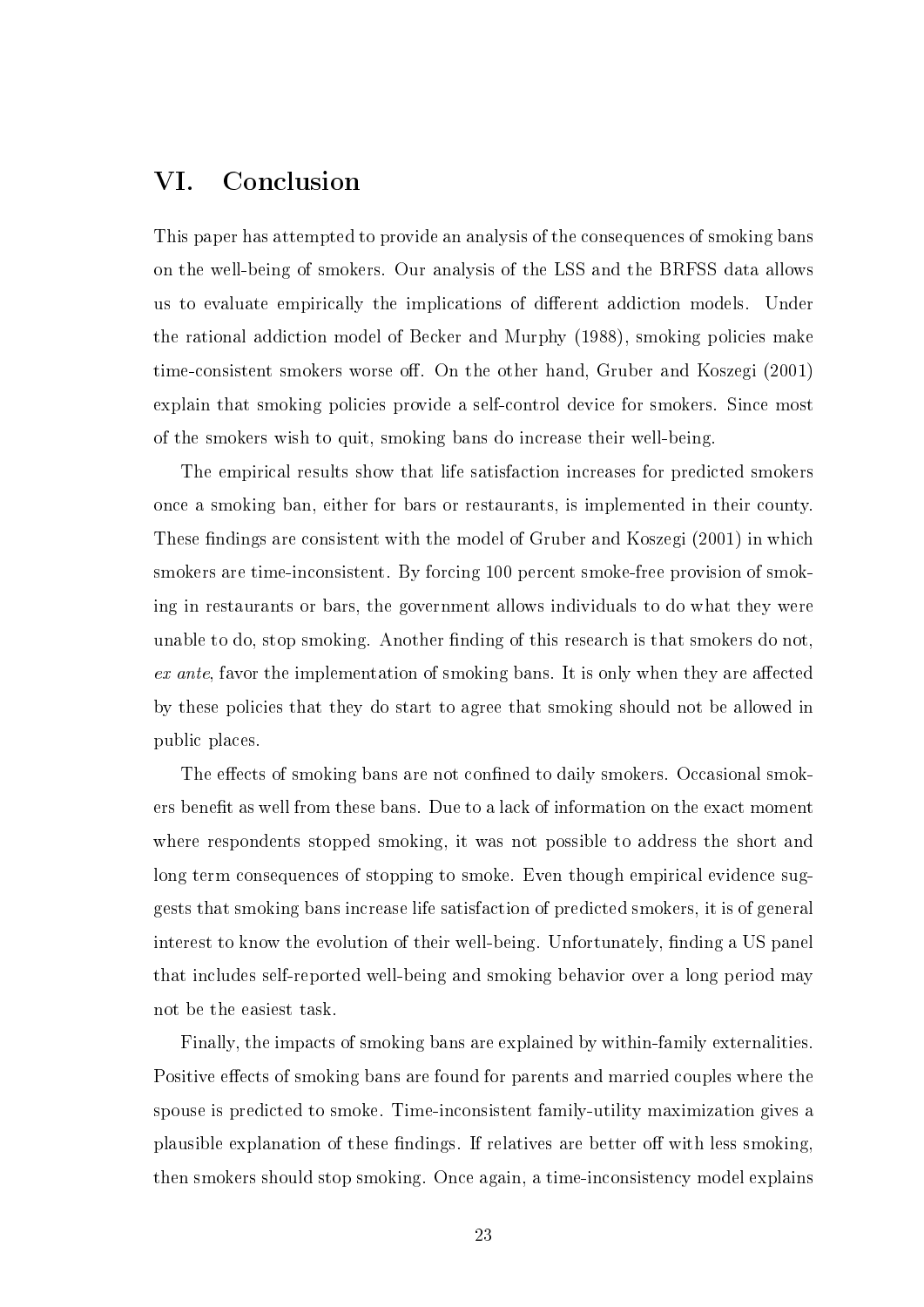the fact that current smokers do not support smoking bans in the present even if their family would benefit from it.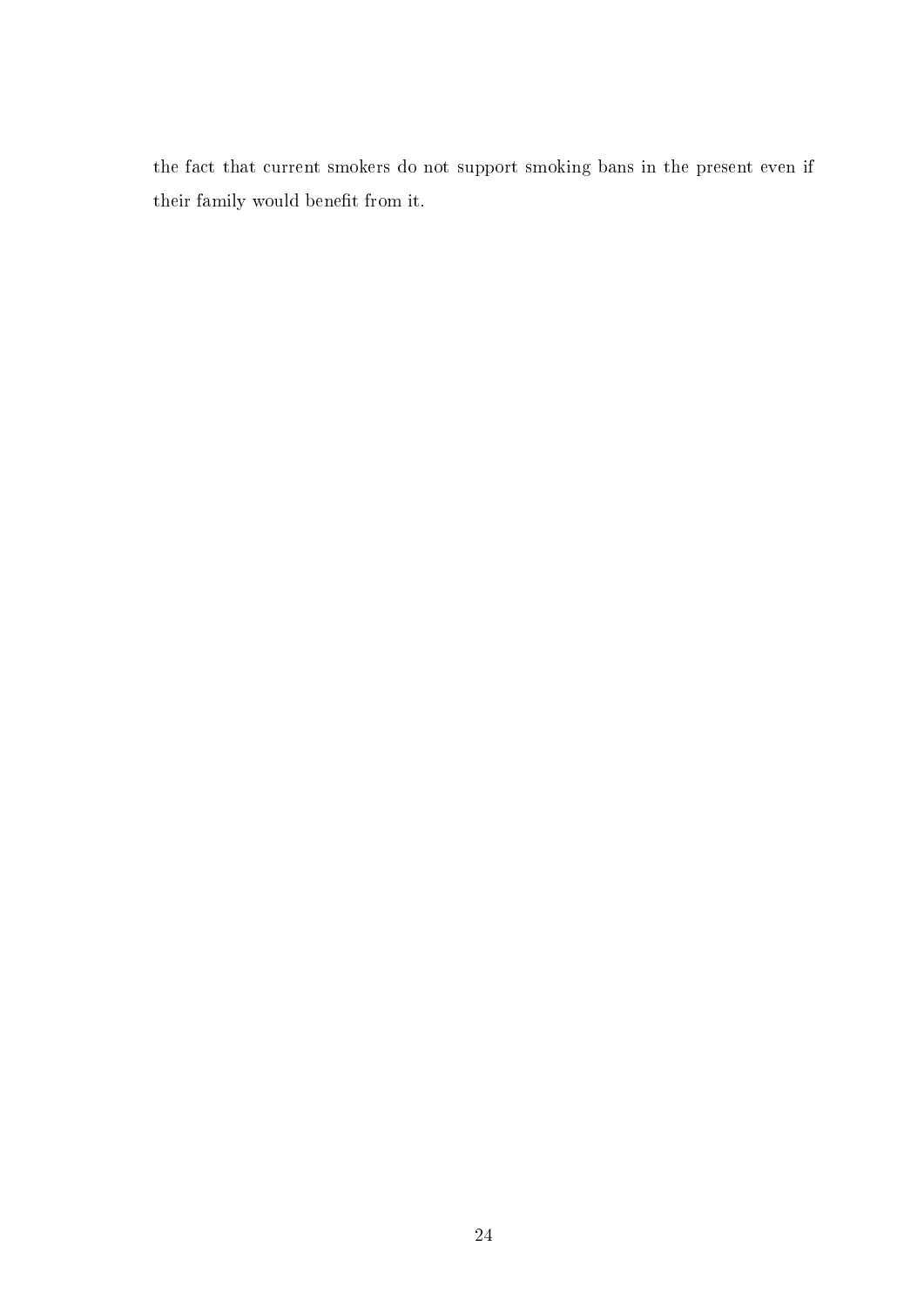#### **Bibliography**

Acaster S., L. Dawkins and J. H. Powell (2007). "The Effect of Smoking and Abstinence on Experience of Happiness and Sadness in Response to Positively Valenced, Negatively, Valenced, and Neutral Film Clips," *Addictive Behaviors*, vol. 32, pages 425-431.

Adda J. and F. Cornaglia (2010). ["The Effect of Taxes and Bans on Passive Smoking,](http://ideas.repec.org/p/iza/izadps/dp2191.html)" *[American Economic Journal: Applied Economics](http://ideas.repec.org/s/aea/aejapp.html)*, American Economic Association, vol. 2(1), pages 1-32, January.

Adda J. and F. Cornaglia (2006). ["Taxes, Cigarette Consumption, and Smoking](http://ideas.repec.org/a/aea/aecrev/v96y2006i4p1013-1028.html)  [Intensity,](http://ideas.repec.org/a/aea/aecrev/v96y2006i4p1013-1028.html)" *[American Economic Review](http://ideas.repec.org/s/aea/aecrev.html)*, American Economic Association, vol. 96(4), pages 1013-1028, September.

Ai, C. and E. Norton, (2003). "Interaction Terms in Logit and Probit Models," *Economics Letters*, Elsevier, vol. 80(1), pages 123-129, July.

Anderson, S., R. Borland, K.M. Cummings, G.T. Fong, A. Hyland, and H.H. Yong (2006). "Determinants and Consequences of Smoke-Free Homes: Findings from the International Tobacco Control (ITC) Four Country Survey," *Tobacco Control*; 15(suppl. 3): iii 42-50.

Angrist, J. D. and J-S. Pischke. Mostly Harmless Econometrics: An Empiricist's Companion. Princeton University Press, 2009.

Becker, G. S. and K. Murphy (1988). "A Theory of Rational Addiction," *Journal of Political Economy*, vol. 96, pages 675-700.

Bernheim, B. D. and A. Rangel (2004). "Addiction and Cue-Triggered Decision Processes," *[American Economic Review](http://ideas.repec.org/s/aea/aecrev.html)*, American Economic Association, vol. 94(5), pages 1558-1590, December.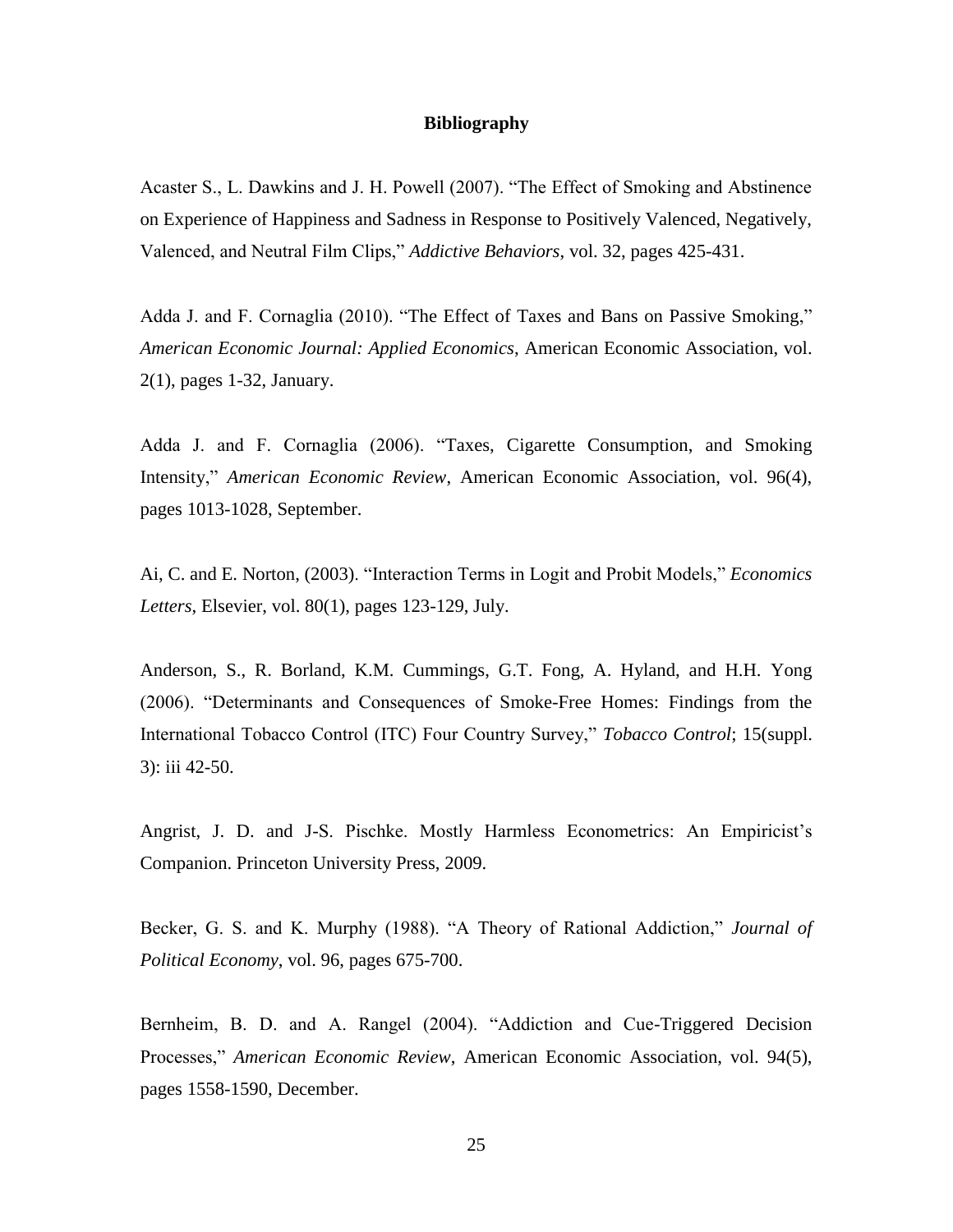Bertrand, M., E. Duflo and S. Mullainathan (2004). "How Much Should we Trust Differences-in-Differences Estimates," *The Quarterly Journal of Economics*, MIT Press, vol. 119(1), pages 249-275, February.

Boyes, W. J. and M. L. Marlow (1996). ["The Public Demand for Smoking Bans,](http://ideas.repec.org/a/kap/pubcho/v88y1996i1-2p57-67.html)" *[Public](http://ideas.repec.org/s/kap/pubcho.html)  [Choice](http://ideas.repec.org/s/kap/pubcho.html)*, Springer, vol. 88(1-2), pages 57-67, July.

Callinan, J. E., Clarke, A., Doherty, K. and Kelleher, C. (2010). "Legislative Smoking Bans for Reducing Secondhand Smoke Exposure, Smoking Prevalence and Tobacco Consumption,". The cochrane collaboration.

Clark, A., P. Frijters and M. Shields (2008). "Relative Income, Happiness, and Utility: An Explanation for the Easterlin Paradox and Other Puzzles," *Journal of Economic Literature*, American Economic Association, vol. 46(1), pages 95-144, March.

Clark, A. and F. Etilé (2006). "Don't Give up on me Baby: Spousal Correlation in Smoking Behaviour," *Journal of Health Economics*, Elsevier, vol. 25(5), pages 958-978, September.

Deaton, A. and D. Kahneman, 2010. "High Income Improves Evaluation of Life but not Emotional Well-Being," *Proceedings of the National Academy of Sciences*, 5 pages.

Di Tella, R. and R. MacCulloch (2006). ["S](http://ideas.repec.org/a/kap/pubcho/v88y1996i1-2p57-67.html)ome Uses of Happiness Data in Economics," *[Journal of Economic Perspectives](http://ideas.repec.org/s/kap/pubcho.html)*, American Economic Association, vol. 90(12), pages 2161-2186, December.

Fichtenberg, C. and S. Glantz (2002). "Effect of Smoke-Free Workplaces on Smoking Behavior: Systematic Review," *British Medical Journal*, vol. 325, 7 pages, July.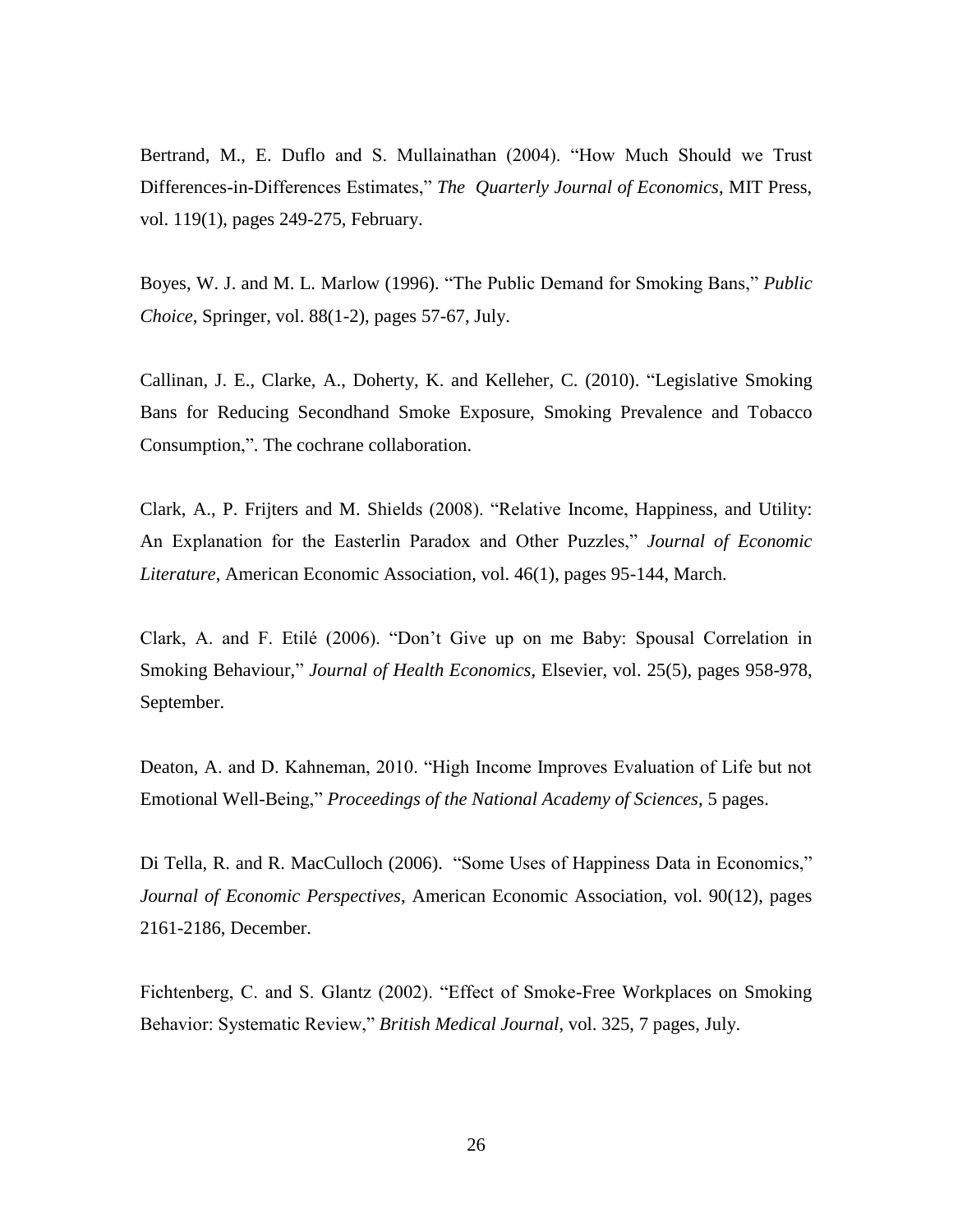Frey, B. S. and A. Stutzer (2007). "What Happiness Research Can Tell Us About Self-Control Problems and Utility Misprediction," *Economics and Psychology*. *A Promising New Cross-Disciplinary Field*. Cambridge, MA and London, England: MIT Press, 169- 195.

Frey, B. S. and A. Stutzer (2002). "What Can Economists Learn from Happiness Research?," *Journal of Economic Literature*, American Economic Association, vol. 40(2), pages 402-435, June.

Graham, C., A. Eggers and S. Sukhatankar (2004). "Does Happiness Pay? An Exploration Based on Panel Data from Russia," *Journal of Economic Behavior and Organization*, vol. 55, pages 319-342.

Gruber, J. H. and B. Koszegi (2001). "Is Addiction "Rational"? Theory and Evidence," *The Quarterly Journal of Economics*, MIT Press, 116(4), pages 1261-1305.

Gruber, J. H. and S. Mullainathan (2005). ["Do Cigarette Taxes Make Smokers Happier,](http://ideas.repec.org/a/bpj/bejeap/vadvances.5y2005i1n4.html)" *[The B.E. Journal of Economic Analysis & Policy](http://ideas.repec.org/s/bpj/bejeap.html)*, Berkeley Electronic Press, vol. 0(1).

Hinks, T. and A. Katsaros (2010). "Smoking Behaviour and Life Satisfaction: Evidence from the UK Smoking Ban," Discussion Papers 1019, University of the West of England.

Kahneman, D. and A. B. Krueger (2006). "Developments in the Measurement of Subjective Well-Being," *Journal of Economic Perspectives*, Vol. 20(1), pages 3-24, Winter.

Jehiel, P. and A. Lilico (2010). "Smoking Today and Stopping Tomorrow: a Limited Foresight Perspective," *Cesifo Studies*, 56(2), pages 141-164.

Jürges, H. (2004). "The Welfare Costs of Addiction," *Schmollers Jahrbuch*, vol. 124(3), pages 327-353.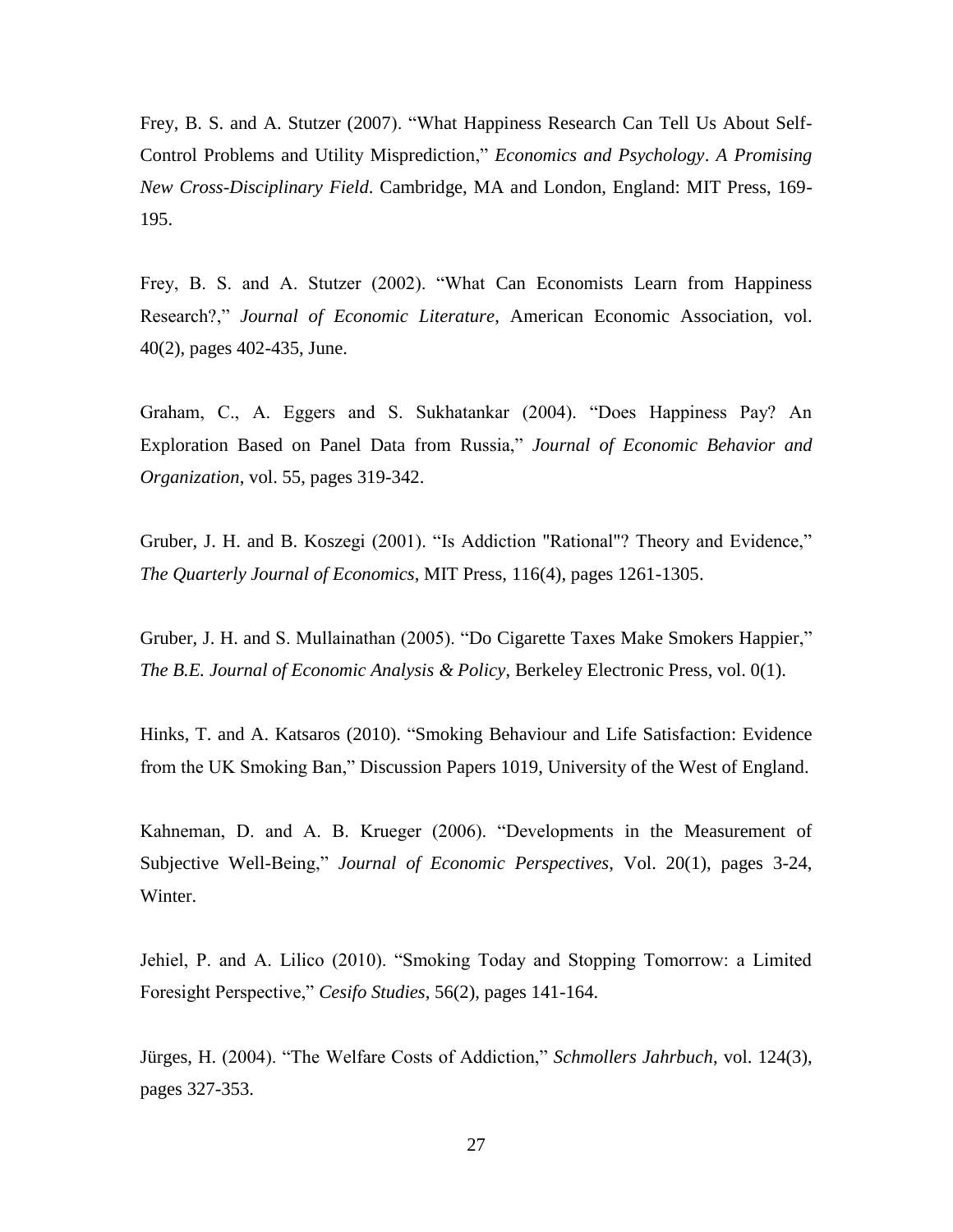Moore, S. C. (2009). "The Nonpecuniary Effects of Smoking Cessation: Happier Smokers Smoke Less," *Applied Economics Letters*, 16:4, pages 395-398.

O'Donoghue, T. and M. Rabin (1999). "Doing it Now or Later," *American Economic Review*, vol. 89(1), pages 103-124.

Odermatt, R. and A. Stutzer (2011). "Smoking Bans and Life Satisfaction in Europe," Working Paper, University of Basel, First Draft – March 15, 2011.

Origo, F. and C. Lucifora, 2010. "Smoking Bans in European Workplaces," *CESifo DICE Report*, Ifo Institute for Economic Research at the University of Munich, vol. 8(3), pages 36-42, October.

Pfeffermann, D., 1993. "The Role of Sampling Weights when Modeling Survey Data," International Statistical Review, International Statistical Institute, vol. 61(2), pages 317- 337.

Shahab, L. and R. West (2009). ["Do Ex-Smokers Report Feeling Happier Following](http://ntr.oxfordjournals.org/cgi/content/abstract/ntp031)  [Cessation? Evidence from a Cross-Sectional Survey,](http://ntr.oxfordjournals.org/cgi/content/abstract/ntp031)" Oxford University Press, Society for Research on Nicotine and Tobacco.

Veenhoven, R. (2008). "Healthy Happiness: Effect of Happiness on Physical Health and the Consequences for Preventive Health Care," *Journal of Happiness Studies*, vol. 9, pages 449-464.

Wooldridge, Jeffrey M. 2002. Econometric Analysis of Cross Section and Panel Data. Cambridge (Mass.): MIT Press, 752 p.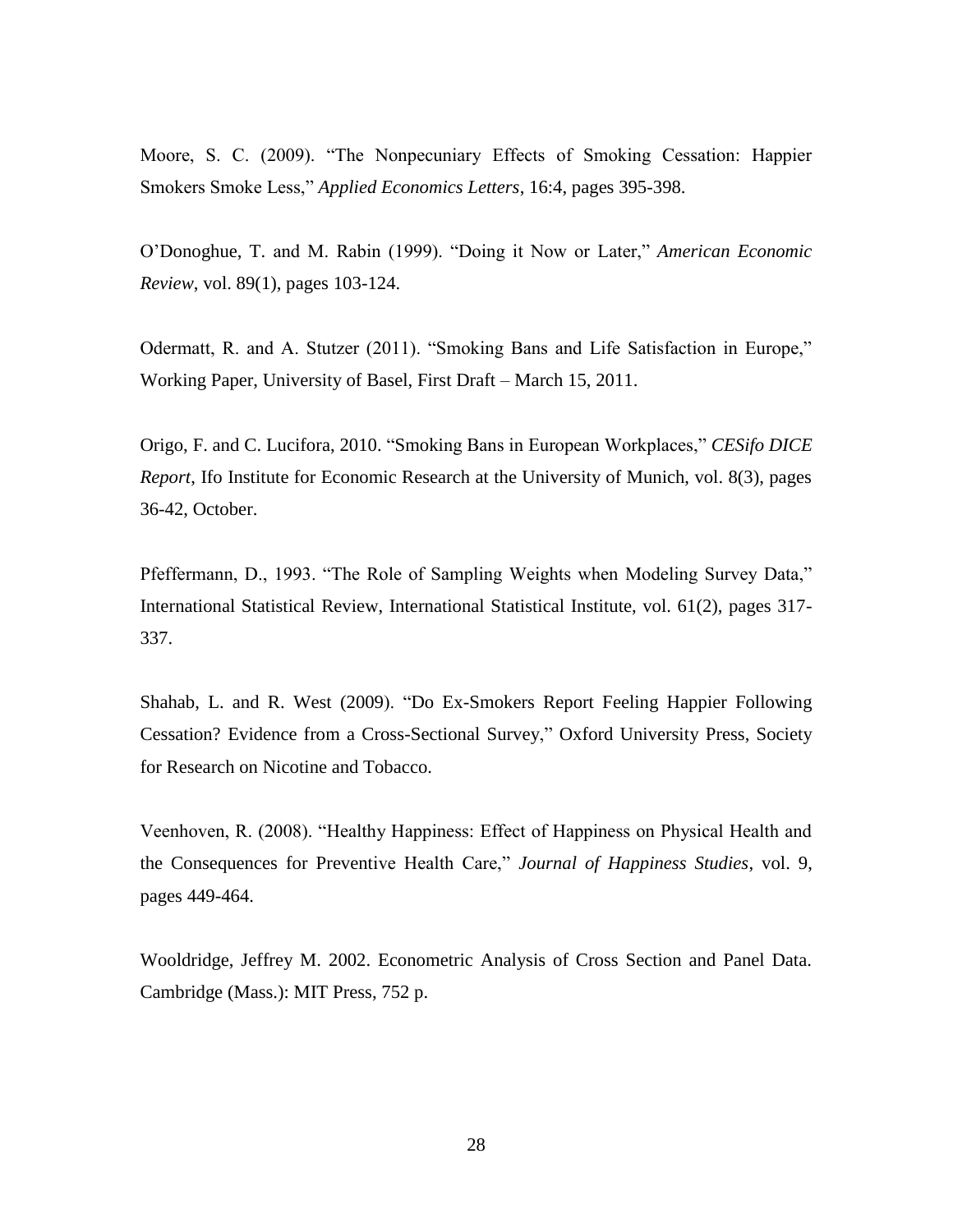|                                                                           | All           |               | <b>Daily Smoker?</b> |                   |
|---------------------------------------------------------------------------|---------------|---------------|----------------------|-------------------|
|                                                                           |               | Yes           | N <sub>0</sub>       | <b>Difference</b> |
| Reported Life Satisfaction<br>[1] Very Dissatisfied<br>[4] Very Satisfied | 3.388 (0.622) | 3.163(0.693)  | 3.387 (0.620)        | $-0.223(0.002)$   |
| Very Satisfied                                                            | 0.453(0.498)  | 0.308(0.462)  | 0.451(0.498)         | $-0.142(0.001)$   |
| Very Dissatisfied                                                         | 0.010(0.101)  | 0.026(0.160)  | 0.010(0.098)         | 0.017(0.000)      |
| Male                                                                      | 0.498(0.500)  | 0.536(0.499)  | 0.564(0.496)         | $-0.028(0.001)$   |
| Age                                                                       | 45.93 (16.86) | 42.80 (14.47) | 51.09 (16.98)        | $-8.30(0.039)$    |
| <b>Elementary School</b>                                                  | 0.037(0.188)  | 0.035(0.183)  | 0.035(0.184)         | 0.000(0.000)      |
| Att. High School                                                          | 0.065(0.246)  | 0.127(0.333)  | 0.066(0.248)         | 0.061(0.001)      |
| Grad. High School                                                         | 0.270(0.444)  | 0.390(0.488)  | 0.285(0.451)         | 0.105(0.001)      |
| Att. Colleg                                                               | 0.267(0.442)  | 0.289(0.453)  | 0.282(0.450)         | 0.008(0.001)      |
| Grad. College                                                             | 0.362(0.481)  | 0.159(0.365)  | 0.332(0.471)         | $-0.173(0.001)$   |
| Married                                                                   | 0.616(0.486)  | 0.484(0.500)  | 0.646(0.478)         | $-0.162(0.001)$   |
| Divorced                                                                  | 0.091(0.288)  | 0.155(0.362)  | 0.105(0.307)         | 0.050(0.001)      |
| Single                                                                    | 0.216(0.411)  | 0.277(0.448)  | 0.158(0.364)         | 0.120(0.001)      |
| Separated                                                                 | 0.021(0.143)  | 0.038(0.192)  | 0.019(0.136)         | 0.019(0.003)      |
| Widowed                                                                   | 0.056(0.230)  | 0.046(0.209)  | 0.072(0.259)         | $-0.027(0.001)$   |
| No child                                                                  | 0.556(0.497)  | 0.555(0.497)  | 0.634(0.500)         | $-0.078(0.001)$   |
| One Child                                                                 | 0.174(0.379)  | 0.188(0.390)  | 0.152(0.359)         | 0.035(0.001)      |
| Two Children                                                              | 0.168(0.374)  | 0.154(0.361)  | 0.137(0.343)         | 0.017(0.001)      |
| Three Children or More                                                    | 0.103(0.303)  | 0.103(0.304)  | 0.078(0.268)         | 0.025(0.001)      |
| Employed                                                                  | 0.539(0.498)  | 0.532(0.499)  | 0.487(0.500)         | 0.045(0.001)      |
| Unemployed                                                                | 0.025(0.156)  | 0.047(0.211)  | 0.023(0.151)         | 0.023(0.000)      |
| Self-Employment                                                           | 0.088(0.284)  | 0.087(0.282)  | 0.093(0.291)         | $-0.007(0.001)$   |
| Retired                                                                   | 0.148(0.355)  | 0.086(0.281)  | 0.229(0.420)         | $-0.142(0.001)$   |
| Disabled or Student                                                       | 0.125(0.331)  | 0.189(0.391)  | 0.111(0.314)         | 0.078(0.001)      |
| <b>Full-Time Homemaker</b>                                                | 0.075(0.263)  | 0.060(0.264)  | 0.057(0.231)         | 0.003(0.001)      |
| <b>Unemployment Rate</b>                                                  | 6.59(2.57)    | 6.58(2.55)    | 6.44(2.47)           | $-0.135(0.006)$   |
| N                                                                         | 796,910       | 222,634       | 574,276              |                   |

**Table 1 - Summary Statistics, Behavioral Risk Factor Surveillance System**

 Note: Sample means are weighted using the variable \_finalwt and the personal sampling weights from each wave are re-scaled to sum up to one for each year. Standard errors are in parentheses. The period covered is 1985-1998, except the year 1990. Column 1 is full sample means while 2 and 3 restrict the sample to daily and non-daily smokers respectively.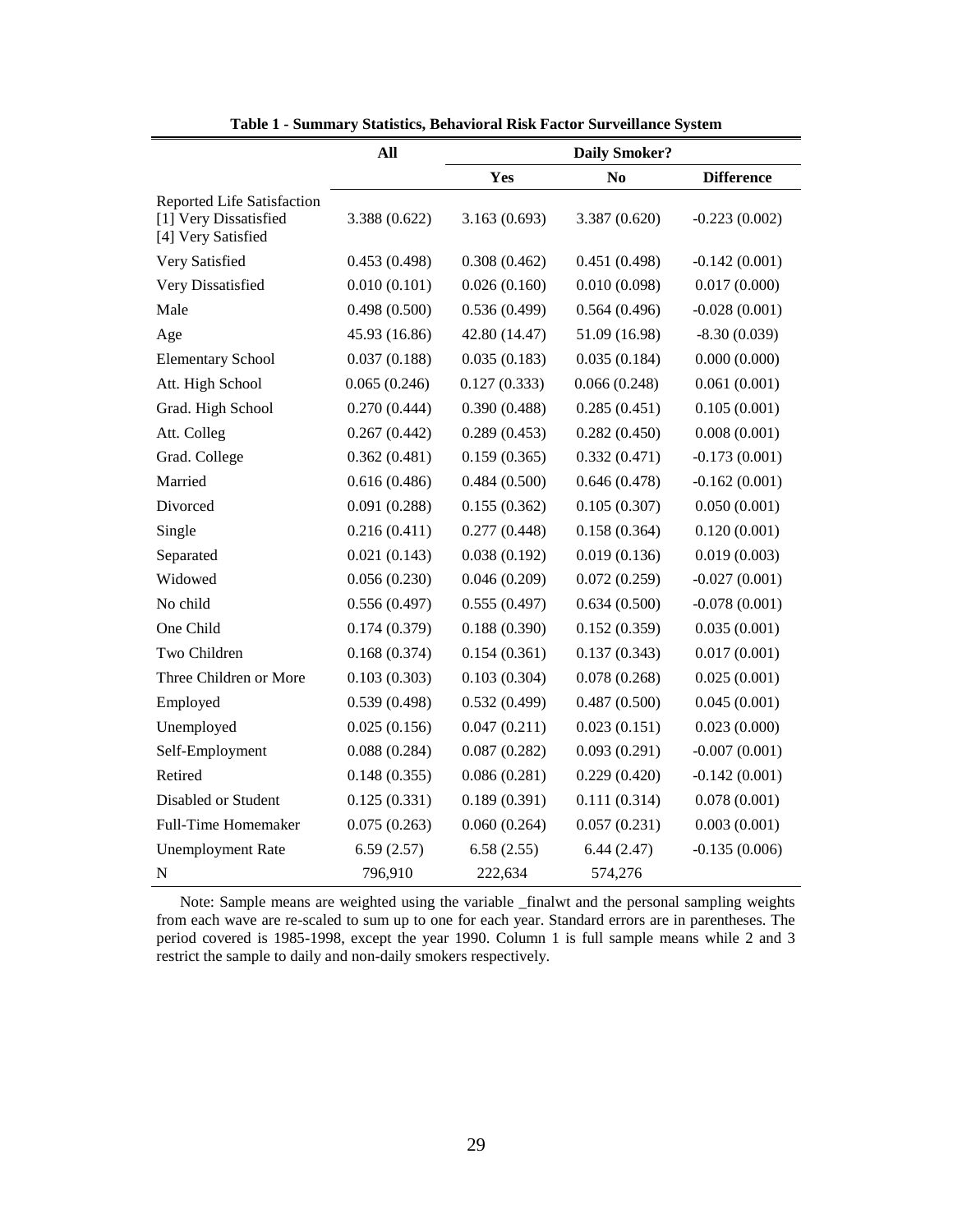|                                                                      |                                            |                                            | <b>BRFSS</b>                               |                                            |                                  |                                  |                                            |                                  |
|----------------------------------------------------------------------|--------------------------------------------|--------------------------------------------|--------------------------------------------|--------------------------------------------|----------------------------------|----------------------------------|--------------------------------------------|----------------------------------|
| <b>Marginal Effects</b>                                              | <b>Smoking</b><br><b>Prevalence</b><br>(1) | <b>Smoking</b><br><b>Prevalence</b><br>(2) | <b>Smoking</b><br><b>Prevalence</b><br>(3) | <b>Smoking</b><br><b>Prevalence</b><br>(4) | % Former<br><b>Smoker</b><br>(5) | <b>Attempted</b><br>Quits<br>(6) | <b>Smoking</b><br><b>Prevalence</b><br>(7) | <b>Attempted</b><br>Quits<br>(8) |
| Smoking Ban (Bars and<br>Restaurants)                                | $-0.0131$<br>(0.0028)                      | $-0.0067$<br>(0.0030)                      | $-0.0130$<br>(0.0028)                      | $-0.0153$<br>(0.0034)                      | 0.0062<br>(0.0045)               | $-0.0068$<br>(0.0062)            | $-0.0154$<br>(0.0033)                      | 0.0213<br>(0.0073)               |
| Smoking Ban (Workplaces)                                             | $-0.0003$<br>(0.0035)                      | 0.0011<br>(0.0030)                         | $-0.0003$<br>(0.0035)                      | 0.0021<br>(0.0027)                         | $-0.0015$<br>(0.0047)            | 0.0116<br>(0.0074)               | 0.0020<br>(0.0027)                         | $-0.0064$<br>(0.0075)            |
| State-Level Changes in Taxes                                         |                                            |                                            | 0.0004<br>(0.0008)                         | $-0.0004$<br>(0.0006)                      | 0.0010<br>(0.0012)               | 0.0030<br>(0.0015)               | $-0.0004$<br>(0.0006)                      | 0.0015<br>(0.0017)               |
| State-Level Changes in<br><b>Tobacco Control</b><br>Programs/Funding |                                            |                                            |                                            | 0.0000<br>(0.0002)                         |                                  |                                  |                                            |                                  |
| <b>Control Variables (see App. Table 5)</b>                          |                                            |                                            |                                            |                                            |                                  |                                  |                                            |                                  |
| Socioeconomic Controls                                               | ✓                                          |                                            |                                            | ✓                                          |                                  | ✓                                |                                            | ✓                                |
| <b>State Dummies</b>                                                 | ✓                                          |                                            | ✓                                          | $\checkmark$                               | ✓                                | ✓                                | ✓                                          |                                  |
| <b>Year Dummies</b>                                                  | ✓                                          |                                            | ✓                                          | $\checkmark$                               | ✓                                | ✓                                | ✓                                          |                                  |
| <b>County-Level Variables</b>                                        |                                            |                                            |                                            |                                            | ✓                                | ✓                                |                                            |                                  |
| Years                                                                | 1988-2010                                  | 1988-2010                                  | 1988-2010                                  | 2000-2010                                  | 1988-2010                        | 1990-2010                        | 2005-2010                                  | 2005-2010                        |
| N                                                                    | 3,751,651                                  | 3,671,674                                  | 3,691,813                                  | 1,945,282                                  | 1,721,620                        | 671,498                          | 1,959,507                                  | 342,750                          |

**Table 2 - Linear Probability Models of Cessation**

 Note: All estimates are weighted using the variable \_finalwt and the personal sampling weights from each wave are re-scaled to sum up to one for each year. Robust standard errors are in parentheses, clustered by county. The dependent variable is smoking prevalence for columns 1- 4 and 7 (current smokers). Column five uses the percentage of former smokers (smoked a least 100 cigarettes in their lifetime). The dependent variable is attempted quits (within the last year) for columns 6 and 8.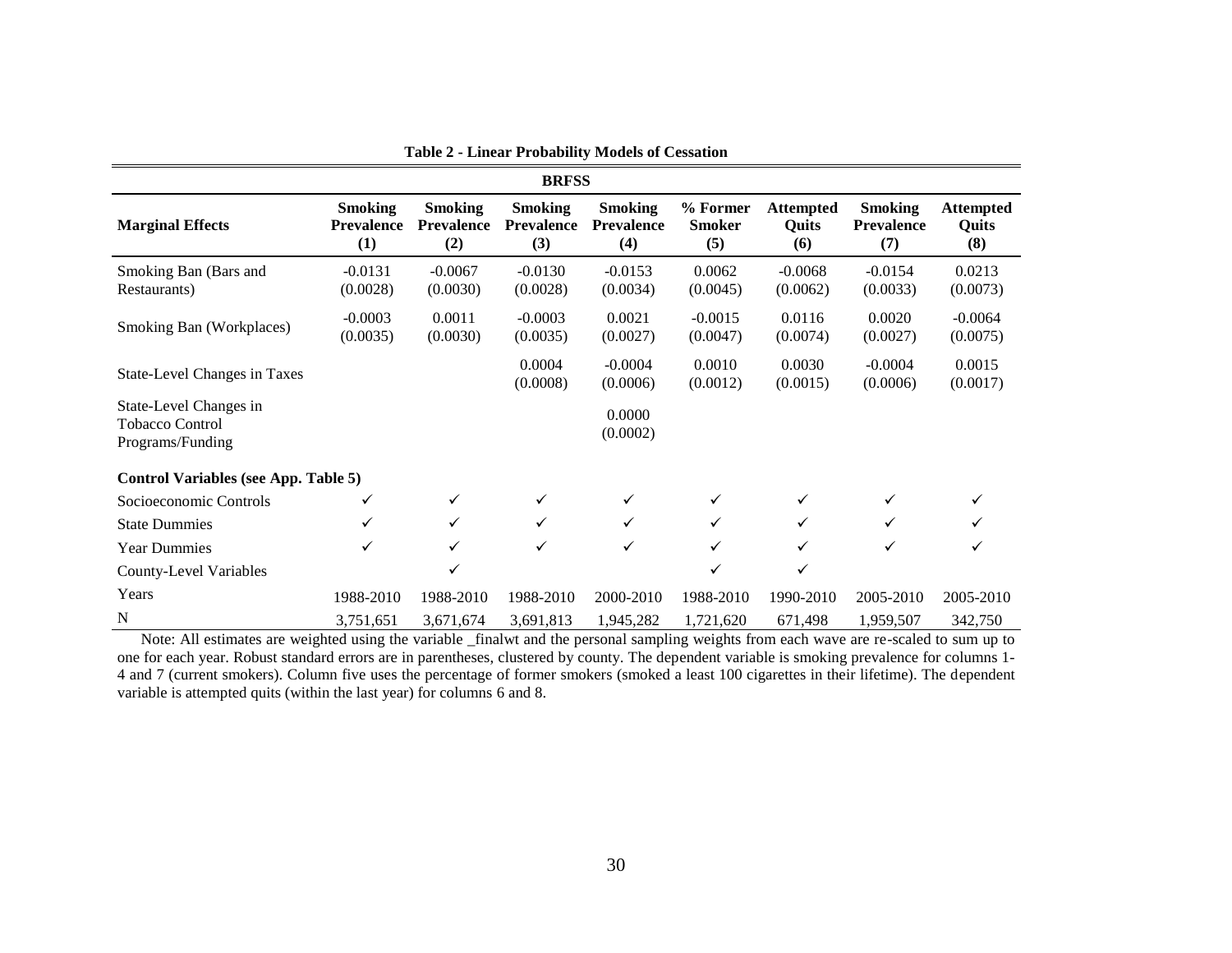| OLS (z-score)                               | Life<br><b>Satisfaction</b><br><b>BRFSS</b><br>(1) | Life<br><b>Satisfaction</b><br><b>LSS</b><br>(2) | Life<br><b>Satisfaction</b><br><b>BRFSS</b><br>(3) | Life<br><b>Satisfaction</b><br><b>LSS</b><br>(4) | <b>Something</b><br>Diff.<br><b>LSS</b><br>(5) | Life<br><b>Satisfaction</b><br><b>BRFSS</b><br>(6) | Life<br><b>Satisfaction</b><br><b>LSS</b><br>(7) |
|---------------------------------------------|----------------------------------------------------|--------------------------------------------------|----------------------------------------------------|--------------------------------------------------|------------------------------------------------|----------------------------------------------------|--------------------------------------------------|
| Smoking Ban Bars and<br>Restaurants (SB)    | $-0.021$<br>(0.006)                                | 0.008<br>(0.030)                                 | $-0.044$<br>(0.013)                                | $-0.079$<br>(0.062)                              | $-0.144$<br>(0.053)                            | $-0.039$<br>(0.012)                                | $-0.068$<br>(0.065)                              |
| <b>Predicted Smoking</b>                    |                                                    |                                                  | $-0.840$<br>(0.042)                                | $-0.299$<br>(0.066)                              | $-0.359$<br>(0.073)                            | $-0.840$<br>(0.042)                                | $-0.297$<br>(0.065)                              |
| SB*Predicted Smoking                        |                                                    |                                                  | 0.078<br>(0.038)                                   | 0.496<br>(0.266)                                 | 0.807<br>(0.195)                               | 0.077<br>(0.036)                                   | 0.653<br>(0.315)                                 |
| Smoking Ban Workplace<br>(SBW)              |                                                    |                                                  |                                                    |                                                  |                                                | $-0.009$<br>(0.010)                                | $-0.048$<br>(0.047)                              |
| SBW*Predicted Smoking                       |                                                    |                                                  |                                                    |                                                  |                                                | 0.003<br>(0.035)                                   | $-0.254$<br>(0.159)                              |
| <b>Control Variables (see App. Table 5)</b> |                                                    |                                                  |                                                    |                                                  |                                                |                                                    |                                                  |
| Socioeconomic Controls                      | $\checkmark$                                       | $\checkmark$                                     | ✓                                                  | ✓                                                | ✓                                              | ✓                                                  | ✓                                                |
| <b>State Dummies</b>                        | $\checkmark$                                       | $\checkmark$                                     | ✓                                                  | ✓                                                | ✓                                              | ✓                                                  | ✓                                                |
| <b>Year Dummies</b>                         | ✓                                                  | $\checkmark$                                     | ✓                                                  | ✓                                                | ✓                                              | ✓                                                  | ✓                                                |
| F Stat: $(SB-(SB*PS)=0)$                    |                                                    |                                                  | 5.98                                               | 3.19                                             | 16.68                                          | 6.27                                               | 3.69                                             |
| N.                                          | 1,683,004                                          | 44,635                                           | 1,683,003                                          | 44,635                                           | 44,749                                         | 1,683,003                                          | 44,635                                           |

**Table 3 - Relationship Between Smoking Bans and Subjective Well-Being**

 Note: All estimates are weighted using the variables \_finalwt and WEIGHT. The personal sampling weights from each wave are re-scaled to sum up to one for each year. Robust standard errors are in parentheses, clustered by county. The period covered is 1985-1998 (except 1990) for the LSS and 2005-2010 for the BRFSS. The first two columns present basic estimates of the impact of smoking bans. Column 3 and 4 present our basic estimates from equation (1) by adding "Predicted Smoking", and an interaction with "Smoking Ban". Column 5 shows the same specification but using the question 'Do Something Different'. The last two columns do the same exercises but also analyze the effects of workplace smoking bans.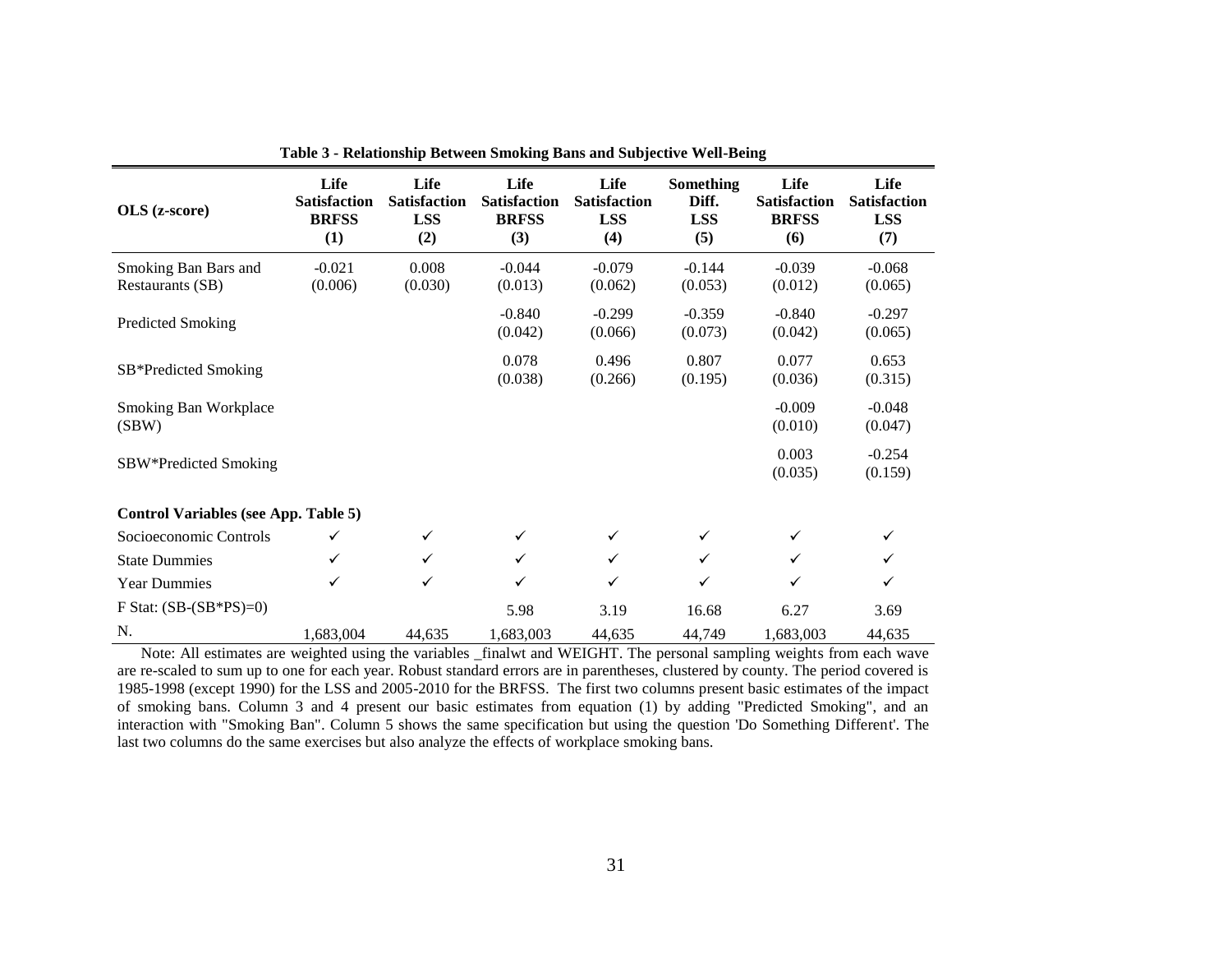|                                                       | <b>Behavioral Risk Factor Surveillance System</b> |                     |                     |                     |                     |
|-------------------------------------------------------|---------------------------------------------------|---------------------|---------------------|---------------------|---------------------|
| <b>Life Satisfaction</b><br>OLS (z-score)             | (1)                                               | (2)                 | (3)                 | (4)                 | (5)                 |
| Smoking Ban Bars and Restaurants (SB)                 | $-0.051$<br>(0.014)                               | $-0.055$<br>(0.014) | $-0.048$<br>(0.015) | $-0.047$<br>(0.010) | $-0.046$<br>(0.013) |
| Predicted Smoking (Occasional Smokers<br>Included)    | $-0.877$<br>(0.047)                               | $-0.877$<br>(0.049) | $-0.864$<br>(0.047) | $-0.782$<br>(0.062) | $-0.848$<br>(0.081) |
| SB*Predicted Smoking (Occasional<br>Smokers Included) | 0.070<br>(0.030)                                  | 0.072<br>(0.031)    | 0.065<br>(0.032)    | 0.060<br>(0.022)    | 0.087<br>(0.027)    |
| Control Variables (see App. Table 5)                  |                                                   |                     |                     |                     |                     |
| Socioeconomic Controls                                | ✓                                                 | ✓                   | ✓                   |                     | ✓                   |
| <b>State Dummies</b>                                  |                                                   |                     |                     |                     |                     |
| <b>Year Dummies</b>                                   | ✓                                                 | ✓                   | ✓                   | ✓                   |                     |
| Predicted Smoking*Unemployment Rate                   | ✓                                                 |                     |                     |                     |                     |
| State Dummies*Trend                                   |                                                   | ✓                   |                     |                     |                     |
| Predicted Smoking*Trend                               |                                                   |                     | ✓                   |                     |                     |
| <b>State Dummies*Predicted Smoking</b>                |                                                   |                     |                     | ✓                   |                     |
| County-Level Variables                                |                                                   |                     |                     |                     | ✓                   |
| F Stat: $(SB-(SB*PS)=0)$                              | 7.70                                              | 8.47                | 6.00                | 12.44               | 11.46               |
| N                                                     | 1,653,720                                         | 1,683,003           | 1,683,003           | 1,683,003           | 1,653,667           |

**Table 4 - Robustness Checks**

 Note: All estimates are weighted using the variable \_finalwt and the personal sampling weights from each wave are re-scaled to sum up to one for each year. Robust standard errors are in parentheses, clustered by county. The period covered is 2005-2010. "Predicted Smoking\*Unemployment Rate" means that the effect of predicted smoking was allowed to depend on the unemployment rate in the county. "State Dummies\*Trend" means that each State was allowed to have its own linear time trend. "Predicted Smoking\*Trend" is an interaction between the propensity to smoke and a linear time trend. "State Dummies\*Predicted Smoking" means that predicted smoking was allowed to have a different effect in each State.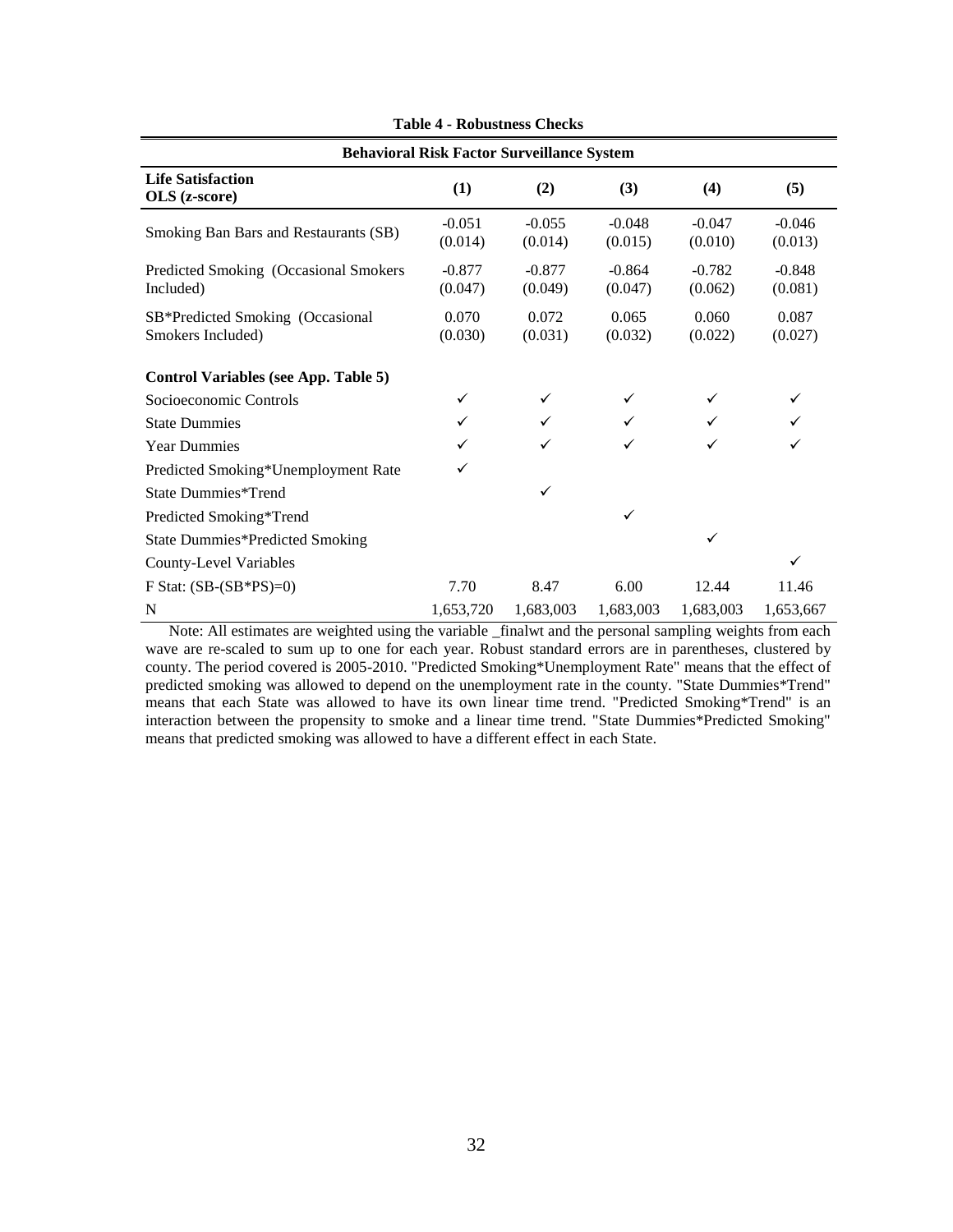|                                                                |                         | <b>Life Style Survey</b> |                       |                     |                       |                       |
|----------------------------------------------------------------|-------------------------|--------------------------|-----------------------|---------------------|-----------------------|-----------------------|
| <b>OLS</b><br>(z-scores)                                       | <b>Unmarried</b><br>(1) | <b>Married</b><br>(2)    | <b>Parents</b><br>(3) | No Child<br>(4)     | <b>Married</b><br>(5) | <b>Married</b><br>(6) |
| Smoking Ban Bars and Restaurants (SB)                          | $-0.083$<br>(0.105)     | $-0.110$<br>(0.057)      | $-0.240$<br>(0.074)   | 0.015<br>(0.065)    | $-0.116$<br>(0.058)   | $-0.108$<br>(0.058)   |
| Predicted Smoking (Occasional Smokers<br>Included)             | $-0.260$<br>(0.102)     | $-0.287$<br>(0.072)      | $-0.109$<br>(0.081)   | $-0.388$<br>(0.084) |                       | $-0.398$<br>(0.077)   |
| SB*Predicted Smoking (Occasional Smokers<br>Included)          | 0.285<br>(0.363)        | 0.469<br>(0.232)         | 0.815<br>(0.319)      | 0.036<br>(0.223)    |                       | $-0.153$<br>(0.423)   |
| Spouse's Predicted Smoking (Occasional<br>Smokers Included)    |                         |                          |                       |                     | $-0.536$<br>(0.054)   | $-0.332$<br>(0.072)   |
| SB*Spouse's Predicted Smoking (Occasional<br>Smokers Included) |                         |                          |                       |                     | 0.596<br>(0.260)      | 0.715<br>(0.441)      |
| <b>Control Variables (see App.Table 5)</b>                     |                         |                          |                       |                     |                       |                       |
| Age, Age-Squared and Sex                                       | ✓                       | $\checkmark$             | $\checkmark$          | $\checkmark$        | $\checkmark$          |                       |
| Socioeconomic Controls                                         | ✓                       | $\checkmark$             | ✓                     | ✓                   | $\checkmark$          |                       |
| <b>State Dummies</b>                                           | ✓                       | $\checkmark$             | ✓                     | $\checkmark$        | $\checkmark$          | ✓                     |
| <b>Year Dummies</b>                                            | ✓                       | $\checkmark$             | $\checkmark$          | $\checkmark$        | $\checkmark$          | ✓                     |
| F Stat: $(SB-(SB*PS)=0)$                                       | 0.63                    | 4.25                     | 7.47                  | 0.01                | 5.28                  | 3.13                  |
| N                                                              | 14,053                  | 34,630                   | 24,263                | 24,062              | 28,560                | 28,568                |

**Table 5 - Relationship Between Smoking Bans and Subjective Well-Being by Demographic Group**

 Note: All estimates are weighted using the variable WEIGHT and the personal sampling weights from each wave are re-scaled to sum up to one for each year. Robust standard errors are in parentheses, clustered by county. The period covered is 1986-1998 (except 1990). The first column restricts the sample to divorced, single, separated and widowed. Columns 2, 3 and 4 restrict the sample respectively to married, parents, and non-parents. Columns 5 and 6 augment equation (1) by adding spouse's propensity to smoke, and an interaction with "Smoking Ban".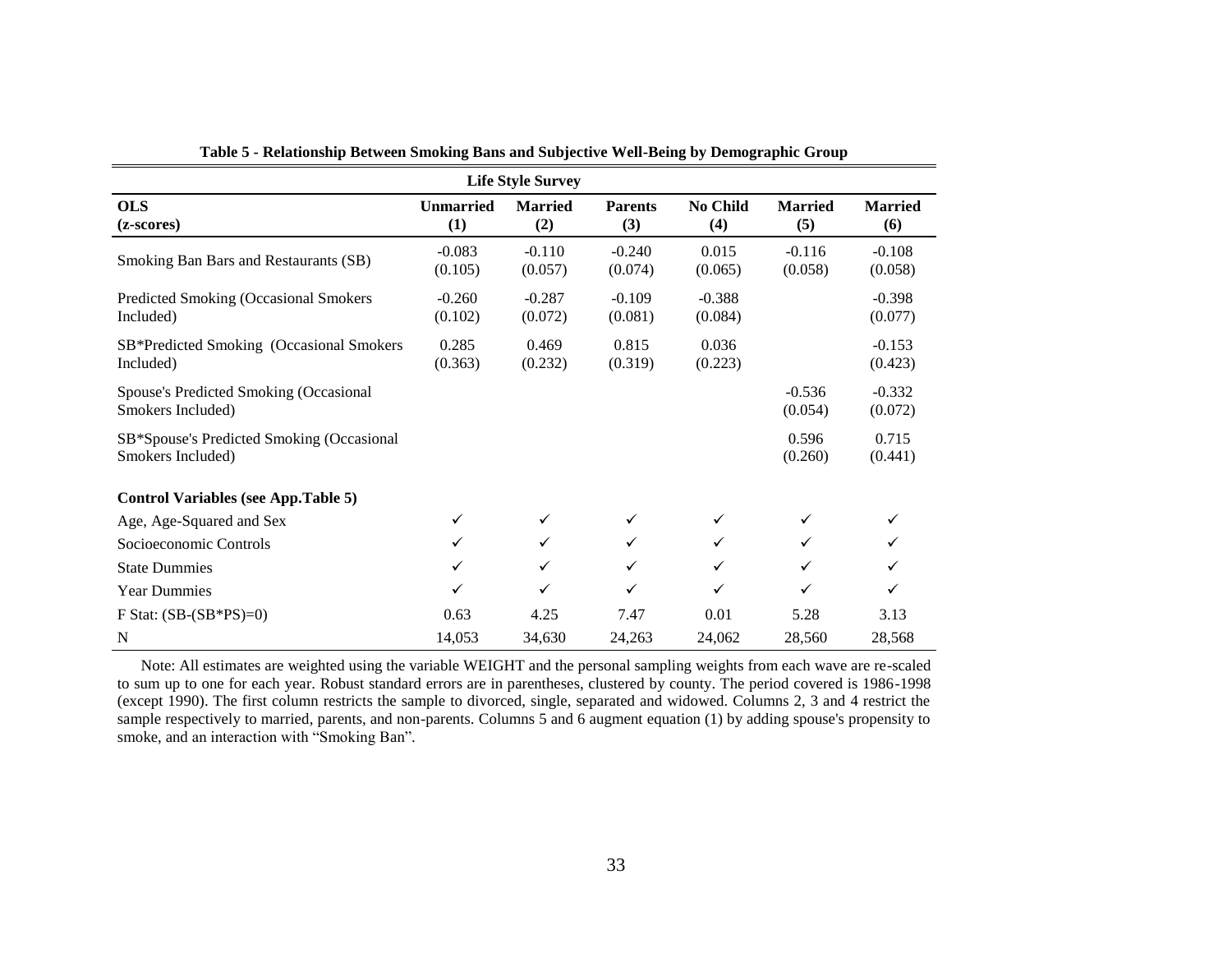|                                                       | [1] Definitely Disagree to [6] Definitely Agree?" |                                 |                          |
|-------------------------------------------------------|---------------------------------------------------|---------------------------------|--------------------------|
| <b>Regression Coefficients</b><br>(z-scores)          | <b>OLS</b><br>(z-scores)<br>(1)                   | <b>OLS</b><br>(z-scores)<br>(2) | OLS<br>(z-scores)<br>(2) |
| Smoker                                                |                                                   | $-1.514(0.015) -1.517(0.015)$   |                          |
| Smoking Ban Bars and<br>Restaurants (SB)              |                                                   | 0.015(0.071)                    | $-0.038(0.079)$          |
| Smoking Ban*Smoker                                    |                                                   | 0.210(0.091)                    |                          |
| Predicted Smoking (Occasional<br>Smokers Included)    |                                                   |                                 | $-1.906(0.089)$          |
| SB*Predicted Smoking<br>(Occasional Smokers Included) |                                                   | 0.166(0.096)                    | 0.290(0.352)             |
| <b>Control Variables (see App. Table 5)</b>           |                                                   |                                 |                          |
| Socioeconomic Controls                                |                                                   |                                 |                          |
| <b>State Dummies</b>                                  |                                                   |                                 |                          |
| <b>Year Dummies</b>                                   |                                                   |                                 |                          |
| F Stat: $(SB-(SB*PS)=0)$                              |                                                   | 2.41                            | 0.67                     |
| N.                                                    | 34,922                                            | 34,922                          | 35,158                   |

#### **Table 6 - Smoking Bans in Public Places, LSS**

**Dep. Variable: "Smoking should not be allowed in public places:** 

 Note: All estimates are weighted using the variable WEIGHT and the personal sampling weights from each wave are re-scaled to sum up to one for each year. Robust standard errors are in parentheses. The period covered is 1985-1995, except the year 1990.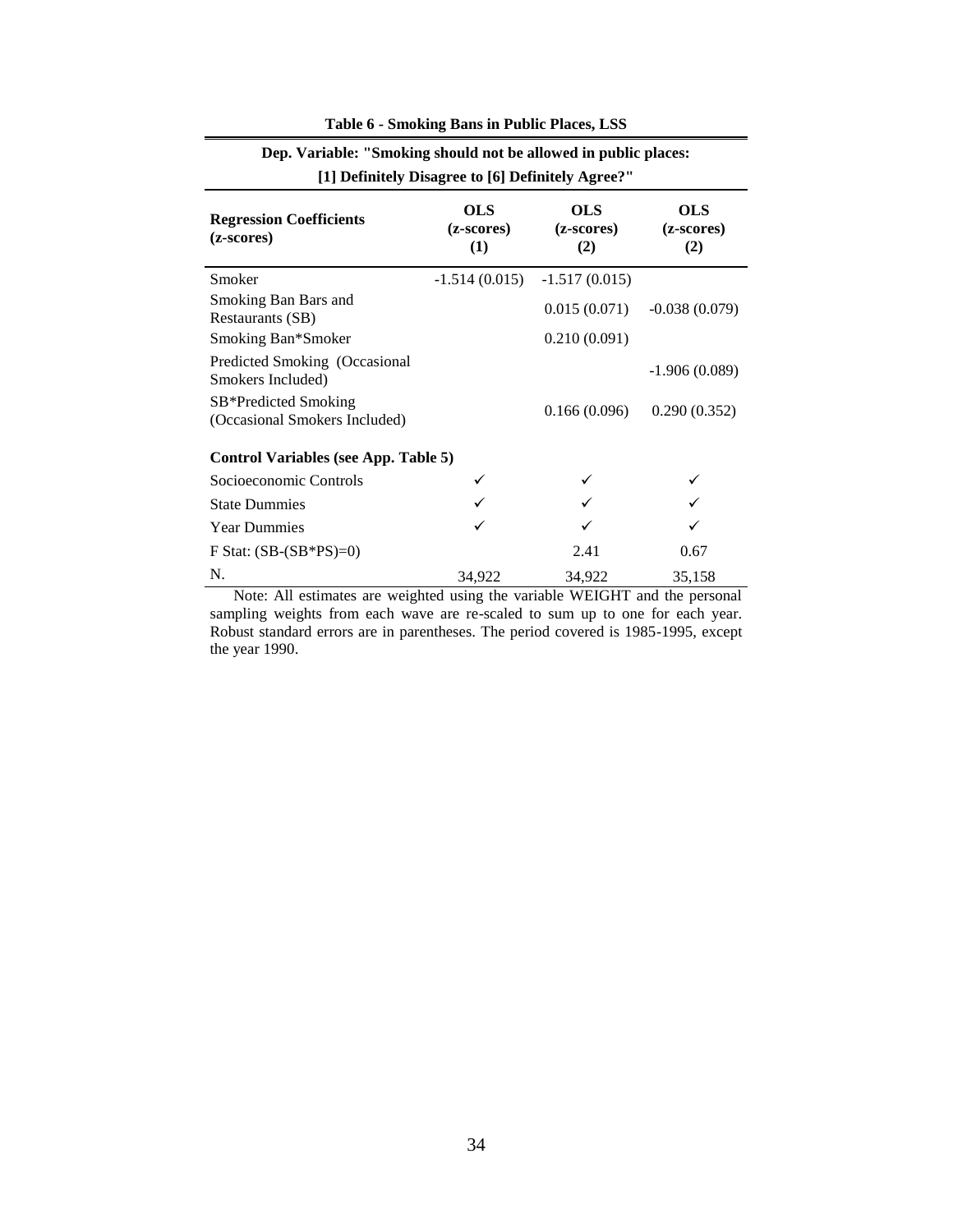|                                  | All           |               | <b>Daily Smoker?</b> |                   |
|----------------------------------|---------------|---------------|----------------------|-------------------|
|                                  |               | Yes           | N <sub>0</sub>       | <b>Difference</b> |
| Life Satisfaction: [1] to<br>[6] | 4.019 (1.469) | 3.790 (1.518) | 4.084 (1.446)        | $-0.300(0.017)$   |
| Satisfied: Def. Agree            | 0.160(0.367)  | 0.134(0.340)  | 0.167(0.373)         | $-0.037(0.004)$   |
| Satisfied: Def. Disagree         | 0.081(0.273)  | 0.108(0.310)  | 0.073(0.260)         | 0.033(0.003)      |
| Male                             | 0.452(0.498)  | 0.482(0.500)  | 0.441(0.497)         | 0.039(0.006)      |
| Age                              | 46.18 (15.89) | 43.53 (14.07) | 46.76 (16.28)        | $-3.33(0.180)$    |
| <b>Elementary School</b>         | 0.027(0.163)  | 0.034(0.181)  | 0.027(0.161)         | 0.006(0.002)      |
| Att. High School                 | 0.070(0.255)  | 0.115(0.319)  | 0.059(0.235)         | 0.055(0.003)      |
| Grad. High School                | 0.353(0.478)  | 0.425(0.494)  | 0.336(0.471)         | 0.088(0.005)      |
| Att. Colleg                      | 0.287(0.453)  | 0.283(0.450)  | 0.286(0.452)         | 0.000(0.005)      |
| Grad. College                    | 0.133(0.339)  | 0.079(0.270)  | 0.147(0.354)         | $-0.067(0.004)$   |
| Post-Grad. Educ.                 | 0.129(0.335)  | 0.064(0.245)  | 0.146(0.353)         | $-0.082(0.004)$   |
| Mobile HM                        | 0.071(0.257)  | 0.102(0.303)  | 0.063(0.242)         | 0.041(0.003)      |
| 1-Family Detached                | 0.724(0.447)  | 0.673(0.469)  | 0.738(0.440)         | $-0.068(0.005)$   |
| 1-Family Attached                | 0.046(0.209)  | 0.048(0.213)  | 0.045(0.206)         | 0.004(0.002)      |
| <b>Building for 2 Families</b>   | 0.043(0.203)  | 0.055(0.228)  | 0.040(0.197)         | 0.015(0.002)      |
| Building for 3+ Families         | 0.113(0.317)  | 0.119(0.323)  | 0.112(0.315)         | 0.008(0.004)      |
| Never Att. Church                | 0.255(0.436)  | 0.373(0.484)  | 0.220(0.414)         | 0.147(0.005)      |
| Att. Church 1-4 a Year           | 0.156(0.363)  | 0.207(0.405)  | 0.143(0.350)         | 0.060(0.004)      |
| Att. Church 5-8 a Year           | 0.067(0.251)  | 0.080(0.271)  | 0.064(0.244)         | 0.017(0.003)      |
| Att. Church 9-11 a Year          | 0.047(0.213)  | 0.050(0.218)  | 0.046(0.209)         | 0.005(0.002)      |
| Att. Church 12-24 a Year         | 0.073(0.260)  | 0.070(0.255)  | 0.074(0.261)         | $-0.003(0.003)$   |
| Att. Church 25-51 a Year         | 0.144(0.352)  | 0.103(0.304)  | 0.157(0.364)         | $-0.052(0.004)$   |
| Att. Church 52+ a Year           | 0.257(0.437)  | 0.118(0.322)  | 0.296(0.457)         | $-0.175(0.005)$   |
| Married                          | 0.723(0.447)  | 0.699(0.459)  | 0.734(0.442)         | $-0.033(0.005)$   |
| Divorced                         | 0.083(0.276)  | 0.116(0.321)  | 0.072(0.258)         | 0.043(0.003)      |
| Single                           | 0.106(0.308)  | 0.103(0.304)  | 0.108(0.310)         | $-0.004(0.003)$   |
| Separated                        | 0.015(0.121)  | 0.022(0.148)  | 0.010(0.101)         | 0.011(0.001)      |
| Widowed                          | 0.073(0.260)  | 0.059(0.236)  | 0.076(0.265)         | $-0.016(0.003)$   |
| No child                         | 0.488(0.500)  | 0.438(0.496)  | 0.497(0.500)         | $-0.058(0.006)$   |
| One Child                        | 0.201(0.401)  | 0.217(0.412)  | 0.199(0.399)         | 0.020(0.004)      |
| Two Children                     | 0.196(0.397)  | 0.215(0.411)  | 0.191(0.393)         | 0.021(0.004)      |
| Three Children or More           | 0.115(0.319)  | 0.131(0.337)  | 0.113(0.316)         | 0.018(0.004)      |
| Full-Time Worker                 | 0.489(0.500)  | 0.523(0.500)  | 0.478(0.500)         | 0.040(0.006)      |
| Unemployed                       | 0.027(0.162)  | 0.042(0.200)  | 0.023(0.151)         | 0.020(0.002)      |
| Self-Employment                  | 0.087(0.281)  | 0.087(0.282)  | 0.087(0.282)         | 0.001(0.003)      |
| Part-Time Worker                 | 0.090(0.286)  | 0.080(0.271)  | 0.092(0.290)         | $-0.012(0.003)$   |
| Retired                          | 0.154(0.361)  | 0.108(0.311)  | 0.166(0.372)         | $-0.059(0.004)$   |

**Appendix Table 1 - Summary Statistics, Life Style Survey**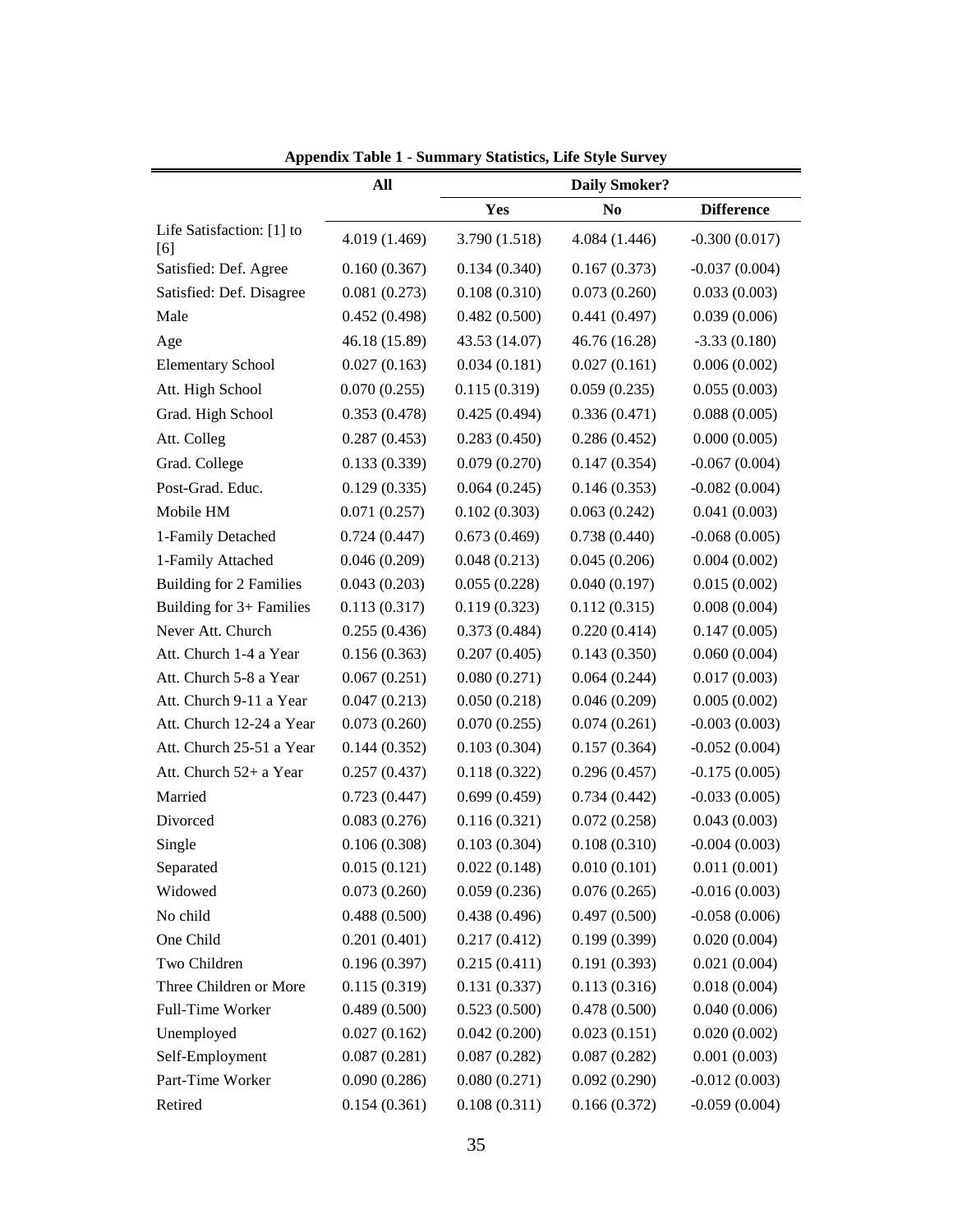| Disabled or Student  | 0.032(0.176) | 0.043(0.202) | 0.028(0.166) | 0.016(0.002)    |
|----------------------|--------------|--------------|--------------|-----------------|
| Full-Time Homemaker  | 0.122(0.327) | 0.118(0.322) | 0.126(0.331) | $-0.007(0.004)$ |
| Unemp. Rate (County) | 6.09(2.33)   | 6.18(2.30)   | 6.34(2.27)   | 0.146(0.026)    |
| N                    | 44.793       | 9.055        | 32.396       |                 |

 Note: Sample means are weighted using the variable WEIGHT and the personal sampling weights from each wave are re-scaled to sum up to one for each year. Standard errors are in parentheses. The period covered is 1985-1998, except the year 1990. Column 1 is full sample means while 2 and 3 restrict the sample to daily and non-daily smokers respectively.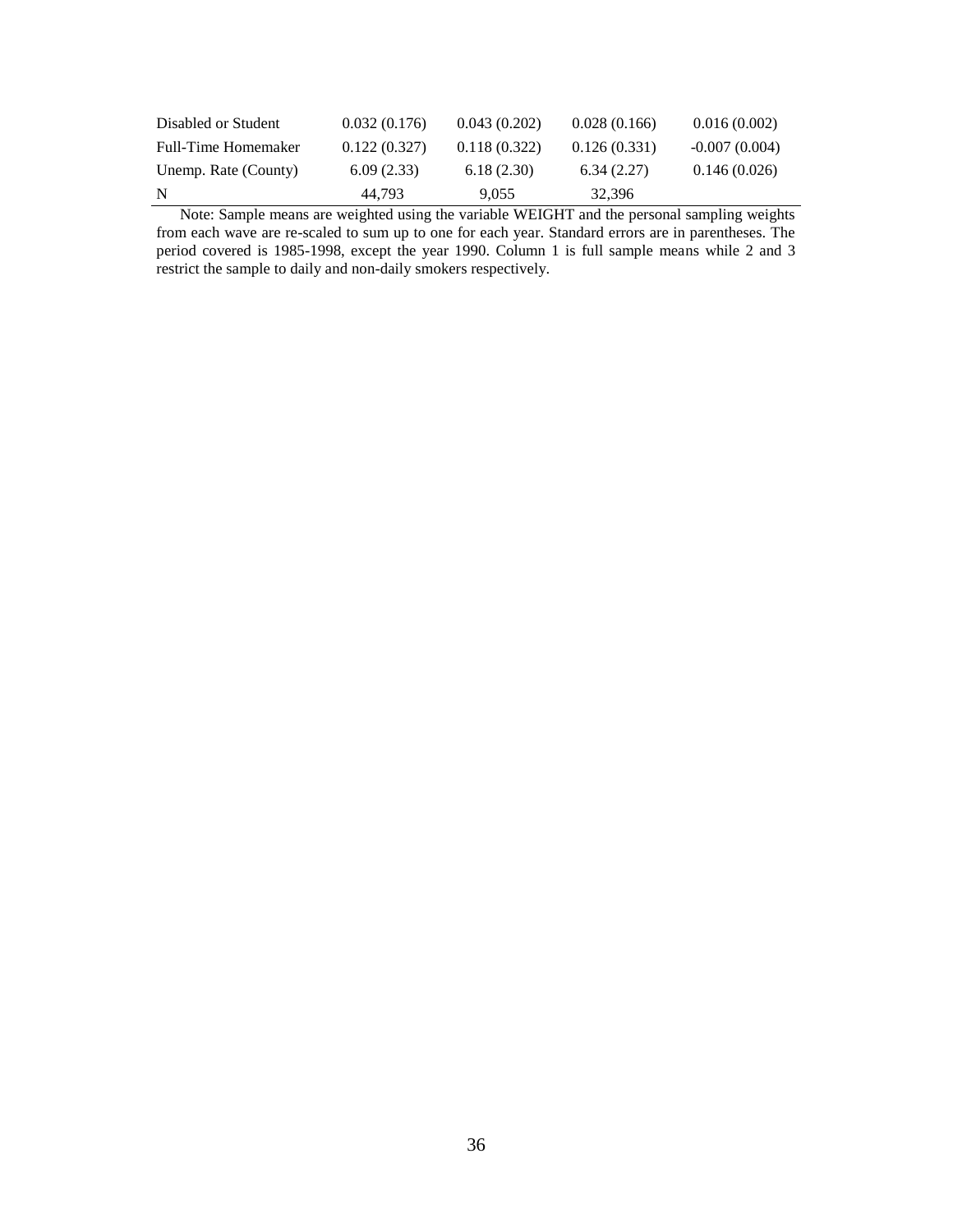|                                     | <b>BRFSS</b>                         |                                        |                                |                                |                                       |                          |                              |                         |                    |                     |  |
|-------------------------------------|--------------------------------------|----------------------------------------|--------------------------------|--------------------------------|---------------------------------------|--------------------------|------------------------------|-------------------------|--------------------|---------------------|--|
| <b>Life Satisfaction</b>            | Freq.<br>$\%$                        | Very<br>Dissatisfied<br>17,288<br>1,03 | Dissatisfied<br>73,924<br>4,39 | Satisfied<br>829,960<br>49,31  | Very<br>Satisfied<br>761,832<br>45,27 |                          |                              |                         | Total<br>1,683,004 | Period<br>2005-2010 |  |
| <b>Smoking</b><br><b>Cigarettes</b> | #Times<br>last year<br>Freq.<br>$\%$ | NonSmoker<br>33,826<br>73,97           | $1$ to $4$<br>408<br>0,89      | 5 to 8<br>249<br>0,54          | 9 to 11<br>207<br>0,45                | 12 to 24<br>486<br>1,06  | $25$ to<br>51<br>599<br>1,31 | Daily<br>9,953<br>21,78 | Total<br>45,728    | Period<br>2005-2010 |  |
| <b>PSMOKE</b>                       | Freq.<br>%                           | [0, 0.2]<br>571,839<br>33,21           | ]0.2, 0.4]<br>661,940<br>40,19 | ]0.4, 0.6]<br>402,545<br>23,38 | ]0.6, 0.8]<br>55,339<br>3,21          | ]0.8,1]<br>18,50<br>0,00 |                              |                         | Total<br>1,721,681 | Period<br>2005-2010 |  |

Note: Weighted using the variable \_finalwt (BRFSS). The personal sampling weights from each wave are re-scaled to sum up to one for each year.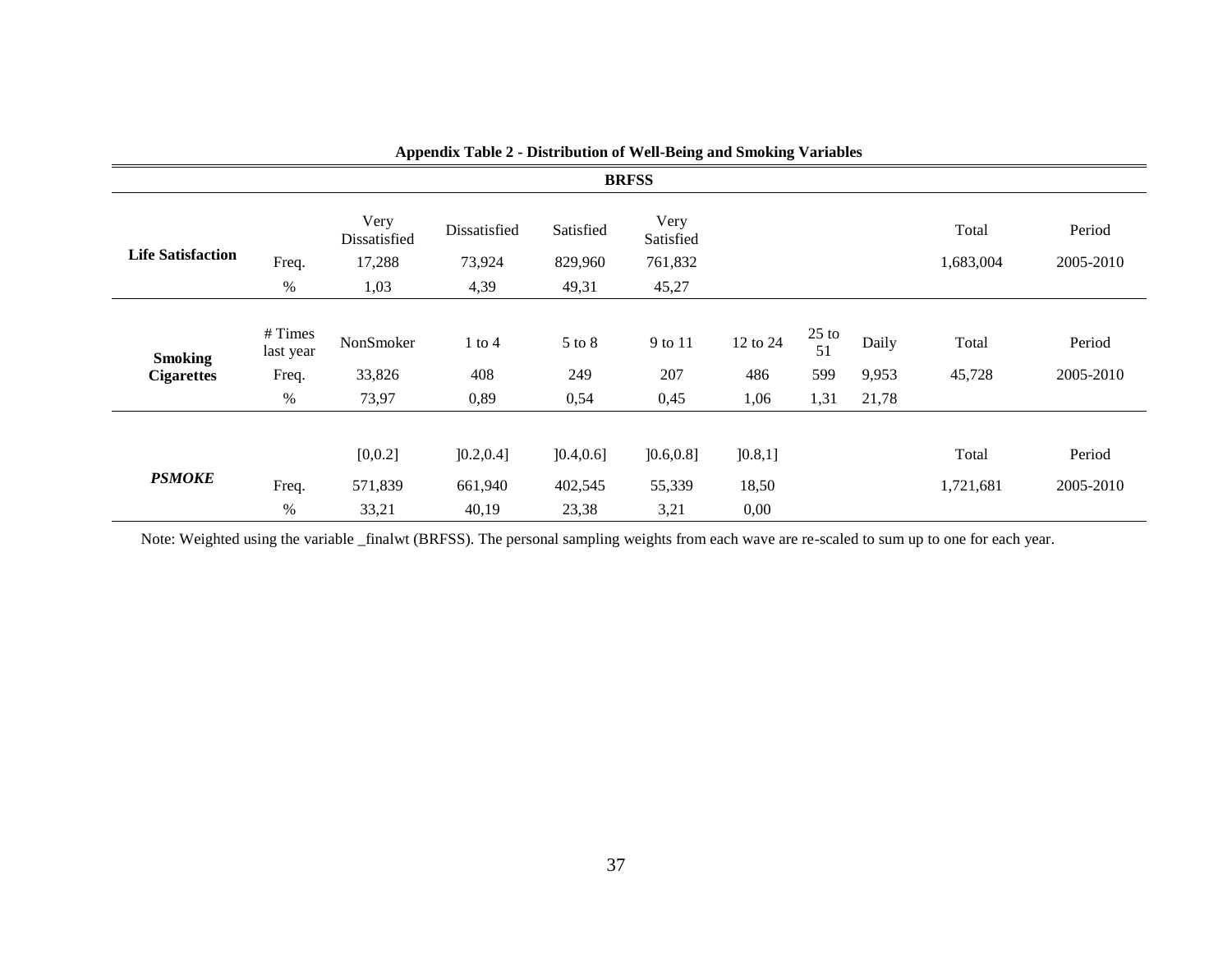|                                        |                     | --rr                   |                |                | <b>LSS</b>     |          |                     |       |        |                         |
|----------------------------------------|---------------------|------------------------|----------------|----------------|----------------|----------|---------------------|-------|--------|-------------------------|
|                                        |                     | Definitely<br>Disagree | $\overline{2}$ | 3              | $\overline{4}$ | 5        | Definitely<br>Agree |       | Total  | Period                  |
| <b>Life Satisfaction</b>               | Freq.               | 4,022                  | 4,388          | 7,432          | 11,785         | 13,488   | 7,973               |       | 49,088 | 1985-1989,<br>1991-1998 |
|                                        | $\%$                | 8,19                   | 8,94           | 15,14          | 24,01          | 27,48    | 16,24               |       |        |                         |
| <b>Smoking</b><br><b>Cigarettes</b>    | #Times<br>last year | NonSmoker              | $1$ to $4$     | 5 to 8         | 9 to 11        | 12 to 24 | 25 to 51            | Daily | Total  | Period                  |
|                                        | Freq.               | 33,826                 | 408            | 249            | 207            | 486      | 599                 | 9,953 | 45,728 | 1985-1989,<br>1991-1997 |
|                                        | $\%$                | 73,97                  | 0,89           | 0,54           | 0,45           | 1,06     | 1,31                | 21,77 |        |                         |
| <b>Smoking in Public</b>               |                     | Definitely<br>Disagree | $\sqrt{2}$     | $\mathfrak{Z}$ | $\overline{4}$ | 5        | Definitely<br>Agree |       | Total  | Period                  |
| <b>Places Should not</b><br>be Allowed | Freq.               | 6,221                  | 2,845          | 3,349          | 4,308          | 4,847    | 17,164              |       | 38,734 | 1985-1989,<br>1991-1995 |
|                                        | $\%$                | 16,06                  | 7,34           | 8,65           | 11,12          | 12,51    | 44,31               |       |        |                         |
|                                        |                     |                        |                |                |                |          |                     |       |        |                         |
|                                        |                     | [0, 0.2]               | ]0.2, 0.4]     | ]0.4, 0.6]     | ]0.6, 0.8]     | ]0.8,1]  |                     |       | Total  | Period                  |
| <b>PSMOKE</b>                          | Freq.               | 26,127                 | 17,354         | 5,250          | 612            | 15       |                     |       | 49,355 | 1985-1989,<br>1991-1998 |
|                                        | $\%$                | 52,94                  | 35,16          | 10,64          | 1,23           | 0,03     |                     |       |        |                         |

|  |  | <b>Appendix Table 3 - Distribution of Well-Being and Smoking Variables</b> |  |  |  |
|--|--|----------------------------------------------------------------------------|--|--|--|
|  |  |                                                                            |  |  |  |

Note: Weighted using the variable WEIGHT and the personal sampling weights from each wave are re-scaled to sum up to one for each year.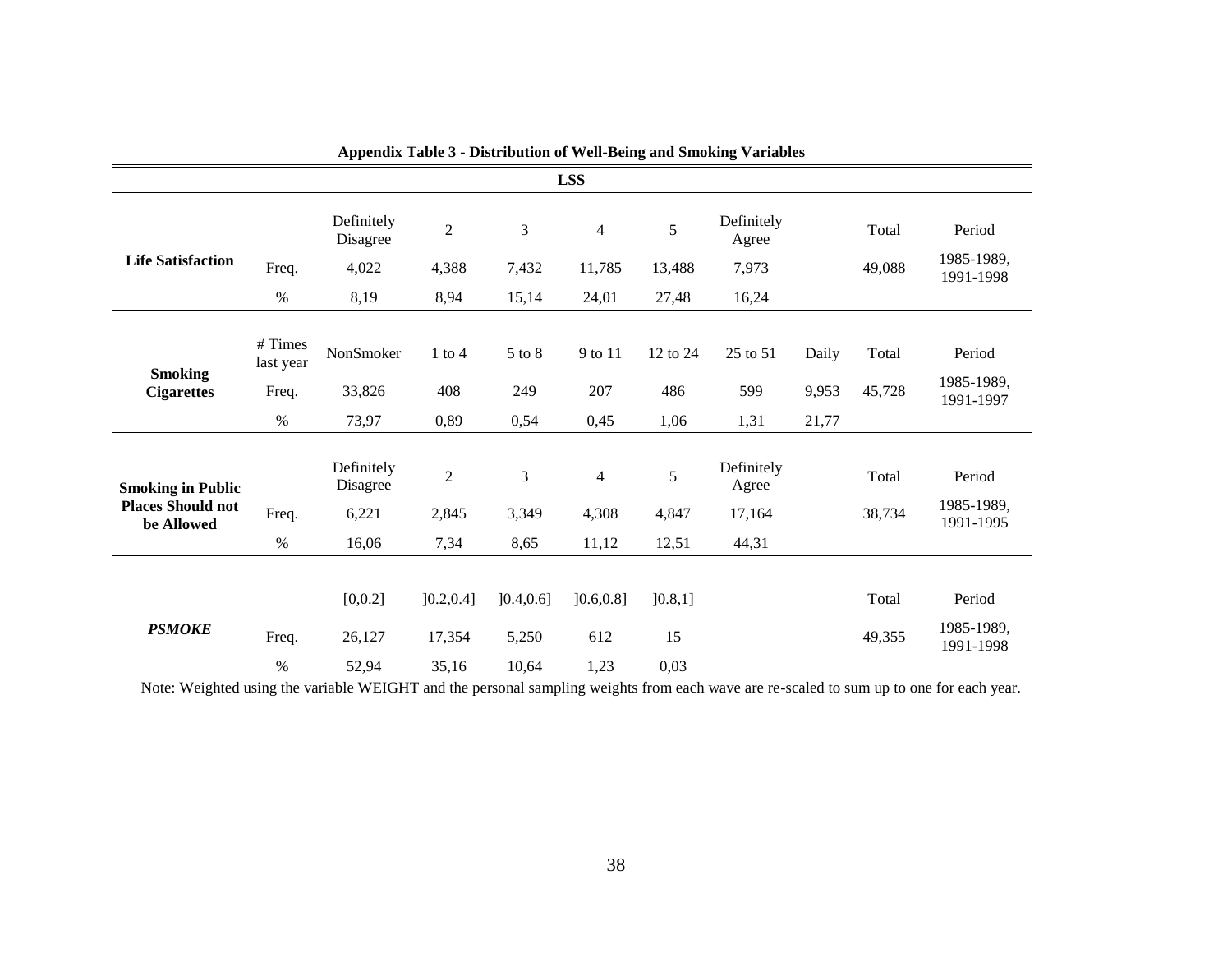| <b>Smoking Prevalence</b>             |                       |                       |                         |                       |                                    |                                    |
|---------------------------------------|-----------------------|-----------------------|-------------------------|-----------------------|------------------------------------|------------------------------------|
| <b>Marginal Effects</b>               | <b>Parents</b><br>(1) | No Child<br>(2)       | <b>Unmarried</b><br>(3) | <b>Married</b><br>(4) | Less 50<br><b>Years Old</b><br>(5) | More 50<br><b>Years Old</b><br>(6) |
| Smoking Ban (Bars and<br>Restaurants) | $-0.0216$<br>(0.0056) | $-0.0109$<br>(0.0031) | $-0.0257$<br>(0.0055)   | $-0.0097$<br>(0.0030) | $-0.0204$<br>(0.0047)              | $-0.0069$<br>(0.0024)              |
| Smoking Ban (Workplaces)              | 0.0028<br>(0.0043)    | 0.0021<br>(0.0030)    | 0.0050<br>(0.0047)      | 0.0001<br>(0.0027)    | 0.0034<br>(0.0039)                 | 0.0011<br>(0.0022)                 |
| State-Level Changes in Taxes          | 0.0001<br>(0.0010)    | $-0.0006$<br>(0.0007) | $-0.0017$<br>(0.0010)   | 0.0004<br>(0.0006)    | $-0.0007$<br>(0.0007)              | 0.0004<br>(0.0007)                 |
| Control Variables (see App. Table 5)  |                       |                       |                         |                       |                                    |                                    |
| Socioeconomic Controls                |                       | ✓                     | ✓                       | ✓                     |                                    | ✓                                  |
| <b>State Dummies</b>                  | ✓                     | ✓                     | ✓                       | ✓                     | ✓                                  |                                    |
| <b>Year Dummies</b>                   | ✓                     | ✓                     | $\checkmark$            | ✓                     | ✓                                  | ✓                                  |
| Years                                 | 2005-2010             | 2005-2010             | 2005-2010               | 2005-2010             | 2005-2010                          | 2005-2010                          |
| N                                     | 599,552               | 1,359,955             | 865,998                 | 1,093,509             | 830,708                            | 1,142,154                          |

**Appendix Table 4 - Linear Probability Models of Cessation, BRFSS**

 Note: All estimates are weighted using the variable \_finalwt and the personal sampling weights from each wave are re-scaled to sum up to one for each year. Robust standard errors are in parentheses, clustered by county. The dependent variable is smoking prevalence (current smokers).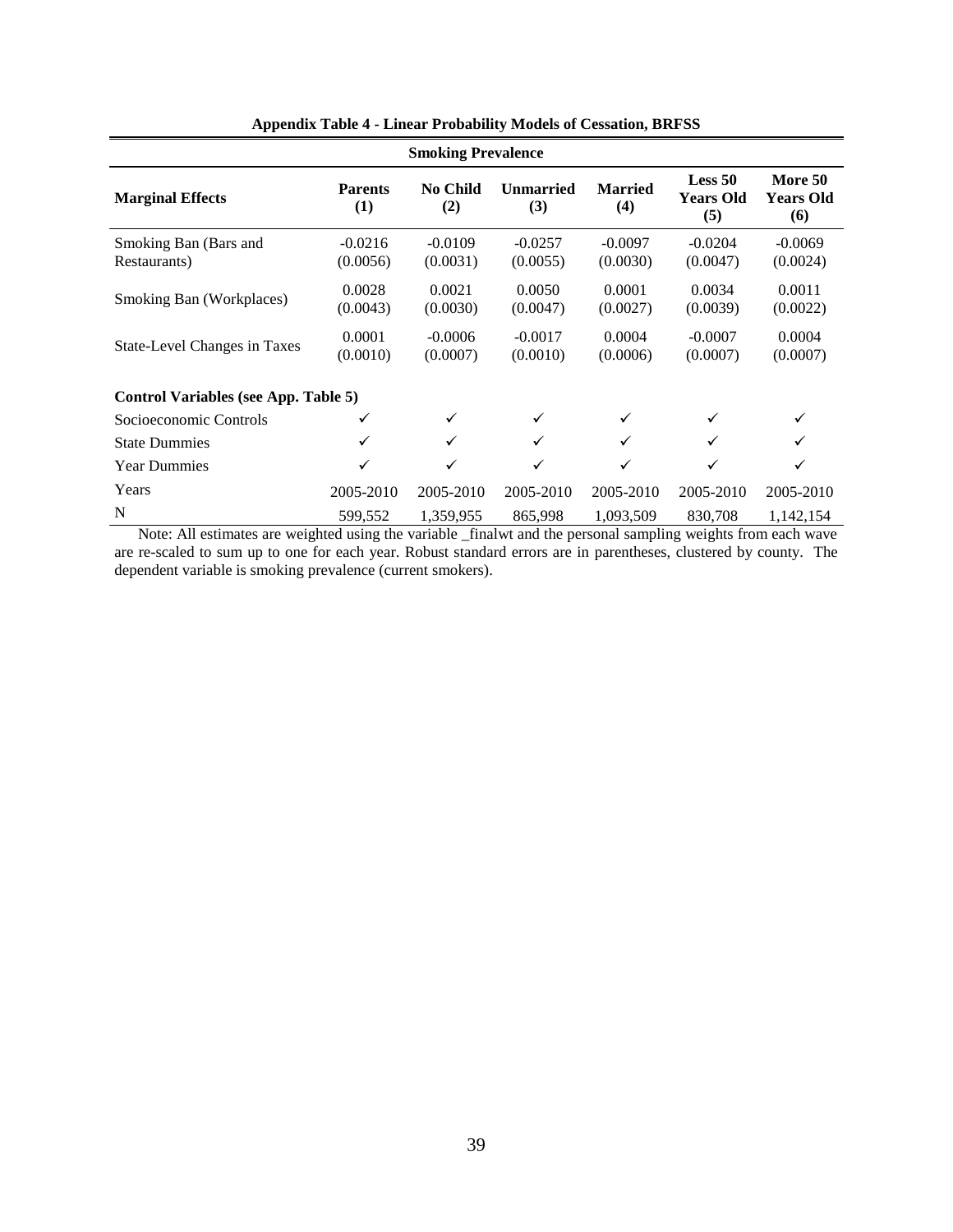| Logit                          | <b>LSS</b><br>(1993) | <b>BRFSS</b><br>(2005) |  |
|--------------------------------|----------------------|------------------------|--|
| Male                           | $-0.160(0.307)$      | $-0.253(0.094)$        |  |
| Age                            | 0.112(0.024)         | 0.070(0.008)           |  |
| Age-Squared/100                | $-0.140(0.026)$      | $-0.109(0.008)$        |  |
| Age*Male                       | 0.005(0.006)         | 0.004(0.002)           |  |
| Less than 10,000               | 0.221(0.246)         |                        |  |
| [10000, 15000]                 | 0.254(0.252)         |                        |  |
| [15000, 20000]                 | 0.107(0.234)         |                        |  |
| [20000, 25000]                 | 0.467(0.216)         |                        |  |
| [25000, 30000]                 | $-0.232(0.226)$      |                        |  |
| [30000, 35000]                 | 0.163(0.209)         |                        |  |
| [35000, 40000]                 | Omitted              |                        |  |
| [40000, 45000]                 | $-0.267(0.256)$      |                        |  |
| [45000, 50000]                 | 0.263(0.231)         |                        |  |
| [50000, 60000]                 | $-0.276(0.215)$      |                        |  |
| [60000, 70000]                 | $-0.194(0.255)$      |                        |  |
| More than 70,000               | $-0.283(0.216)$      |                        |  |
| Less than 10,000               |                      | 0.555(0.089)           |  |
| [10000, 15000]                 |                      | 0.421(0.097)           |  |
| [15000, 20000]                 |                      | 0.434(0.059)           |  |
| [20000, 25000]                 |                      | 0.429(0.056)           |  |
| [25000, 35000]                 |                      | 0.432(0.046)           |  |
| [35000, 50000]                 |                      | 0.371(0.041)           |  |
| [50000, 75000]                 |                      | 0.201(0.041)           |  |
| More than 75,000               |                      | Omitted                |  |
| <b>Elementary School</b>       | $-0.380(0.313)$      | $-0.137(0.126)$        |  |
| Att. High School               | 0.698(0.175)         | 0.212(0.049)           |  |
| Grad. High School              | Omitted              | Omitted                |  |
| Att. Colleg                    | $-0.387(0.112)$      | $-0.281(0.036)$        |  |
| Grad. College                  | $-1.078(0.163)$      | $-0.798(0.042)$        |  |
| Post-Grad. Educ.               | $-0.906(0.180)$      |                        |  |
| Mobile HM                      | 0.587(0.270)         |                        |  |
| 1-Family Detached              | 0.104(0.223)         |                        |  |
| 1-Family Attached to House     | Omitted              |                        |  |
| <b>Building for 2 Families</b> | 0.099(0.287)         |                        |  |
| Building for 3+ Families       | 0.275(0.248)         |                        |  |
| Never Att. Church              | 1.412(0.147)         |                        |  |
| Att. Church 1-4 a Year         | 1.398 (0.169)        |                        |  |
| Att. Church 5-8 a Year         | 1.239 (0.186)        |                        |  |
| Att. Church 9-11 a Year        | 1.253(0.245)         |                        |  |
| Att. Church 12-24 a Year       | 0.763(0.220)         |                        |  |

**Appendix Table 5 - Smoking Prediction Equation (Daily Smoker)**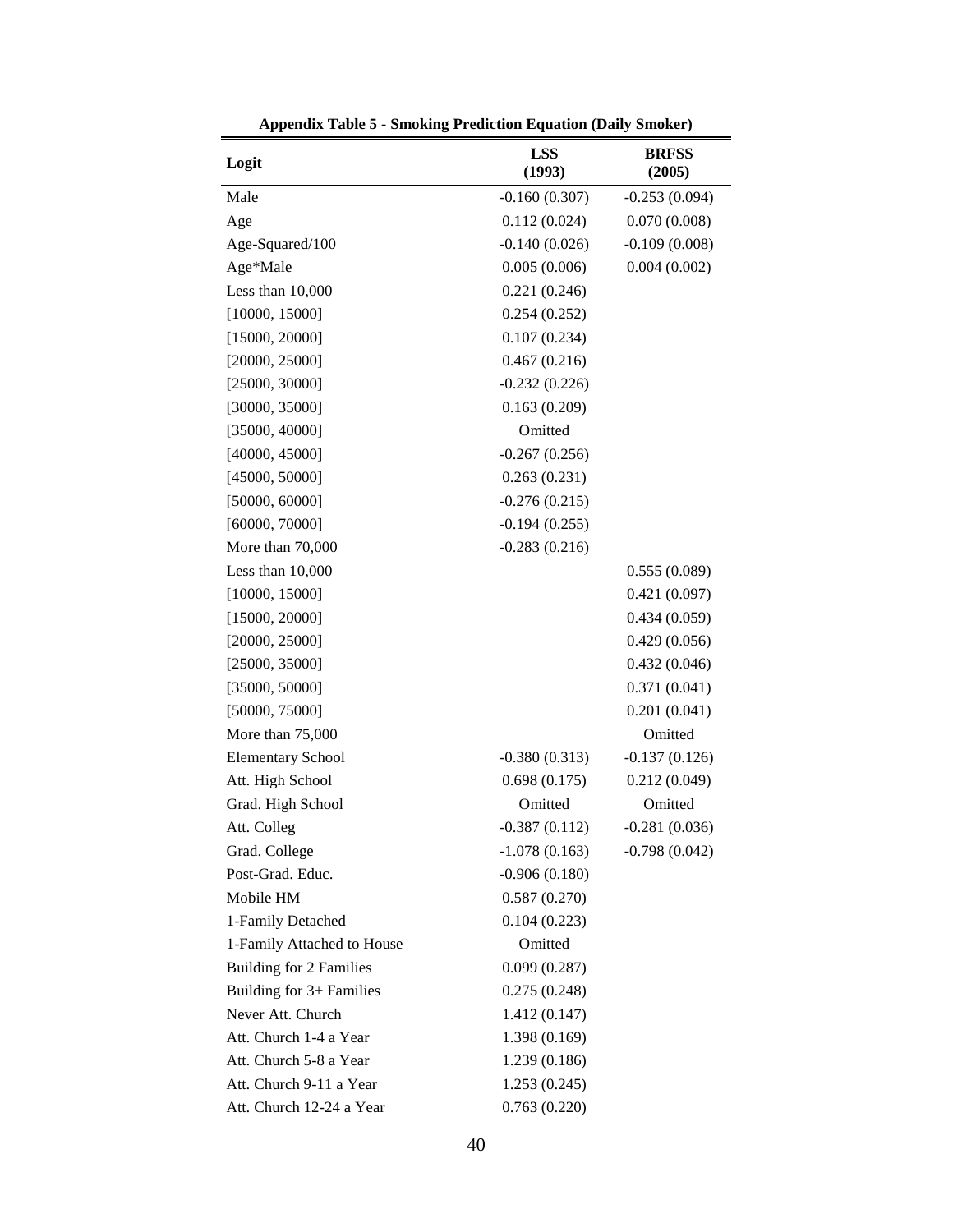| Att. Church 25-51 a Year          | 0.599(0.166)    |                 |
|-----------------------------------|-----------------|-----------------|
| Att. Church 52+ a Year            | Omitted         |                 |
| Married                           | 0.123(0.179)    | $-0.393(0.048)$ |
| Divorced                          | 0.590(0.207)    | 0.086(0.048)    |
| Single                            | Omitted         | Omitted         |
| Separated                         | 0.479(0.365)    | 0.172(0.117)    |
| Widowed                           | 0.294(0.275)    | 0.127(0.065)    |
| No child                          | Omitted         | Omitted         |
| One Child                         | 0.078(0.125)    | $-0.143(0.044)$ |
| Two Children                      | $-0.018(0.138)$ | $-0.186(0.044)$ |
| Three Children or More            | 0.360(0.158)    | $-0.106(0.052)$ |
| Full-Time Worker                  | $-0.060(0.170)$ | $-0.099(0.103)$ |
| Unemployed                        | 0.349(0.265)    | Omitted         |
| Self-Employment                   | 0.008(0.226)    | $-0.145(0.129)$ |
| Part-Time Worker                  | Omitted         |                 |
| Retired                           | 0.350(0.247)    | $-0.226(0.105)$ |
| Disabled or Student               | $-0.012(0.304)$ | 0.036(0.116)    |
| <b>Full-Time Homemaker</b>        | $-0.189(0.214)$ | $-0.121(0.101)$ |
| Smoking Prevalence Rate (County)  |                 | ✓               |
| <b>Unemployment Rate (County)</b> |                 | $\checkmark$    |
| % Owner Occupied Housing (County) | $\checkmark$    | $\checkmark$    |
| Population Density (County)       | $\checkmark$    | $\checkmark$    |
| <b>Urbanization</b> (County)      | $\checkmark$    | $\checkmark$    |
| Median Household Income (County)  | $\checkmark$    | $\checkmark$    |
| % High School Graduates (County)  | $\checkmark$    | $\checkmark$    |
| <b>State Dummies</b>              | $\checkmark$    | $\checkmark$    |
| N.                                | 3,374           | 125,561         |
| Pseudo R <sup>2</sup>             | 0.1407          | 0.1029          |
| Log Pseudolikelihood              | $-0.4305$       | $-0.2643$       |

 Note: All estimates are weighted using the variables WEIGHT and \_finalwt and the personal sampling weights from each wave are re-scaled to sum up to one for each year. Robust standard errors are in parentheses, clustered by county.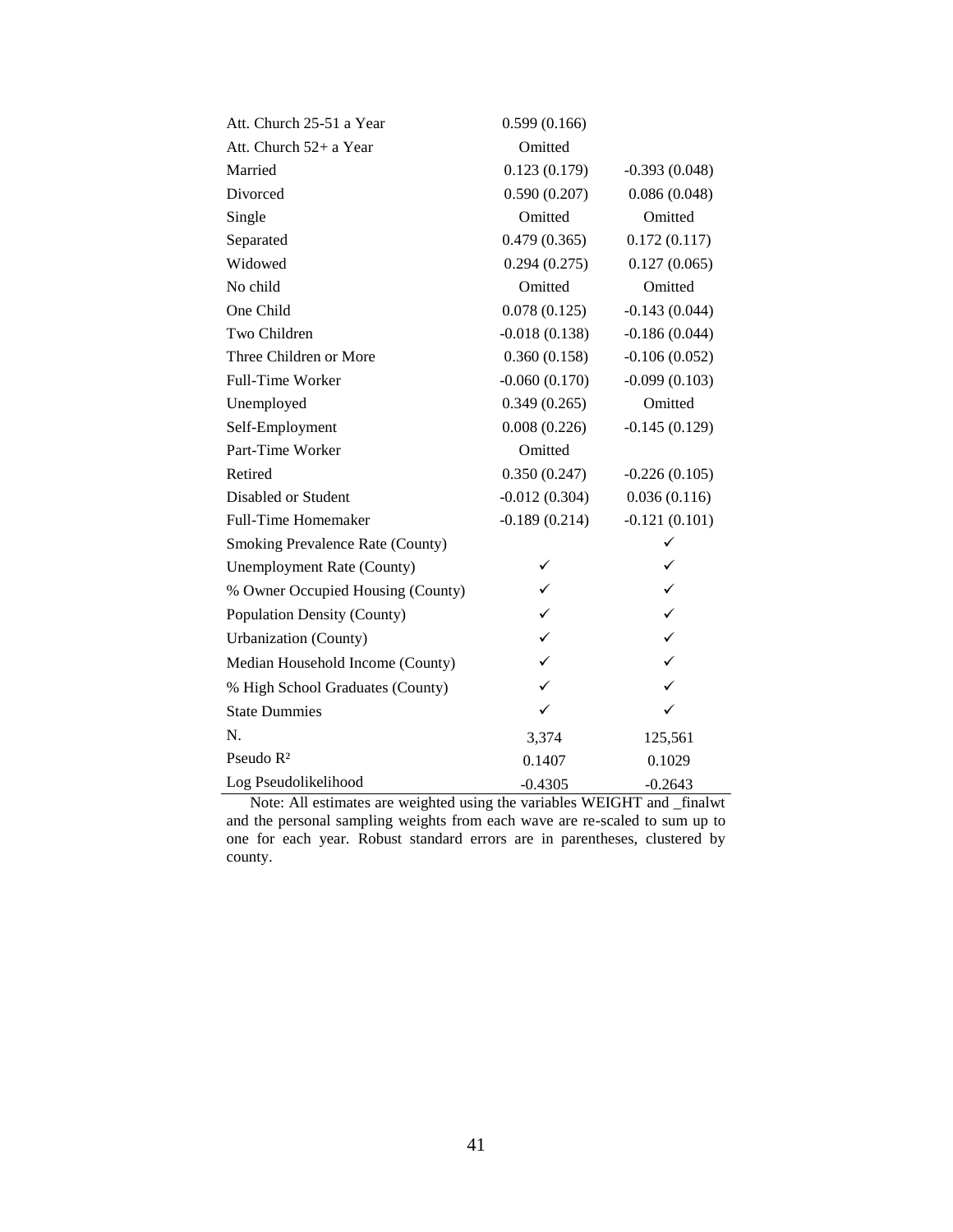| <b>Behavioral Risk Factor Surveillance System</b>           |                                 |                                        |                                 |  |  |  |
|-------------------------------------------------------------|---------------------------------|----------------------------------------|---------------------------------|--|--|--|
| <b>Life Satisfaction</b>                                    | <b>OLS</b><br>(z-scores)<br>(1) | <b>Ordered</b><br><b>Probit</b><br>(2) | <b>OLS</b><br>(z-scores)<br>(3) |  |  |  |
| Predicted Smoking (Occasional<br>Smokers Included)          | $-0.842$<br>(0.046)             | $-0.900$<br>(0.057)                    | $-0.839$<br>(0.047)             |  |  |  |
| <b>Smoking Ban Bars and Restaurants</b><br>(SB)             | $-0.052$<br>(0.014)             | $-0.070$<br>(0.018)                    | $-0.052$<br>(0.014)             |  |  |  |
| SB*Predicted Smoking<br>(Occasional Smokers Included)       | 0.075<br>(0.030)                | 0.100<br>(0.037)                       | 0.073<br>(0.029)                |  |  |  |
| 1 Year Before the Smoking Ban<br>$(1B$ <sub>-SB</sub> $)$   |                                 |                                        | 0.002<br>(0.012)                |  |  |  |
| 1B_SB*Predicted Smoking                                     |                                 |                                        | $-0.021$<br>(0.031)             |  |  |  |
| <b>Control Variables (see App. Table 5)</b>                 |                                 |                                        |                                 |  |  |  |
| Socioeconomic Controls                                      |                                 |                                        |                                 |  |  |  |
| <b>State Dummies</b>                                        |                                 |                                        |                                 |  |  |  |
| <b>Year Dummies</b>                                         |                                 |                                        |                                 |  |  |  |
| F Stat: $(1B$ <sub>SB</sub> - $(1B$ <sub>SB</sub> *PS $)=0$ |                                 |                                        | 0.30                            |  |  |  |
| F Stat: $(SB-(SB*PS)=0)$                                    | 8.51                            | 9.89                                   | 8.60                            |  |  |  |
| N                                                           | 1,683,003                       | 1,683,003                              | 1,683,003                       |  |  |  |

**Appendix Table 6 - Robustness Checks**

 Note: All estimates are weighted using the variable \_finalwt and the personal sampling weights from each wave are re-scaled to sum up to one for each year. Robust standard errors are in parentheses, clustered by county. The period covered is 2005-2010.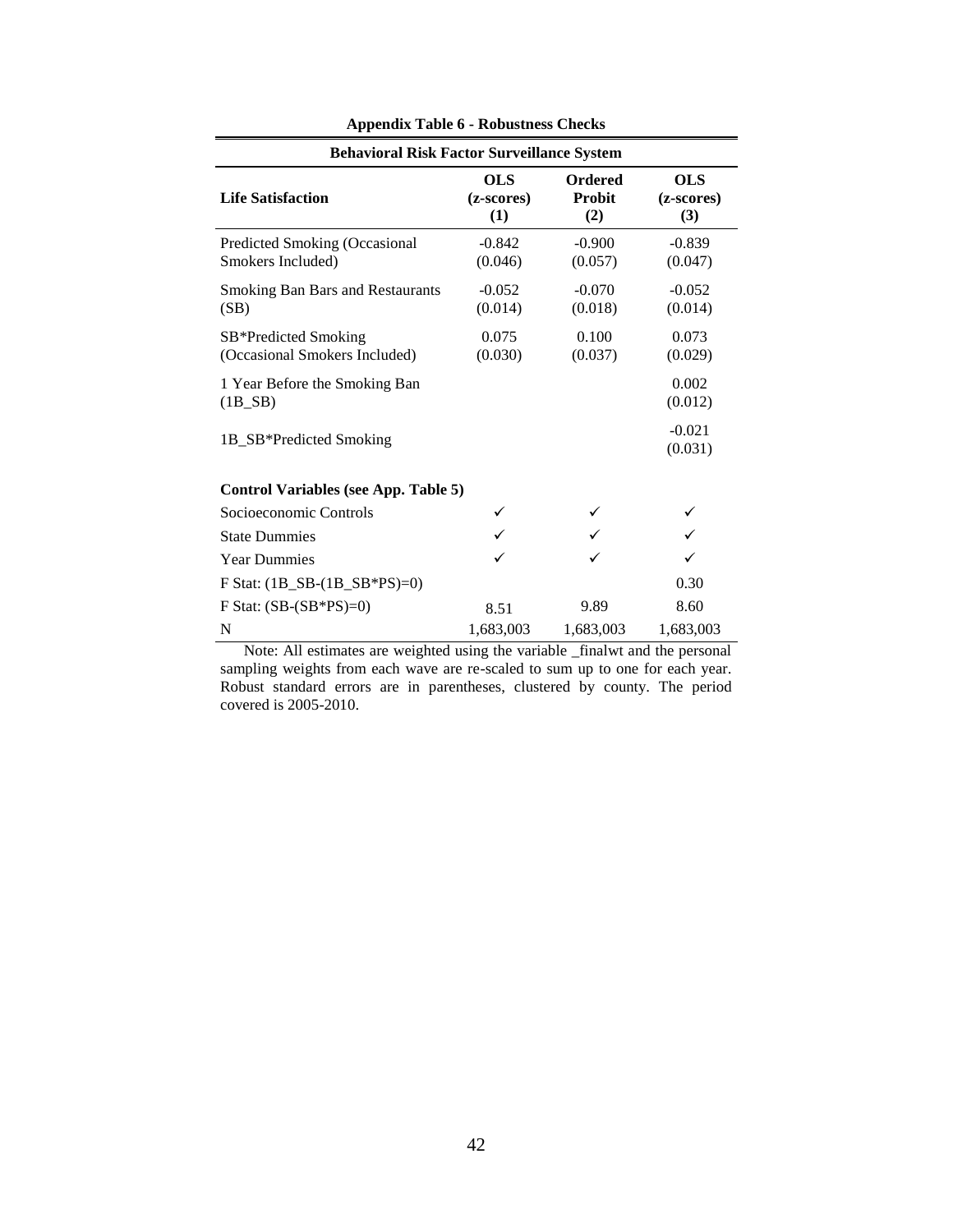| $OLS$ (z-score)                        | Life<br>Satisfaction<br><b>BRFSS</b><br>(1) | Life<br><b>Satisfaction</b><br><b>LSS</b><br>(2) |  |
|----------------------------------------|---------------------------------------------|--------------------------------------------------|--|
| Smoking Ban (Bars and                  | $-0.002$                                    | $-0.001$                                         |  |
| Restaurants)                           | (0.008)                                     | (0.040)                                          |  |
| Smoker                                 | $-0.184$                                    | $-0.057$                                         |  |
|                                        | (0.07)                                      | (0.011)                                          |  |
|                                        | 0.004                                       | 0.177                                            |  |
| Smoking Ban*Smoker                     | (0.011)                                     | (0.067)                                          |  |
| <b>Control Variables (see Table 5)</b> |                                             |                                                  |  |
| Socioeconomic Controls                 |                                             |                                                  |  |
| <b>State Dummies</b>                   |                                             |                                                  |  |
| <b>Year Dummies</b>                    |                                             |                                                  |  |
| F Stat: $(SB-(SB*PS)=0)$               | 0.18                                        | 4.36                                             |  |
| N                                      | 788,519                                     | 41,448                                           |  |

**Appendix Table 7 - Smoking Bans and Subjective Well-Being**

 Note: All estimates are weighted using the variables WEIGHT and \_finalwt and the personal sampling weights from each wave are re-scaled to sum up to one for each year. Robust standard errors are in parentheses, clustered by county. The period covered is 1985-1997 for the LSS (except 1990), and 2005-2010 for the BRFSS. Robust standard errors are in parentheses, clustered by county. The first column presents estimates of the variable "Smoking Bans", "Being a Smoker", and an interaction between these two variables using the BRFSS. Column 2 does the same using the LSS.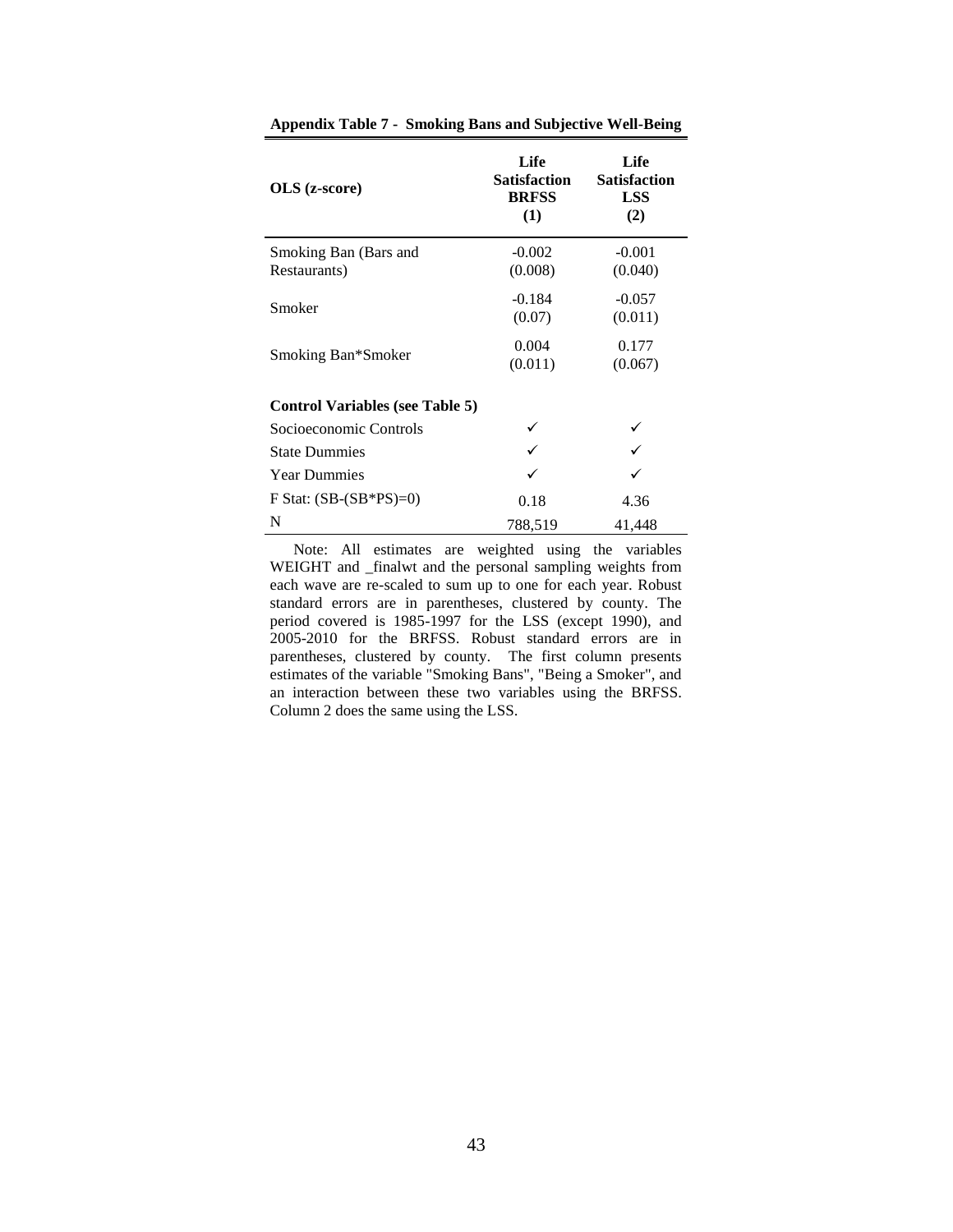| <b>Life Style Survey</b>                                  |                     |                     |                     |                     |                     |                     |
|-----------------------------------------------------------|---------------------|---------------------|---------------------|---------------------|---------------------|---------------------|
| <b>Life Satisfaction</b><br>OLS (z-score)                 | (1)                 | (2)                 | (3)                 | (4)                 | (5)                 | (6)                 |
| <b>Smoking Ban Bars and Restaurants</b><br>(SB)           | $-0.091$<br>(0.060) | $-0.067$<br>(0.070) | $-0.082$<br>(0.061) | $-0.082$<br>(0.068) | $-0.088$<br>(0.052) | $-0.115$<br>(0.059) |
| Predicted Smoking (Occasional<br>Smokers are Included)    | $-0.036$<br>(0.104) | $-0.313$<br>(0.062) | $-0.358$<br>(0.074) | $-0.355$<br>(0.145) | $-0.267$<br>(0.060) | $-0.279$<br>(0.066) |
| SB*Predicted Smoking (Occasional<br>Smokers are Included) | 0.513<br>(0.214)    | 0.505<br>(0.246)    | 0.422<br>(0.222)    | 0.426<br>(0.249)    | 0.393<br>(0.203)    | 0.442<br>(0.224)    |
| <b>Control Variables (see App. Table 5)</b>               |                     |                     |                     |                     |                     |                     |
| Socioeconomic Controls                                    | ✓                   | ✓                   | ✓                   | $\checkmark$        | ✓                   | ✓                   |
| <b>State Dummies</b>                                      | ✓                   | $\checkmark$        | $\checkmark$        | $\checkmark$        | ✓                   | ✓                   |
| <b>Year Dummies</b>                                       | ✓                   | ✓                   | $\checkmark$        | ✓                   | ✓                   | ✓                   |
| Predicted Smoking*Unemployment<br>Rate                    | $\checkmark$        |                     |                     |                     |                     |                     |
| State Dummies*Trend                                       |                     | ✓                   |                     |                     |                     |                     |
| Predicted Smoking*Trend                                   |                     |                     | ✓                   |                     |                     |                     |
| <b>State Dummies*Predicted Smoking</b>                    |                     |                     |                     | $\checkmark$        |                     |                     |
| <b>County-Level Variables</b>                             |                     |                     |                     |                     | ✓                   |                     |
| <b>County Dummies</b>                                     |                     |                     |                     |                     |                     | $\checkmark$        |
| F Stat: $(SB-(SB*PS)=0)$                                  | 5.08                | 3.47                | 3.29                | 2.65                | 3.73                | 4.08                |
| N                                                         | 44,626              | 44,675              | 44,675              | 44,675              | 44,509              | 44,675              |

**Appendix Table 8 - Robustness Checks**

 Note: All estimates are weighted using the variable WEIGHT and the personal sampling weights from each wave are re-scaled to sum up to one for each year. Robust standard errors are in parentheses, clustered by county. The period covered is 1985-1998 (except 1990). "Predicted Smoking\*Unemployment Rate" means that the effect of predicted smoking was allowed to depend on the unemployment rate in the county. "State Dummies\*Trend" means that each State was allowed to have its own linear time trend. "Predicted Smoking\*Trend" is an interaction between the propensity to smoke and a linear time trend. "State Dummies\*Predicted Smoking" means that predicted smoking was allowed to have a different effect in each State.